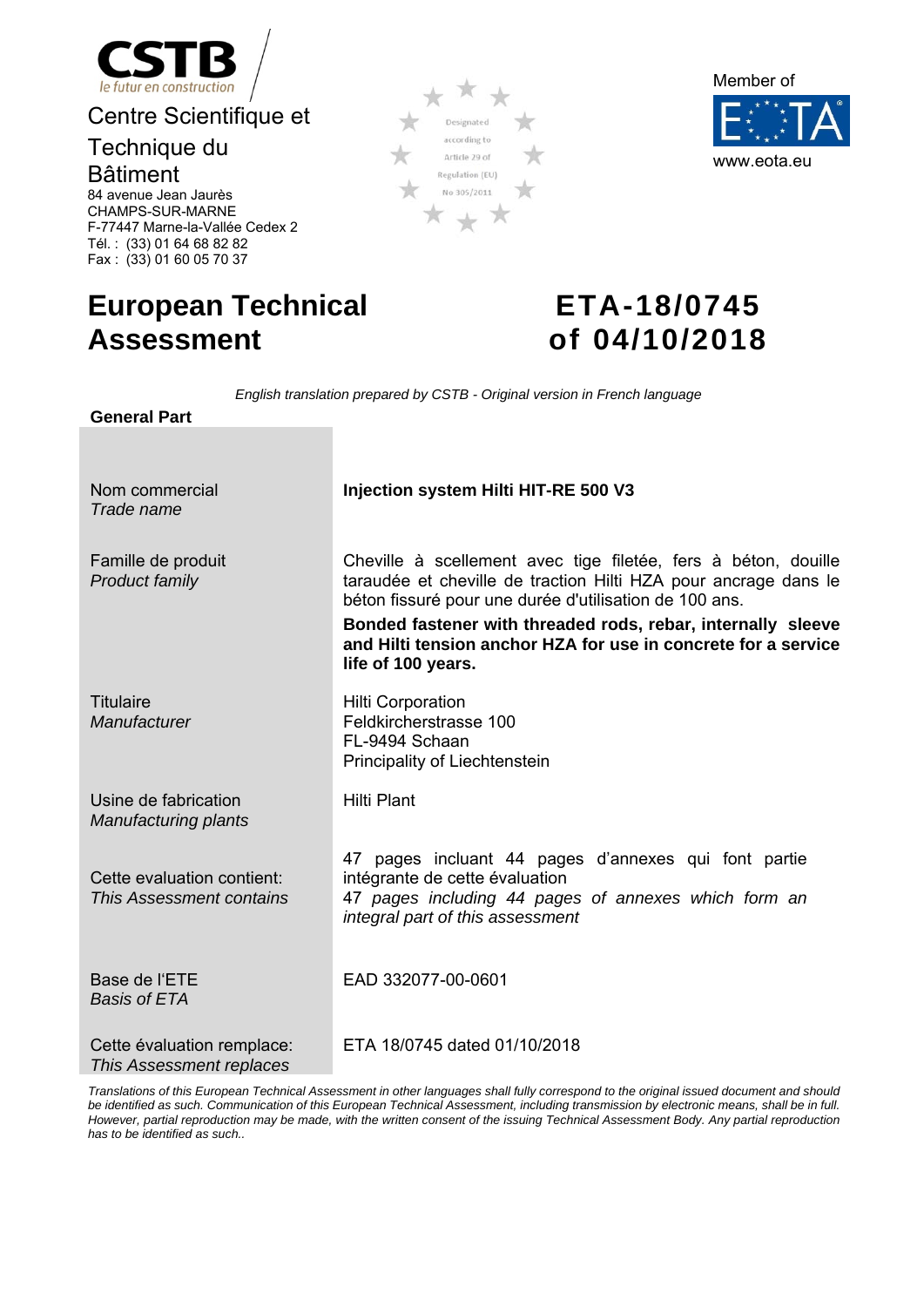# **Specific Part**

# **1 Technical description of the product**

The Injection system Hilti HIT-RE 500 V3 is a bonded fastener consisting of a foil pack with injection mortar Hilti HIT-RE 500 V3 and a steel element.

- a threaded rod Hilti HIT-V, Hilti meter rod AM 8.8 or a commercial threaded rod with washer and hexagon nut in the range of M8 to M30
- $\cdot$  a rebar in the range of  $\phi$ 8 to  $\phi$ 32
- a Hilti Tension Anchor HZA in the range of M12 to M27 or HZA-R in the range of M12 to M24.
- an internal threaded sleeve HIS-(R)N in the range M8 to M20

The steel element is placed into a drilled hole filled with injection mortar and is anchored via the bond between metal part, injection mortar and concrete.

The illustration and the description of the product are given in Annexes A.

# **2 Specification of the intended use**

The performances given in Section 3 are only valid if the fastener is used in compliance with the specifications and conditions given in Annexes B.

The provisions made in this European technical assessment are based on an assumed working life of the fastener of 100 years. The indications given on the working life cannot be interpreted as a guarantee given by the producer, but are to be regarded only as a means for choosing the right products in relation to the expected economically reasonable working life of the works.

# **3 Performance of the product**

# **3.1 Mechanical resistance and stability (BWR 1)**

| <b>Essential characteristic</b>                                                      | <b>Performance</b>   |
|--------------------------------------------------------------------------------------|----------------------|
| Characteristic resistance for static and quasi static loads,<br><b>Displacements</b> | See Annex C1 to C16  |
| Characteristic resistance for seismic performance<br>category C1, Displacements      | See Annex C17 to C20 |
| Characteristic resistance for seismic performance<br>category C2, Displacements      | See Annex C21        |

# **3.2 Safety in case of fire (BWR 2)**

| <b>Essential characteristic</b> | <b>Performance</b>                           |
|---------------------------------|----------------------------------------------|
| Reaction to fire                | Anchorages satisfy requirements for Class A1 |
| Resistance to fire              | No performance assessed                      |

# **3.3 Hygiene, health and the environment (BWR 3)**

Regarding dangerous substances contained in this European technical approval, there may be requirements applicable to the products falling within its scope (e.g. transposed European legislation and national laws, regulations and administrative provisions). In order to meet the provisions of the Construction Products Directive, these requirements need also to be complied with, when and where they apply.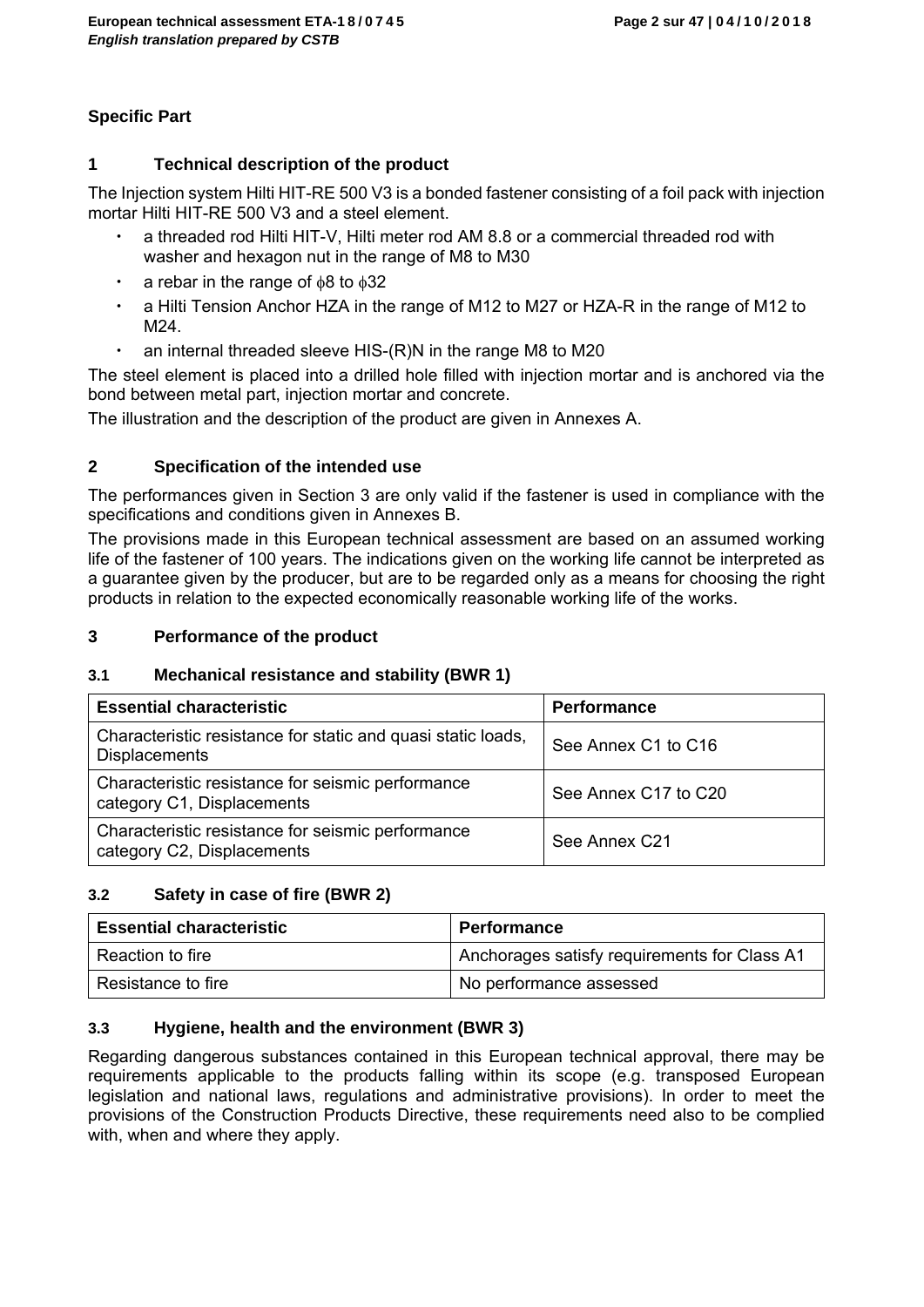# **3.4 Safety in use (BWR 4)**

For Basic requirement Safety in use the same criteria are valid as for Basic Requirement Mechanical resistance and stability.

# **3.5 Protection against noise (BWR 5)**

Not relevant.

# **3.6 Energy economy and heat retention (BWR 6)**

Not relevant.

# **3.7 Sustainable use of natural resources (BWR 7)**

For the sustainable use of natural resources no performance was determined for this product.

# **3.8 General aspects relating to fitness for use**

Durability and Serviceability are only ensured if the specifications of intended use according to Annex B1 are kept.

# **4 Assessment and verification of constancy of performance (AVCP)**

According to the Decision 96/582/EC of the European Commission<sup>1</sup>, as amended, the system of assessment and verification of constancy of performance (see Annex V to Regulation (EU) No 305/2011) given in the following table apply.

| <b>Product</b>                            | Intended use                                                                                                                            | Level or class | <b>System</b> |
|-------------------------------------------|-----------------------------------------------------------------------------------------------------------------------------------------|----------------|---------------|
| Metal fasteners<br>for use in<br>concrete | For fixing and/or supporting to<br>concrete, structural elements<br>(which contributes to the stability of<br>the works) or heavy units |                |               |

# **5 Technical details necessary for the implementation of the AVCP system**

Technical details necessary for the implementation of the Assessment and verification of constancy of performance (AVCP) system are laid down in the control plan deposited at Centre Scientifique et Technique du Bâtiment.

The manufacturer shall, on the basis of a contract, involve a notified body approved in the field of fasteners for issuing the certificate of conformity CE based on the control plan.

# **The original French version is signed by**

Charles Baloche Technical Director

 $\overline{a}$ 

<sup>1</sup> Official Journal of the European Communities L 254 of 08.10.1996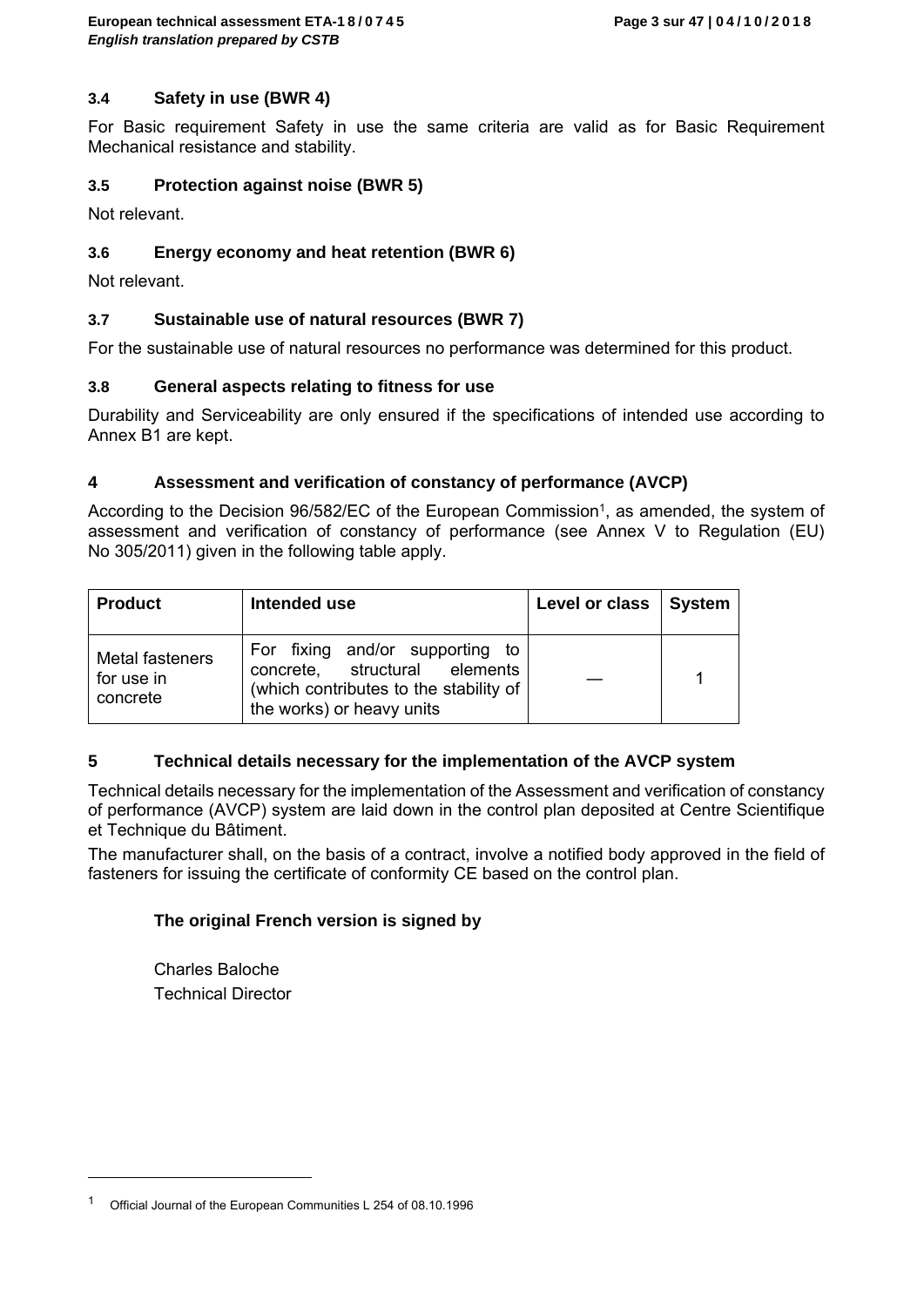# **Installed condition**

# **Figure A1:**

**Threaded rod, HIT-V-…, AM…8.8 …**



# **Figure A2:**

**Threaded rod, HIT-V-…, AM…8.8, with Hilti Filling Set…** 



# **Figure A3:**

**Internally threaded sleeve HIS-(R)N**



# **Injection system Hilti HIT-RE 500 V3**

### **Product**  Installed condition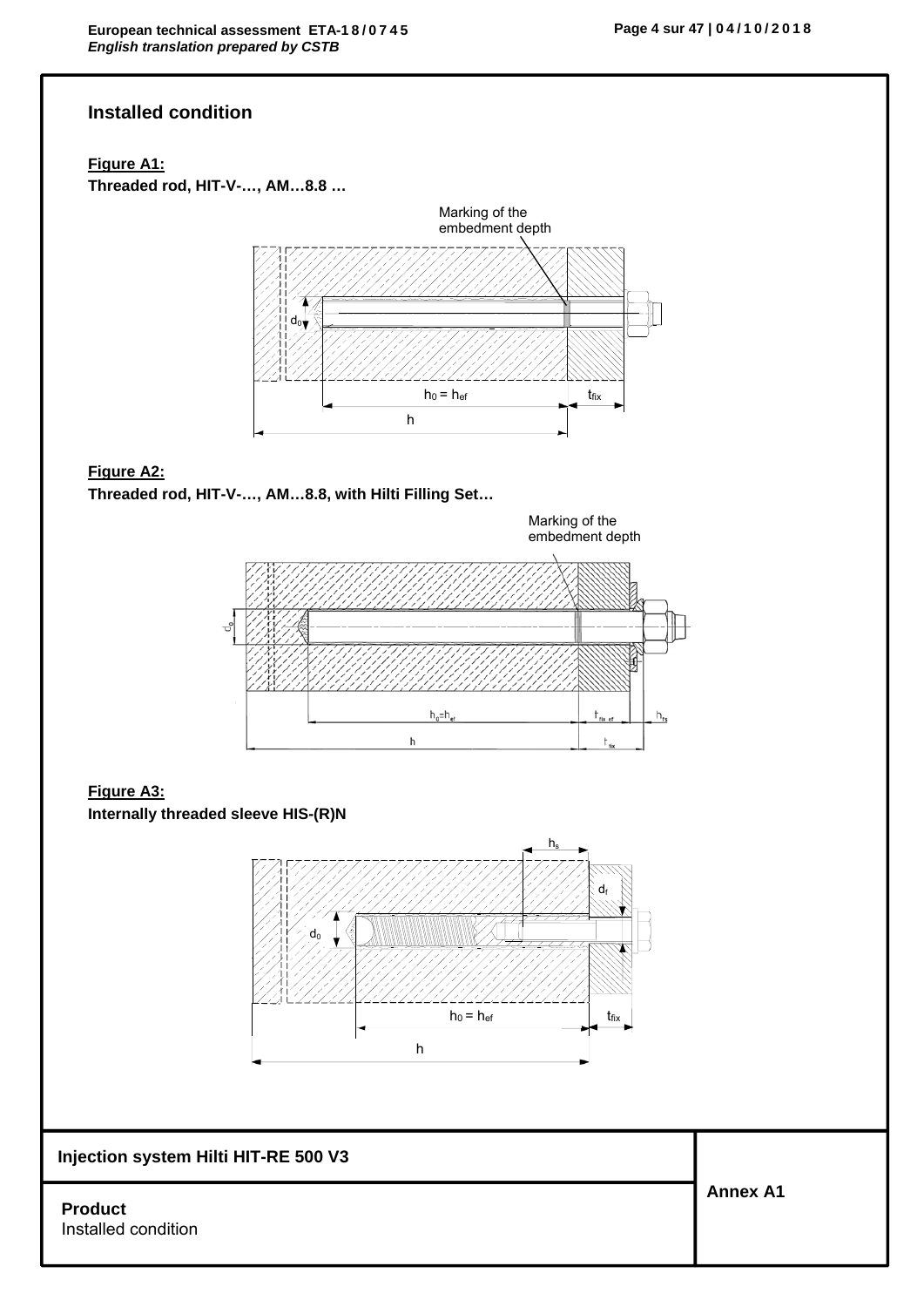# **Figure A4: Reinforcing bar (rebar)**



**Injection system Hilti HIT-RE 500 V3**

**Product**  Installed condition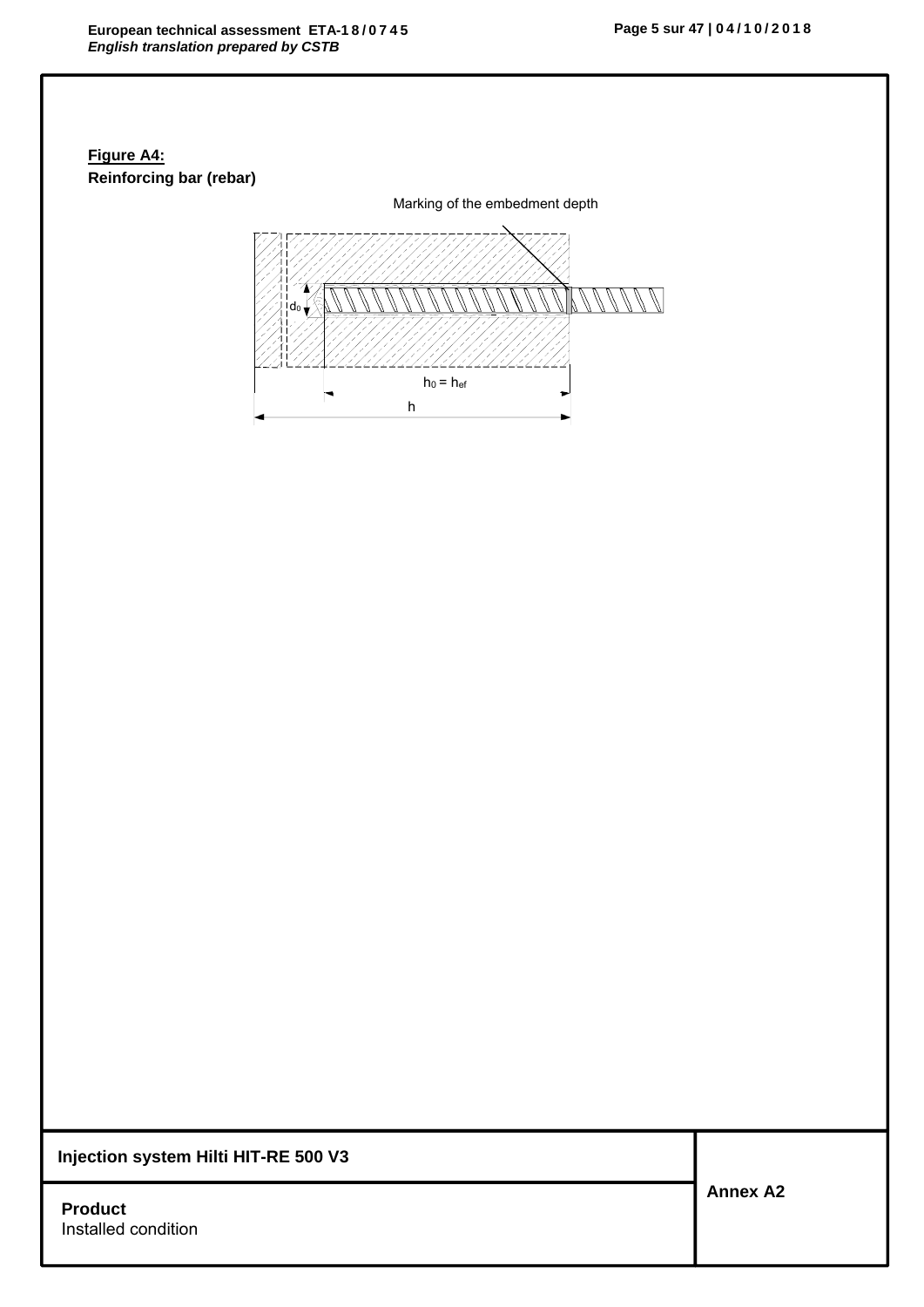| Marking:<br><b>MILTI MILT</b><br>41L.TT<br><b>HILTI HIT</b>                          |                           |
|--------------------------------------------------------------------------------------|---------------------------|
| Product name                                                                         |                           |
| Production time and line                                                             |                           |
| Expiry date mm/yyyy<br>lilti HIT-RE 500 V3<br>Hilti HIT-RE 500 V3                    | <b>Hilti_HIT-RE 500 V</b> |
|                                                                                      |                           |
| Product name: "Hilti HIT-RE 500 V3"                                                  |                           |
| <b>Static mixer Hilti HIT-RE-M</b>                                                   |                           |
|                                                                                      |                           |
| <b>Steel elements</b>                                                                |                           |
|                                                                                      |                           |
|                                                                                      |                           |
| Threaded rod and HIT-V-: M8 to M30<br>washer                                         | nut                       |
|                                                                                      |                           |
|                                                                                      |                           |
| Hilti meter rod AM 8.8, electroplated zinc coated M8 to M30, 1m to 3m                |                           |
| Commercial standard threaded rod with:                                               |                           |
| Materials and mechanical properties according to Table A1.<br>$\bullet$              |                           |
| Inspection certificate 3.1 according to EN 10204:2004. The document shall be stored. |                           |
| Marking of embedment depth.                                                          |                           |
|                                                                                      |                           |
| Ē,                                                                                   |                           |
| 늘 띂                                                                                  |                           |
| Internally threaded sleeve HIS-(R)N: M8 to M20                                       |                           |
|                                                                                      |                           |
| Hilti Tension Anchor HZA: M12 to M27 and HZA-R: M12 to M24                           |                           |
|                                                                                      |                           |
|                                                                                      |                           |
| Reinforcing bar (rebar): $\phi$ 8 to $\phi$ 32                                       |                           |
| Materials and mechanical properties according to Table A1.                           |                           |
| Dimensions according to Annex B6                                                     |                           |
|                                                                                      |                           |
| Injection system Hilti HIT-RE 500 V3                                                 | <b>Annex A3</b>           |
|                                                                                      |                           |
| <b>Product</b>                                                                       |                           |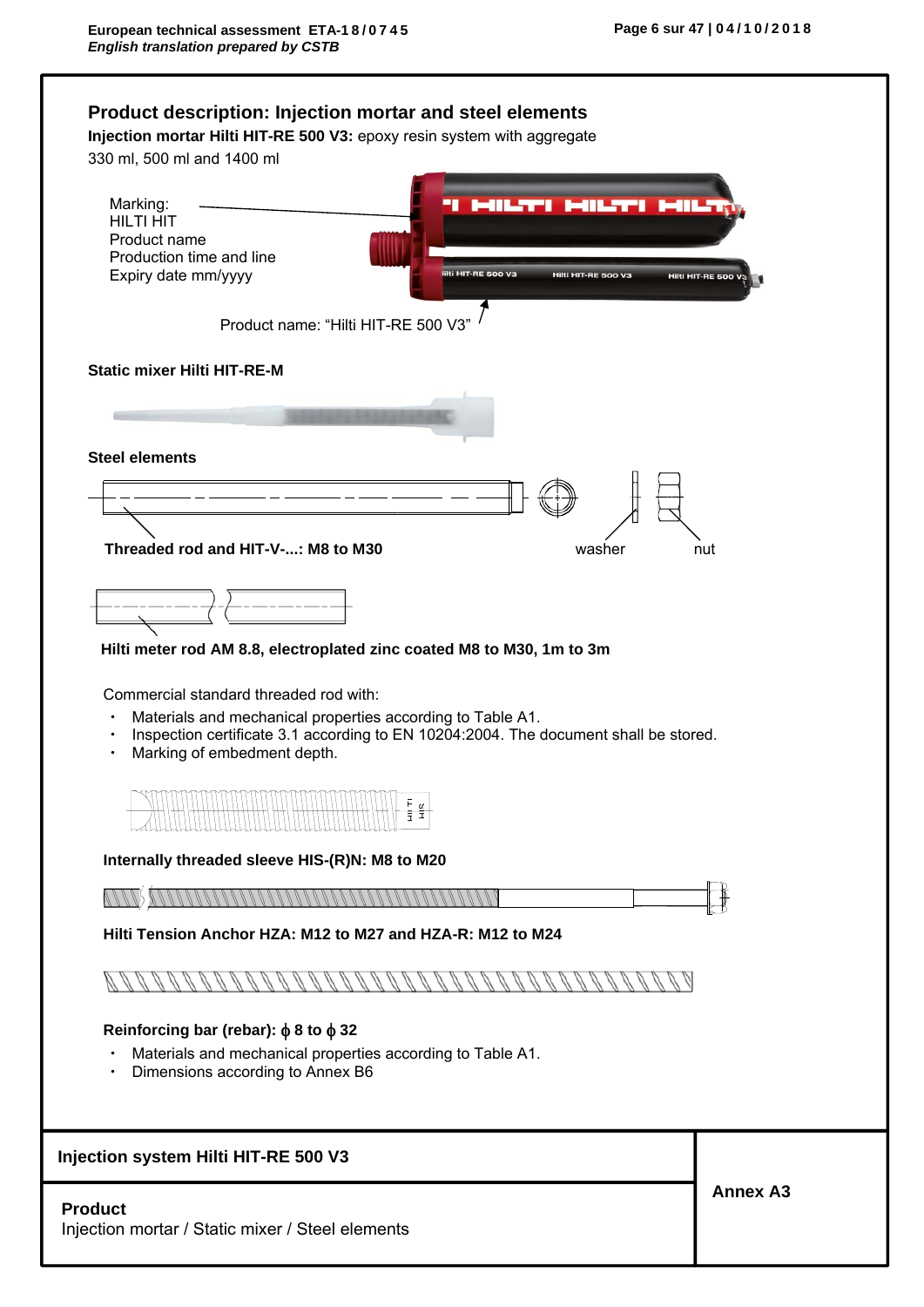# **Hilti Filling Set to fill the annular gap between anchor and fixture**



| <b>Filling Set</b>          |                 |      | M <sub>16</sub> | <b>M20</b> | M24 |
|-----------------------------|-----------------|------|-----------------|------------|-----|
| Diameter of sealing washer  | $d_{vs}$        | [mm] | 56              | 60         |     |
| Thickness of sealing washer | $h_{\text{vs}}$ | [mm] |                 |            |     |

**Injection system Hilti HIT-RE 500 V3**

**Product**  Injection mortar / Static mixer / Steel elements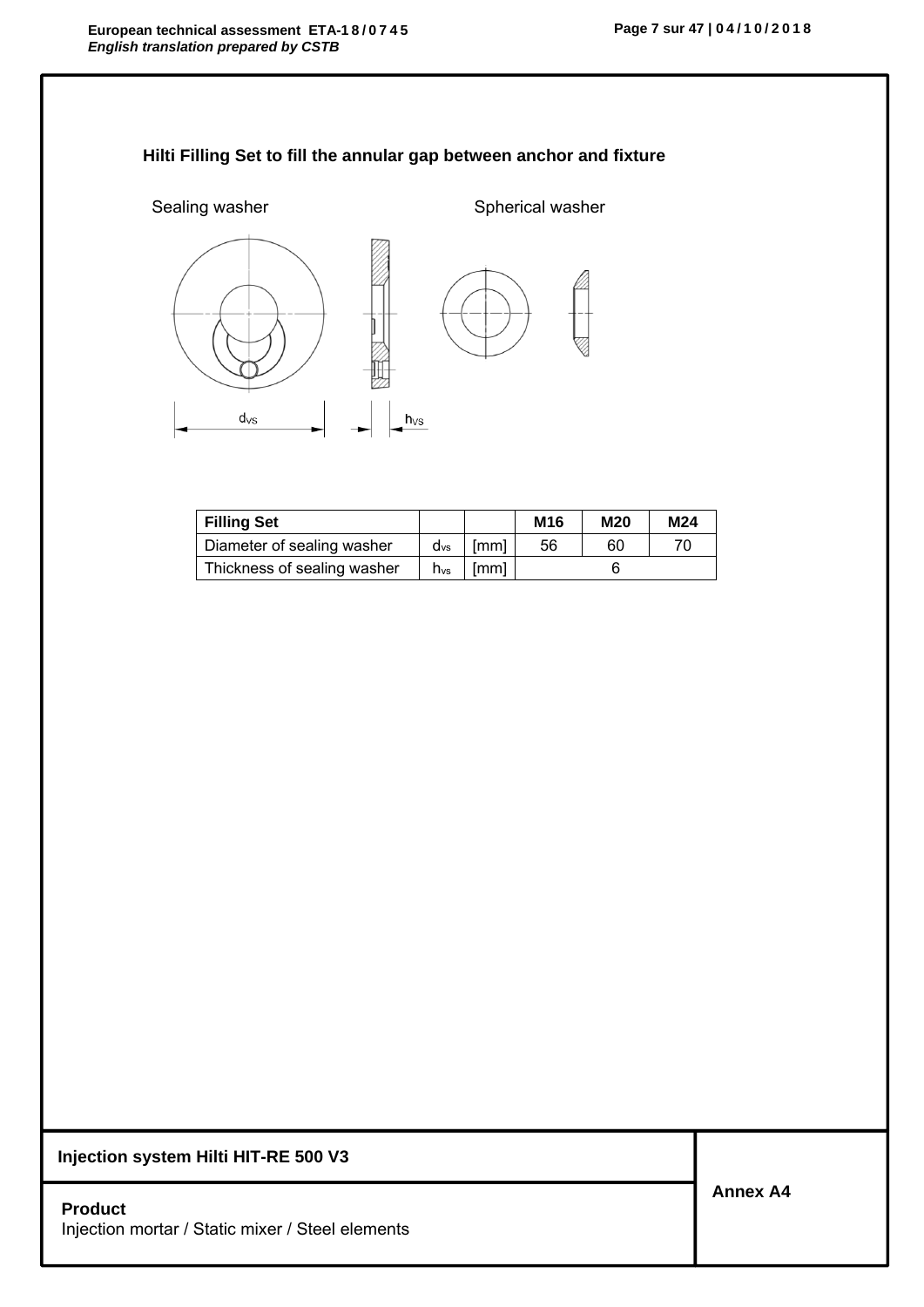| Table A1:<br><b>Materials</b>                        |                                                                                                                                                                                                                                                                                                                                                                  |  |  |  |  |  |  |
|------------------------------------------------------|------------------------------------------------------------------------------------------------------------------------------------------------------------------------------------------------------------------------------------------------------------------------------------------------------------------------------------------------------------------|--|--|--|--|--|--|
| <b>Designation</b>                                   | <b>Material</b>                                                                                                                                                                                                                                                                                                                                                  |  |  |  |  |  |  |
| <b>Reinforcing bars (rebars)</b>                     |                                                                                                                                                                                                                                                                                                                                                                  |  |  |  |  |  |  |
| Rebar<br>EN 1992-1-1:2004<br>and AC:2010,<br>Annex C | Bars and de-coiled rods class B or C<br>with fyk and k according to NDP or NCL of EN 1992-1-1/NA:2013<br>$f_{uk} = f_{tk} = k \cdot f_{vk}$                                                                                                                                                                                                                      |  |  |  |  |  |  |
| Metal parts made of zinc coated steel                |                                                                                                                                                                                                                                                                                                                                                                  |  |  |  |  |  |  |
| Threaded rod,<br>$HIT-V-5.8 (F)$                     | Strength class 5.8, $f_{uk}$ = 500 N/mm <sup>2</sup> , $f_{yk}$ = 400 N/mm <sup>2</sup><br>Elongation at fracture ( $I_0 = 5d$ ) > 8% ductile<br>Electroplated zinc coated $\geq$ 5 µm, (F) hot dip galvanized $\geq$ 45 µm                                                                                                                                      |  |  |  |  |  |  |
| Threaded rod,<br>$HIT-V-8.8 (F)$                     | Strength class 8.8, $f_{uk}$ = 800 N/mm <sup>2</sup> , $f_{yk}$ = 640 N/mm <sup>2</sup><br>Elongation at fracture ( $I_0 = 5d$ ) > 12% ductile<br>Electroplated zinc coated $\geq$ 5 µm, $V_{max}$                                                                                                                                                               |  |  |  |  |  |  |
| Hilti Meter rod,<br>AM 8.8 (HDG)                     | Strength class 8.8, $f_{uk}$ = 800 N/mm <sup>2</sup> , $f_{yk}$ = 640 N/mm <sup>2</sup><br>Elongation at fracture ( $I_0 = 5d$ ) > 12% ductile,<br>Electroplated zinc coated $\geq$ 5 µm, (HDG) hot dip galvanized $\geq$ 45 µm                                                                                                                                  |  |  |  |  |  |  |
| Hilti tension anchor<br><b>HZA</b>                   | Round steel with threaded part: electroplated zinc coated $\geq$ 5 $\mu$ m<br>Rebar: Bars class B according to NDP or NCL of EN 1992-1-1/NA:2013                                                                                                                                                                                                                 |  |  |  |  |  |  |
| Internally threaded<br>sleeve HIS-N                  | Electroplated zinc coated $\geq$ 5 $\mu$ m                                                                                                                                                                                                                                                                                                                       |  |  |  |  |  |  |
| Washer                                               | Electroplated zinc coated $\geq$ 5 $\mu$ m, hot dip galvanized $\geq$ 45 $\mu$ m                                                                                                                                                                                                                                                                                 |  |  |  |  |  |  |
| Nut                                                  | Strength class of nut adapted to strength class of threaded rod.<br>Electroplated zinc coated $\geq$ 5 $\mu$ m, hot dip galvanized $\geq$ 45 $\mu$ m                                                                                                                                                                                                             |  |  |  |  |  |  |
| Metal parts made of stainless steel                  |                                                                                                                                                                                                                                                                                                                                                                  |  |  |  |  |  |  |
| Threaded rod,<br>HIT-V-R                             | For $\leq$ M24: strength class 70, f <sub>uk</sub> = 700 N/mm <sup>2</sup> , f <sub>vk</sub> = 450 N/mm <sup>2</sup><br>For > M24: strength class 50, $f_{uk}$ = 500 N/mm <sup>2</sup> , $f_{yk}$ = 210 N/mm <sup>2</sup><br>Elongation at fracture ( $I_0$ = 5d) > 8% ductile<br>Stainless steel 1.4401, 1.4404, 1.4578, 1.4571, 1.4439, 1.4362 EN 10088-1:2014 |  |  |  |  |  |  |
| Hilti tension anchor<br>HZA-R                        | Round steel with threaded part:<br>Stainless steel 1.4404, 1.4362, 1.4571 EN 10088-1:2014<br>Rebar: Bars class B according to NDP or NCL of EN 1992-1-1/NA:2013                                                                                                                                                                                                  |  |  |  |  |  |  |
| Internally threaded<br>sleeve HIS-RN                 | Stainless steel 1.4401, 1.4571 EN 10088-1:2014                                                                                                                                                                                                                                                                                                                   |  |  |  |  |  |  |
| Washer                                               | Stainless steel 1.4401, 1.4404, 1.4578, 1.4571, 1.4439, 1.4362 EN 10088-1:2014                                                                                                                                                                                                                                                                                   |  |  |  |  |  |  |
| Nut                                                  | Strength class of nut adapted to strength class of threaded rod.<br>Stainless steel 1.4401, 1.4404, 1.4578, 1.4571, 1.4439, 1.4362 EN 10088-1:2014                                                                                                                                                                                                               |  |  |  |  |  |  |
|                                                      | Metal parts made of high corrosion resistant steel                                                                                                                                                                                                                                                                                                               |  |  |  |  |  |  |
| Threaded rod,<br>HIT-V-HCR                           | For $\leq$ M20: f <sub>uk</sub> = 800 N/mm <sup>2</sup> , f <sub>yk</sub> = 640 N/mm <sup>2</sup><br>For > M20: $f_{uk}$ = 700 N/mm <sup>2</sup> , $f_{yk}$ = 400 N/mm <sup>2</sup> ,<br>Elongation at fracture ( $I_0$ = 5d) > 8% ductile<br>High corrosion resistant steel 1.4529, 1.4565 EN 10088-1:2014                                                      |  |  |  |  |  |  |
| Washer                                               | High corrosion resistant steel 1.4529, 1.4565 EN 10088-1:2014                                                                                                                                                                                                                                                                                                    |  |  |  |  |  |  |
| Nut                                                  | Strength class of nut adapted to strength class of threaded rod.<br>High corrosion resistant steel 1.4529, 1.4565 EN 10088-1:2014                                                                                                                                                                                                                                |  |  |  |  |  |  |

**Product description**  Materials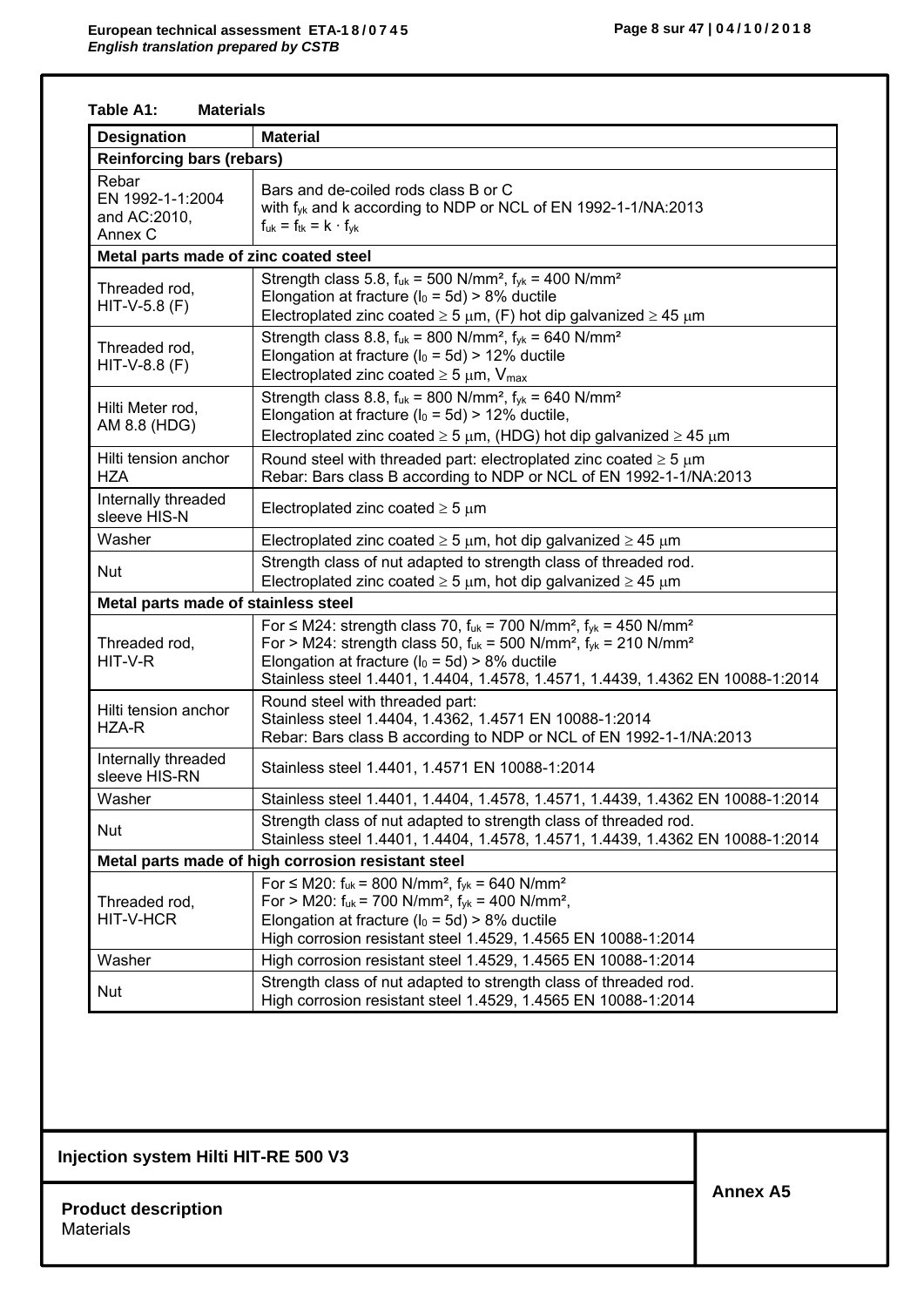|                                 | metal part of zinc coated steel                                                                                                                                                                                                                                                                            |
|---------------------------------|------------------------------------------------------------------------------------------------------------------------------------------------------------------------------------------------------------------------------------------------------------------------------------------------------------|
| <b>Hilti Filling</b><br>Set (F) | Filling washer: Electroplated zinc coated $\geq$ 5 $\mu$ m, (F) hot dip galvanized $\geq$ 45 $\mu$ m<br>Spherical washer: Electroplated zinc coated $\geq 5 \mu m$ , (F) hot dip galvanized $\geq 45 \mu m$<br>Lock nut: Electroplated zinc coated $\geq 5 \mu m$ , (F) hot dip galvanized $\geq 45 \mu m$ |
|                                 |                                                                                                                                                                                                                                                                                                            |
|                                 |                                                                                                                                                                                                                                                                                                            |
|                                 |                                                                                                                                                                                                                                                                                                            |
|                                 |                                                                                                                                                                                                                                                                                                            |
|                                 |                                                                                                                                                                                                                                                                                                            |
|                                 |                                                                                                                                                                                                                                                                                                            |
|                                 |                                                                                                                                                                                                                                                                                                            |
|                                 |                                                                                                                                                                                                                                                                                                            |
|                                 |                                                                                                                                                                                                                                                                                                            |
|                                 |                                                                                                                                                                                                                                                                                                            |
|                                 |                                                                                                                                                                                                                                                                                                            |
|                                 |                                                                                                                                                                                                                                                                                                            |
|                                 |                                                                                                                                                                                                                                                                                                            |
|                                 |                                                                                                                                                                                                                                                                                                            |
|                                 |                                                                                                                                                                                                                                                                                                            |
|                                 |                                                                                                                                                                                                                                                                                                            |
|                                 |                                                                                                                                                                                                                                                                                                            |
|                                 |                                                                                                                                                                                                                                                                                                            |
|                                 |                                                                                                                                                                                                                                                                                                            |
|                                 |                                                                                                                                                                                                                                                                                                            |
|                                 |                                                                                                                                                                                                                                                                                                            |
|                                 |                                                                                                                                                                                                                                                                                                            |
|                                 |                                                                                                                                                                                                                                                                                                            |
|                                 |                                                                                                                                                                                                                                                                                                            |
|                                 |                                                                                                                                                                                                                                                                                                            |
|                                 |                                                                                                                                                                                                                                                                                                            |
|                                 |                                                                                                                                                                                                                                                                                                            |
|                                 |                                                                                                                                                                                                                                                                                                            |
|                                 |                                                                                                                                                                                                                                                                                                            |
|                                 |                                                                                                                                                                                                                                                                                                            |
|                                 |                                                                                                                                                                                                                                                                                                            |
|                                 |                                                                                                                                                                                                                                                                                                            |
|                                 | Injection system Hilti HIT-RE 500 V3                                                                                                                                                                                                                                                                       |
| <b>Product description</b>      | <b>Annex A6</b>                                                                                                                                                                                                                                                                                            |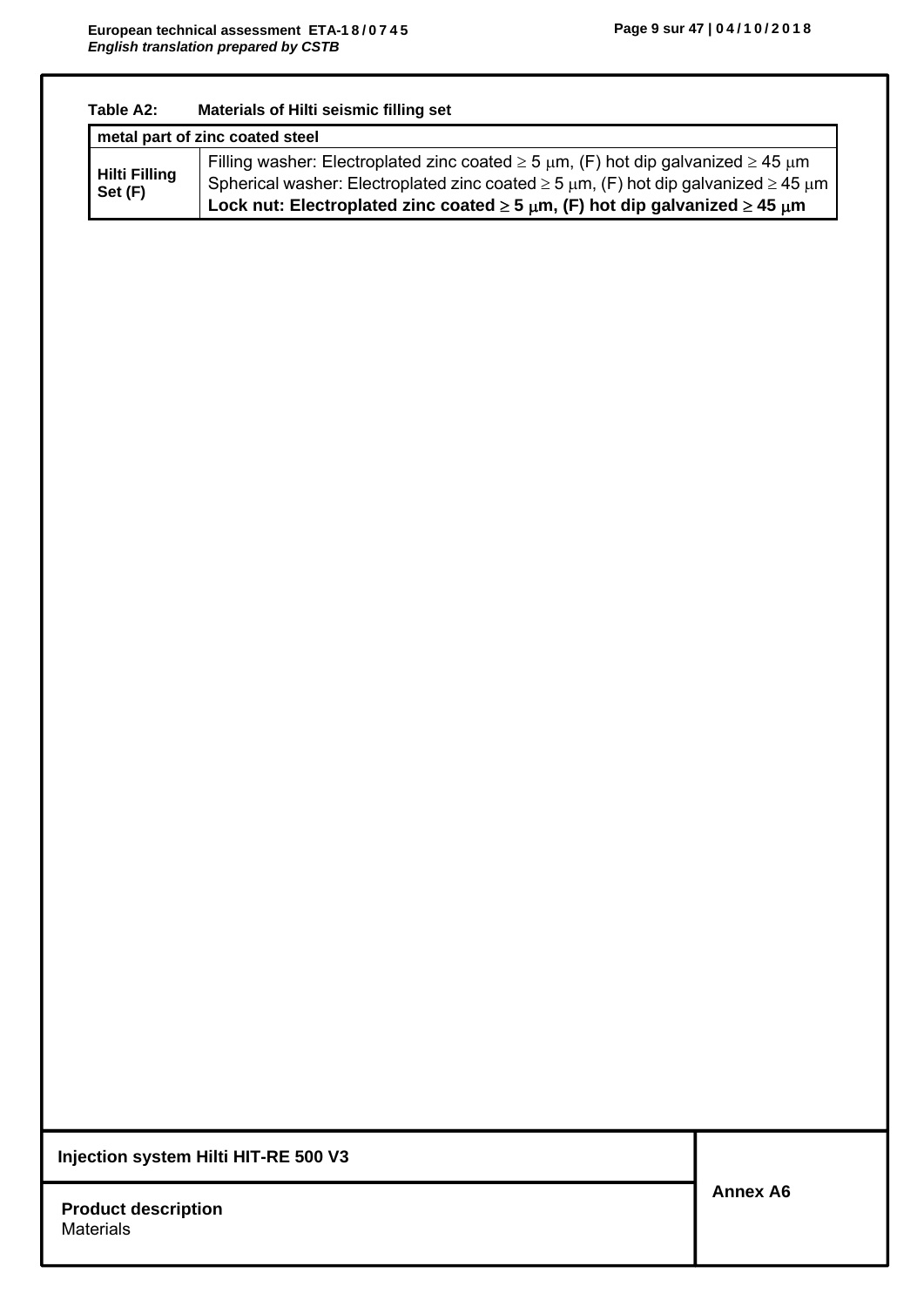# **Specifications of intended use**

#### **Anchorages subject to:**

- Static and quasi static loading.
- Seismic performance category C1
- Seismic performance category C2 (HIT-V , HIT-V-F, AM, AM-HDG grade 8.8 and commercial standard rod grade 8.8 electroplated zinc coated only, with hammer drilling and hammer drilling with Hilti hollow drill bit TE-CD, TE-YD).

#### **Base material:**

- Reinforced or unreinforced normal weight concrete according to EN 206:2013.
- Strength classes C20/25 to C50/60 according to EN 206:2013.
- Cracked and non-cracked concrete.
- Flooded holes for non cracked concrete only

#### **Temperature in the base material:**

- **At installation**   $0 °C$  to  $+40 °C$
- 

| $\cdot$ In-service                       |                                                                                                |
|------------------------------------------|------------------------------------------------------------------------------------------------|
| Temperature range I: $-40$ °C to +40 °C  |                                                                                                |
|                                          | (max. long term temperature +24 $^{\circ}$ C and max. short term temperature +40 $^{\circ}$ C) |
| Temperature range II: $-40$ °C to +70 °C |                                                                                                |
|                                          | (max. long term temperature +43 $^{\circ}$ C and max. short term temperature +70 $^{\circ}$ C) |

#### **Use conditions (Environmental conditions):**

- Structures subject to dry internal conditions (zinc coated steel, stainless steel or high corrosion resistant steel).
- Structures subject to external atmospheric exposure (including industrial and marine environment) and to permanently damp internal conditions, if no particular aggressive conditions exist (stainless steel or high corrosion resistant steel).
- Structures subject to external atmospheric exposure and to permanently damp internal conditions, if other particular aggressive conditions exist (high corrosion resistant steel). Note: Particular aggressive conditions are e.g. permanent, alternating immersion in seawater or the splash zone of seawater, chloride atmosphere of indoor swimming pools or atmosphere with extreme chemical pollution (e.g. in desulphurization plants or road tunnels where de-icing products are used).

#### **Design:**

- Anchorages are designed under the responsibility of an engineer experienced in anchorages and concrete work.
- Verifiable calculation notes and drawings are prepared taking account of the loads to be anchored. The position of the anchor is indicated on the design drawings (e. g. position of the anchor relative to reinforcement or to supports, etc.).
- Anchorages under static or quasi-static loading shall be designed in accordance with EN1992-4, EOTA Technical Report TR 029, 09/2010 conforming to EOTA Technical Report TR 055, or CEN/TS 1992- 4:2009 conforming to EOTA Technical Report TR 055.
- Anchorages under seismic actions (cracked concrete) shall be designed in accordance with EN1992-4 or in accordance with EOTA Technical Report TR 045, 09/2010 conforming to EOTA Technical Report TR 055.

#### **Injection system Hilti HIT-RE 500 V3**

**Intended use Specifications**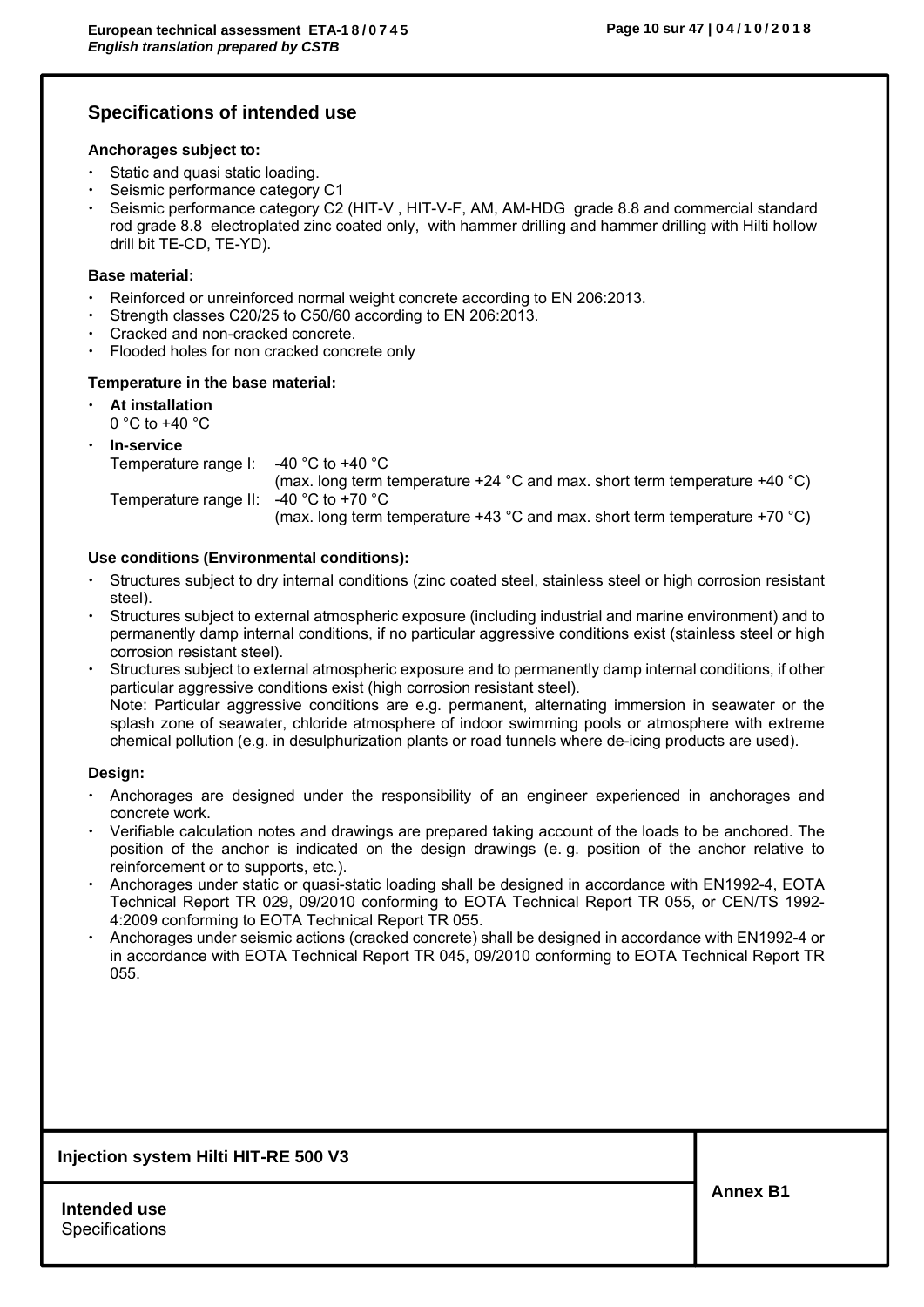### **Installation:**

- Use category:
	- dry or wet concrete (not in flooded holes): for all drilling techniques
	- dry or wet concrete or installation in flooded holes: for hammer drilling only, for non-cracked concrete only
- Drilling technique:
	- hammer drilling,
	- hammer drilling with Hilti hollow drill bit TE-CD, TE-YD,
	- diamond coring,
	- diamond coring with roughening with Hilti roughening tool TE-YRT.
- Overhead installation is admissible.
- Anchor installation carried out by appropriately qualified personnel and under the supervision of the person responsible for technical matters of the site.

**Injection system Hilti HIT-RE 500 V3**

**Intended use Specifications**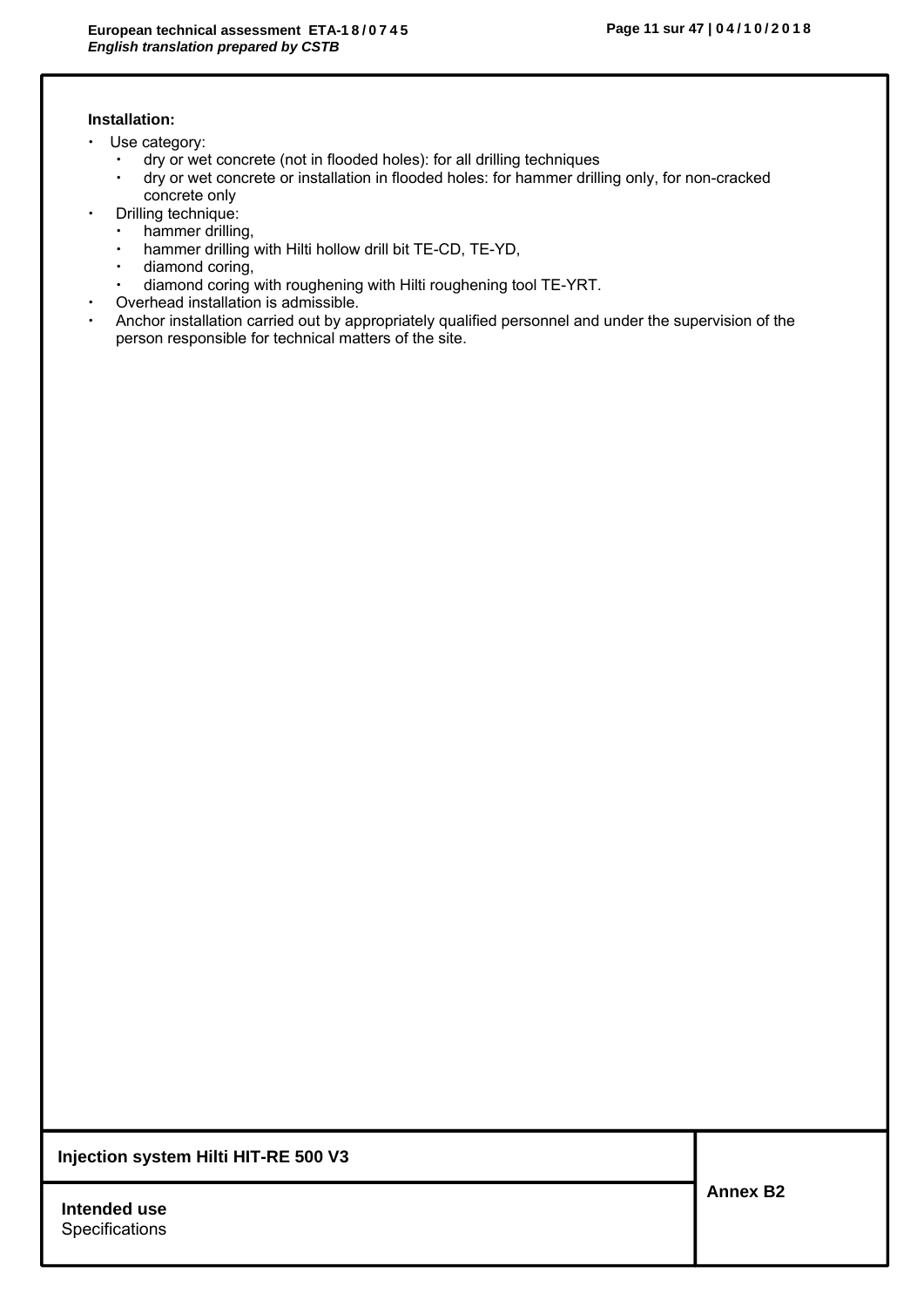# **Table B1: Installation parameters of threaded rod and HIT-V and AM**

| Threaded rod, HIT-V-, AM8.8                                                               |                  |      | M <sub>8</sub>                                                                      | M <sub>10</sub> | M <sub>12</sub> | M <sub>16</sub> | M20             | M24             | M27              | <b>M30</b>       |
|-------------------------------------------------------------------------------------------|------------------|------|-------------------------------------------------------------------------------------|-----------------|-----------------|-----------------|-----------------|-----------------|------------------|------------------|
| Diameter of element                                                                       | $d_{nom}$        | [mm] | 8                                                                                   | 10              | 12              | 16              | 20              | 24              | 27               | 30               |
| Nominal diameter of drill bit                                                             | do               | [mm] | 10                                                                                  | 12              | 14              | 18              | 22              | 28              | 30               | 35               |
| Threaded rod, HIT-V-:<br>Effective embedment depth and $h_{ef} = h_0$<br>drill hole depth |                  | [mm] | 60<br>to<br>160                                                                     | 60<br>to<br>200 | 70<br>to<br>240 | 80<br>to<br>320 | 90<br>to<br>400 | 96<br>to<br>480 | 108<br>to<br>540 | 120<br>to<br>600 |
| Maximum diameter of<br>clearance hole in the fixture                                      | df               | [mm] | 9                                                                                   | 12              | 14              | 18              | 22              | 26              | 30               | 33               |
| Thickness of Hilti filling set                                                            | h <sub>fs</sub>  | [mm] |                                                                                     |                 |                 | 11              | 13              | 15              |                  |                  |
| Effective fixture thickness with<br>Hilti filling set                                     | $t_{fix,eff}$    | [mm] | $t_{fix,eff} = t_{fix} - h_{fs}$                                                    |                 |                 |                 |                 |                 |                  |                  |
| Minimum thickness of concrete<br>member                                                   | h <sub>min</sub> | [mm] | $h_{\text{ef}} + 30$<br>$h_{\text{ef}}$ + 2 $\cdot$ d <sub>0</sub><br>$\geq 100$ mm |                 |                 |                 |                 |                 |                  |                  |
| Maximum torque moment                                                                     | T <sub>max</sub> | [Nm] | 10                                                                                  | 20              | 40              | 80              | 150             | 200             | 270              | 300              |
| Minimum spacing                                                                           | Smin             | [mm] | 40                                                                                  | 50              | 60              | 75              | 90              | 115             | 120              | 140              |
| Minimum edge distance                                                                     | $C_{min}$        | [mm] | 40                                                                                  | 45              | 45              | 50              | 55              | 60              | 75               | 80               |

**HIT-V-…** 

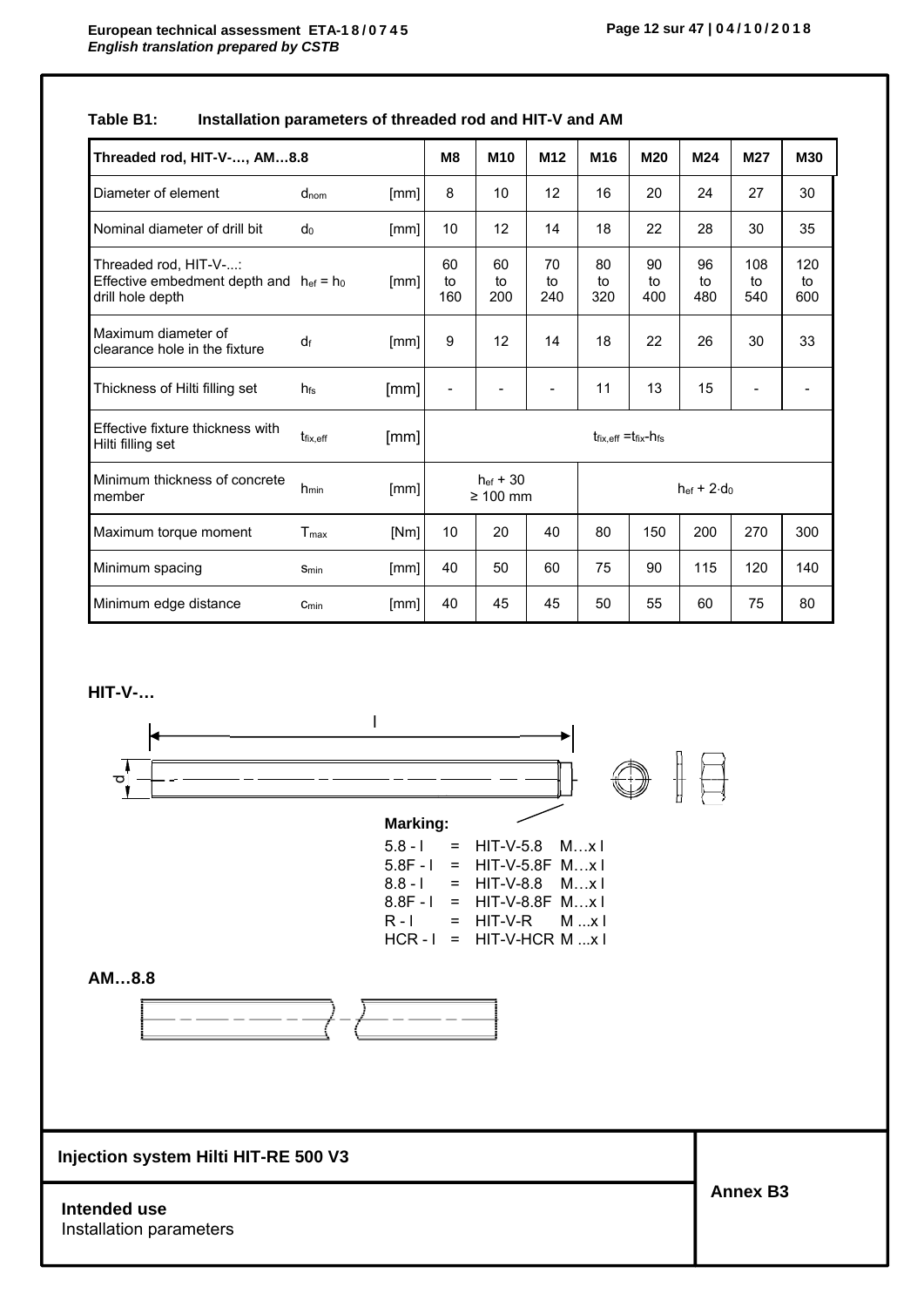| Table B2: | Installation parameters of internally threaded sleeve HIS-(R)N |  |  |
|-----------|----------------------------------------------------------------|--|--|
|-----------|----------------------------------------------------------------|--|--|

| Internally threaded sleeve HIS-(R)N                   |                  |      |          | M <sub>10</sub> | M <sub>12</sub> | M16     | <b>M20</b> |
|-------------------------------------------------------|------------------|------|----------|-----------------|-----------------|---------|------------|
| Outer diameter of sleeve                              | $d_{nom}$        | [mm] | 12,5     | 16,5            | 20,5            | 25,4    | 27,6       |
| Nominal diameter of drill bit                         | do               | [mm] | 14       | 18              | 22              | 28      | 32         |
| Effective embedment depth<br>and drill hole depth     | $hef = ho$       | [mm] | 90       | 110             | 125             | 170     | 205        |
| Maximum diameter of clearance<br>hole in the fixture) | df               | [mm] | 9        | 12              | 14              | 18      | 22         |
| Minimum thickness of<br>concrete member               | $h_{min}$        | [mm] | 120      | 150             | 170             | 230     | 270        |
| Maximum torque moment                                 | $T_{\text{max}}$ | [Nm] | 10       | 20              | 40              | 80      | 150        |
| Thread engagement length<br>min-max                   | h <sub>s</sub>   | [mm] | $8 - 20$ | $10 - 25$       | $12 - 30$       | $16-40$ | $20 - 50$  |
| Minimum spacing                                       | Smin             | [mm] | 60       | 75              | 90              | 115     | 130        |
| Minimum edge distance                                 | $C_{min}$        | [mm] | 40       | 45              | 55              | 65      | 90         |

## **Internally threaded sleeve HIS-(R)N…**



# **Marking:**

Identifying mark - HILTI and embossing "HIS-N" (for zinc coated steel) embossing "HIS-RN" (for stainless steel)

**Injection system Hilti HIT-RE 500 V3**

**Intended use**  Installation parameters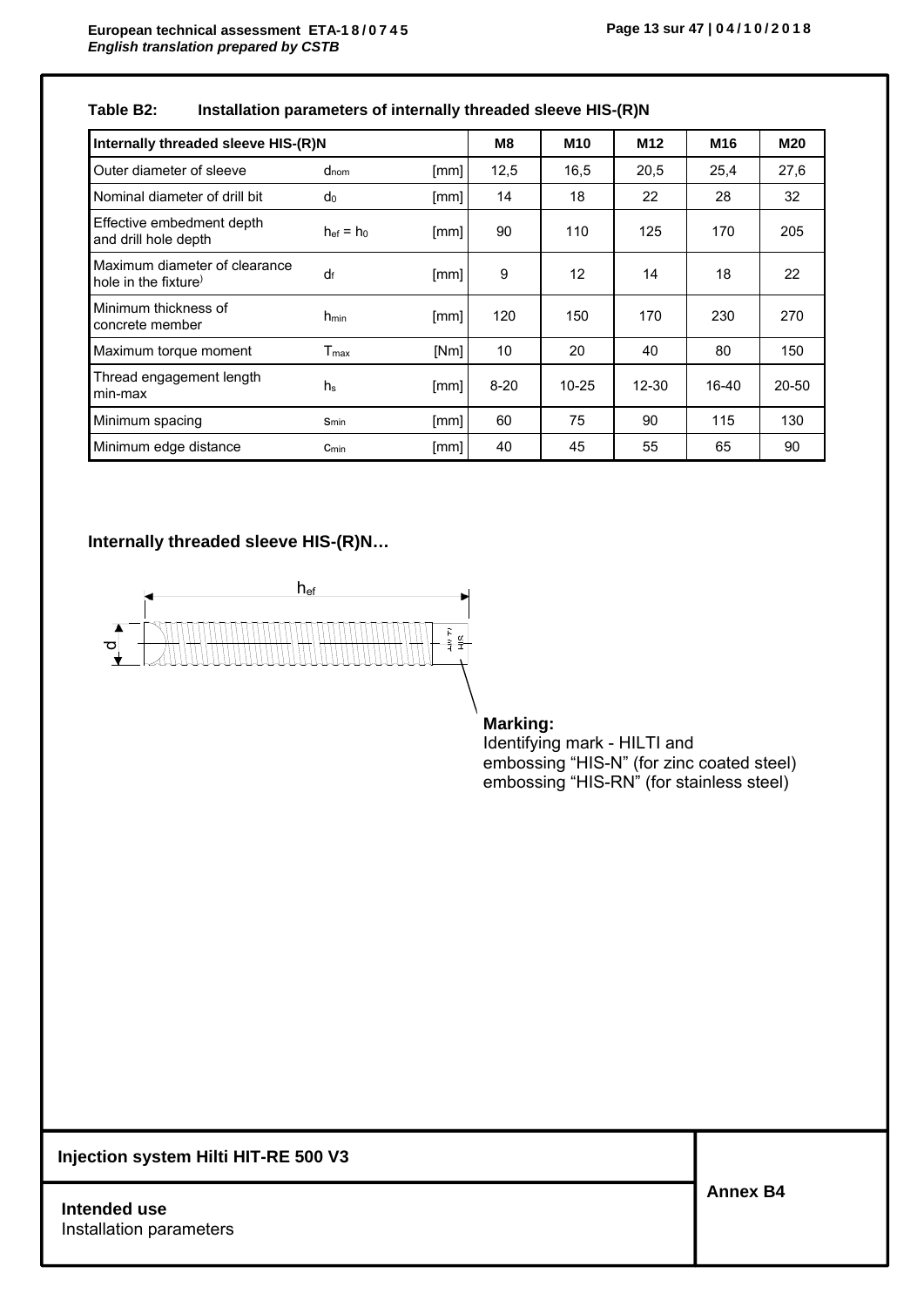# **Table B3: Installation parameters of Hilti tension anchor HZA-R**

| Hilti tension anchor HZA-R                             |                        |      | M <sub>12</sub>                | M <sub>16</sub> | M20           | M24           |
|--------------------------------------------------------|------------------------|------|--------------------------------|-----------------|---------------|---------------|
| Rebar diameter                                         | φ                      | [mm] | 12                             | 16              | 20            | 25            |
| Nominal embedment depth and drill hole depth           | $h_{\text{nom}} = h_0$ | [mm] | 170 to<br>240                  | 180 to<br>320   | 190 to<br>400 | 200 to<br>500 |
| Effective embedment depth ( $h_{ef} = h_{nom} - I_e$ ) | h <sub>ef</sub>        | [mm] | $h_{\text{nom}} - 100$         |                 |               |               |
| Length of smooth shaft                                 | le                     | [mm] | 100                            |                 |               |               |
| Nominal diameter of drill bit                          | $d_0$                  | [mm] | 16                             | 20              | 25            | 32            |
| Maximum diameter of clearance hole in the<br>fixture   | df                     | [mm] | 14                             | 18              | 22            | 26            |
| Maximum torque moment                                  | $T_{\sf max}$          | [Nm] | 40                             | 80              | 150           | 200           |
| Minimum thickness of concrete member                   | $h_{min}$              | [mm] | $h_{\text{nom}} + 2 \cdot d_0$ |                 |               |               |
| Minimum spacing                                        | Smin                   | [mm] | 65                             | 80              | 100           | 130           |
| Minimum edge distance                                  | Cmin                   | [mm] | 45                             | 50              | 55            | 60            |

# **Hilti Tension Anchor HZA-R**

**Marking:**  embossing "HZA-R" M .. / t<sub>fix</sub>



| Injection system Hilti HIT-RE 500 V3    |                 |
|-----------------------------------------|-----------------|
| Intended use<br>Installation parameters | <b>Annex B5</b> |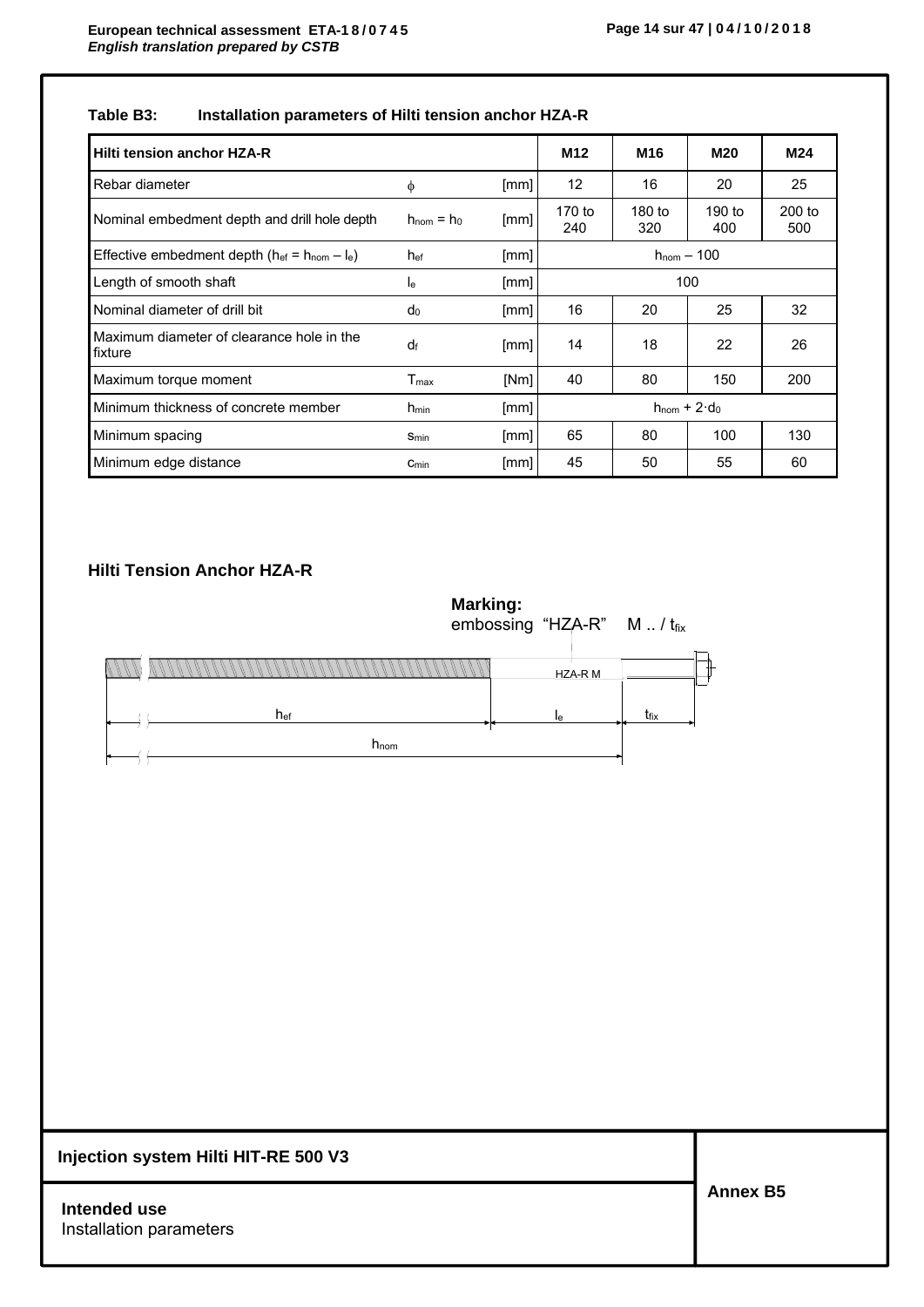| Table B4: | Installation parameters of Hilti tension anchor HZA |  |  |
|-----------|-----------------------------------------------------|--|--|
|-----------|-----------------------------------------------------|--|--|

| Hilti tension anchor HZA                                |                           |      | M <sub>12</sub>                | M <sub>16</sub> | <b>M20</b> | M24        | M27        |
|---------------------------------------------------------|---------------------------|------|--------------------------------|-----------------|------------|------------|------------|
| Rebar diameter                                          | $\phi$                    | [mm] | 12                             | 16              | 20         | 25         | 28         |
| Nominal embedment depth and drill<br>hole depth         | $h_{\text{nom}} = h_0$    | [mm] | 90 to 240                      | 100 to 320      | 110 to 400 | 120 to 500 | 140 to 560 |
| Effective embedment depth<br>$(h_{ef} = h_{nom} - I_e)$ | h <sub>ef</sub>           | [mm] | $h_{\text{nom}} - 20$          |                 |            |            |            |
| Length of smooth shaft                                  | $\mathsf{I}_{\mathsf{e}}$ | [mm] | 20                             |                 |            |            |            |
| Nominal diameter of drill bit                           | $d_0$                     | [mm] | 16                             | 20              | 25         | 32         | 35         |
| Maximum diameter of clearance<br>hole in the fixture    | df                        | [mm] | 14                             | 18              | 22         | 26         | 30         |
| Maximum torque moment                                   | $T_{\sf max}$             | [Nm] | 40                             | 80              | 150        | 200        | 270        |
| Minimum thickness of concrete<br>member                 | $h_{min}$                 | [mm] | $h_{\text{nom}} + 2 \cdot d_0$ |                 |            |            |            |
| Minimum spacing                                         | Smin                      | [mm] | 65                             | 80              | 100        | 130        | 140        |
| Minimum edge distance                                   | $C_{min}$                 | [mm] | 45                             | 50              | 55         | 60         | 75         |

**Intended use** Installation parameters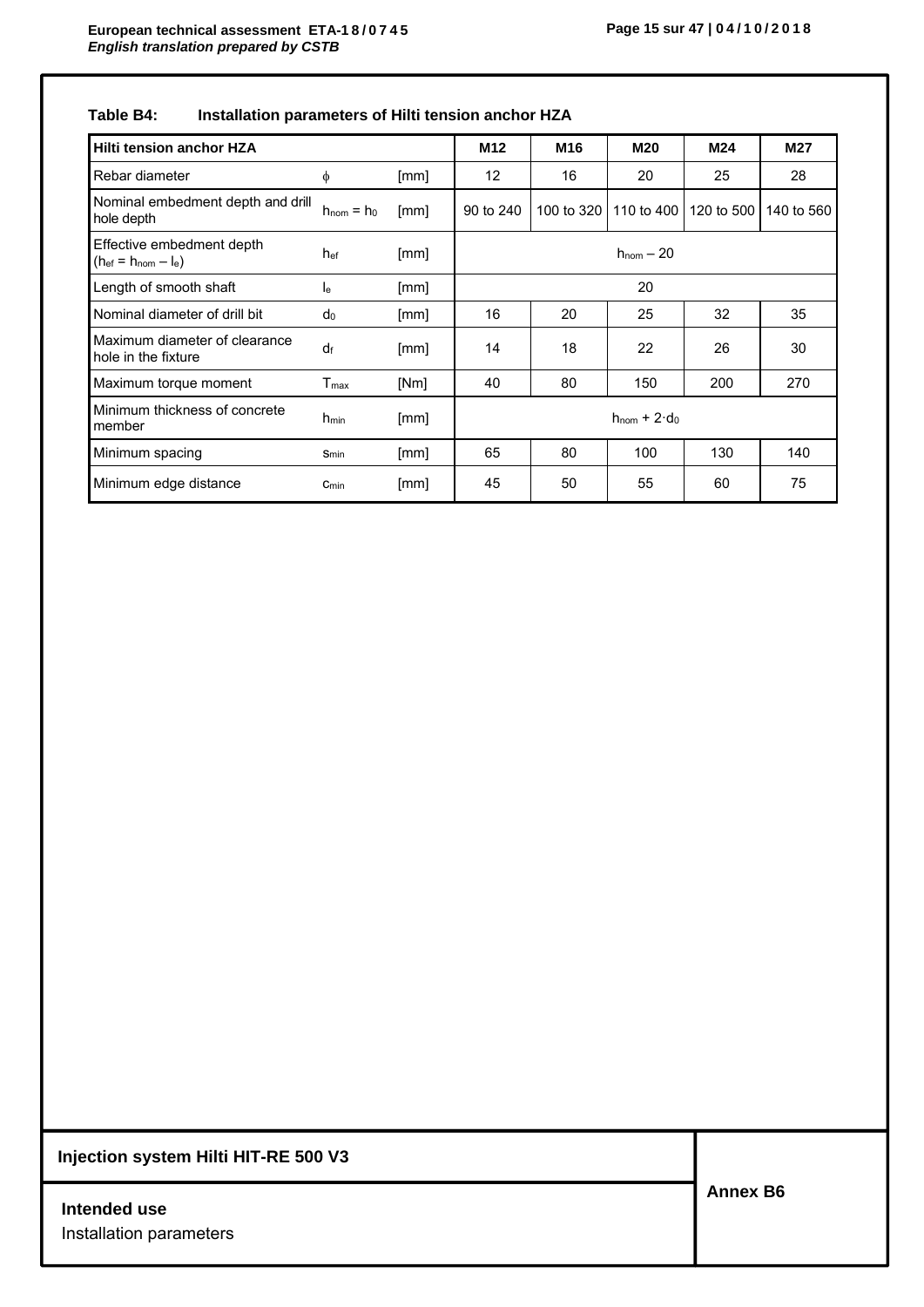| Reinforcing bar (rebar)                           |                         |      | $\phi$ 8                              | $\phi$ 10            |                     | $\phi$ 12       | $\phi$ 14       | $\phi$ 16       | $\phi$ 20       | $\phi$ 25            | $\phi$ 28        | $\phi$ 30        | $\phi$ 32        |
|---------------------------------------------------|-------------------------|------|---------------------------------------|----------------------|---------------------|-----------------|-----------------|-----------------|-----------------|----------------------|------------------|------------------|------------------|
| Diameter                                          | Φ                       | [mm] | 8                                     | 10                   |                     | 12              | 14              | 16              | 20              | 25                   | 28               | 30               | 32               |
| Effective embedment depth<br>and drill hole depth | $h_{\text{ef}} =$<br>ho | [mm] | 60<br>to<br>160                       | 60<br>to<br>200      |                     | 70<br>to<br>240 | 75<br>to<br>280 | 80<br>t٥<br>320 | 90<br>to<br>400 | 100<br>to<br>500     | 112<br>to<br>560 | 120<br>to<br>600 | 128<br>to<br>640 |
| Nominal diameter of<br>drill bit                  | do                      | [mm] | $10^{1}$<br>$12^{1}$                  | $12^{1}$<br>$14^{1}$ | $14^{1}$            | $16^{1}$        | 18              | 20              | 25              | $30^{1}$<br>$32^{1}$ | 35               | 37               | 40               |
| Minimum thickness of<br>concrete member           | <b>n</b> <sub>min</sub> | [mm] | $h_{\text{ef}} + 30$<br>$\geq 100$ mm |                      | $hef + 2 \cdot d_0$ |                 |                 |                 |                 |                      |                  |                  |                  |
| Minimum spacing                                   | $S_{min}$               | [mm] | 40                                    | 50                   |                     | 60              | 70              | 80              | 100             | 125                  | 140              | 150              | 160              |
| Minimum edge distance                             | $C_{min}$               | [mm] | 40                                    | 45                   |                     | 45              | 50              | 50              | 65              | 70                   | 75               | 80               | 80               |

### **Table B5: Installation parameters of reinforcing bar (rebar)**

 $1)$  Each of the two given values can be used.

#### **Reinforcing bar (rebar)**



#### For Rebar bolt

- Minimum value of related rib area f<sub>R,min</sub> according to EN 1992-1-1:2004+AC:2010.
- Rib height of the bar hrib shall be in the range  $0.05 \cdot \phi \le h_{\text{rib}} \le 0.07 \cdot \phi$  $(\phi:$  Nominal diameter of the bar; hrib: Rib height of the bar).

# **Injection system Hilti HIT-RE 500 V3**

# **Intended use** Installation parameters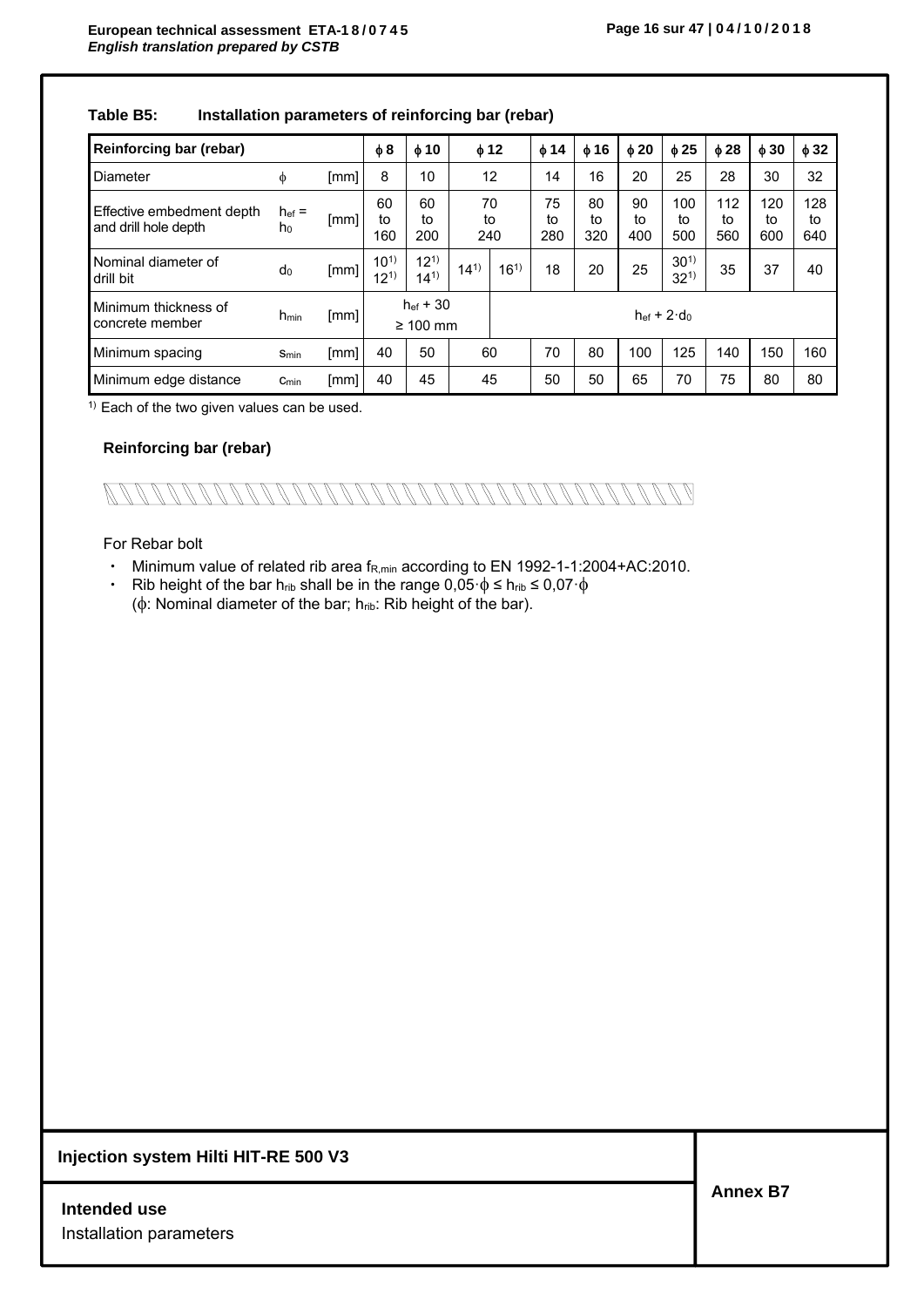## **Table B6: Minimum curing time1)**

| Temperature in the base material |                 |                 | <b>Maximum working time</b><br>t <sub>work</sub> | <b>Minimum curing time</b><br>$t_{\rm cure}$ <sup>1)</sup> |     |       |
|----------------------------------|-----------------|-----------------|--------------------------------------------------|------------------------------------------------------------|-----|-------|
| 0 °C                             | to              | $4^{\circ}C$    | $\overline{2}$                                   | hours                                                      | 48  | hours |
| $5^{\circ}$ C                    | to              | 9 °C            | 2                                                | hours                                                      | 24  | hours |
| 10 °C                            | to              | 14 $\degree$ C  | 1,5                                              | hours                                                      | 16  | hours |
| 15 °C                            | to              | 19 °C           | 1                                                | hours                                                      | 12  | hours |
| 20 °C                            | to              | 24 $^{\circ}$ C | 30                                               | min                                                        | 7   | hours |
| 25 °C                            | to              | 29 °C           | 20                                               | min                                                        | 6   | hours |
| 30 °C                            | to              | 34 °C           | 15                                               | min                                                        | 5   | hours |
| 35 °C                            | to              | 39 °C           | 12                                               | min                                                        | 4,5 | hours |
|                                  | 40 $^{\circ}$ C |                 | 10                                               | min                                                        | 4   | hours |

<sup>1)</sup> The curing time data are valid for dry base material only. In wet base material the curing times must be doubled.

**Injection system Hilti HIT-RE 500 V3**

**Intended use** Maximum working time and minimum curing time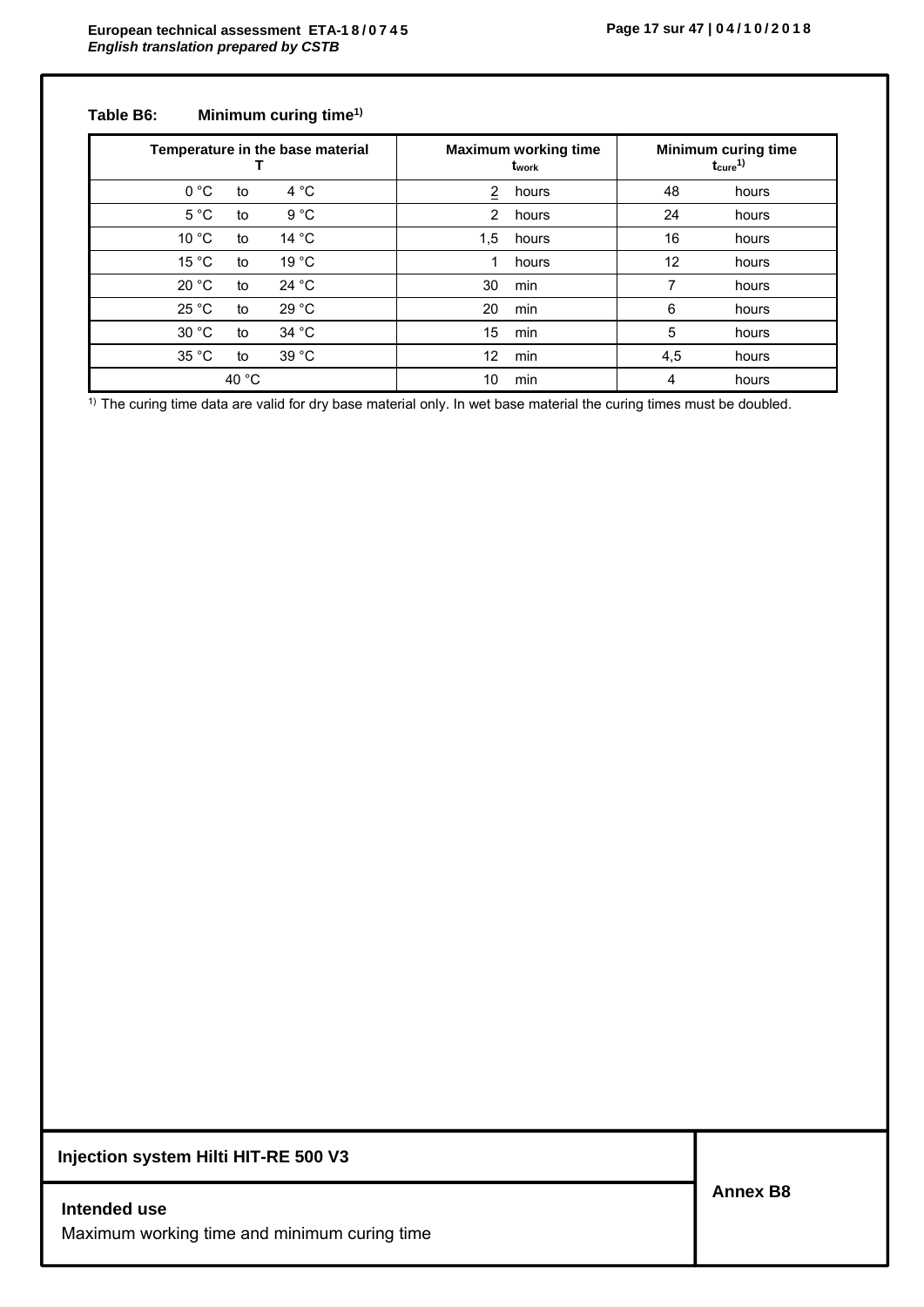|                                        |                          | <b>Elements</b>              |                          |                          |                                     | Installa-<br>tion        |                                |              |                          |
|----------------------------------------|--------------------------|------------------------------|--------------------------|--------------------------|-------------------------------------|--------------------------|--------------------------------|--------------|--------------------------|
| Threaded<br>rod,<br>$HIT-V-.$<br>AM8.8 | $HIS-(R)N$               | Rebar                        | $HZA(-R)$                | Hammer<br>drilling       | Hollow drill<br>bit TE-CD,<br>TE-YD | Diamond<br>coring        | Roughen-<br>ing tool<br>TE-YRT | <b>Brush</b> | Piston plug              |
| <b>MAXMANING</b> W                     | <b>DANIMINAMINAMINA</b>  | <b><i>VAYAYAYAYAYAYA</i></b> | ,,,,,,,,,,,,             | $\sim$                   | $\epsilon$<br>▜▛                    | 5 O )                    | د د سانده                      |              | ₪                        |
| Size                                   | Name                     | Size                         | <b>Size</b>              | d <sub>0</sub> [mm]      | $d_0$ [mm]                          | $d_0$ [mm]               | $d_0$ [mm]                     | HIT-RB       | HIT-SZ                   |
| M8                                     | $\overline{\phantom{a}}$ | $\phi$ 8                     | $\overline{\phantom{a}}$ | 10                       | $\overline{\phantom{a}}$            | 10                       | $\overline{\phantom{0}}$       | 10           | $\overline{\phantom{a}}$ |
| M <sub>10</sub>                        | $\overline{\phantom{a}}$ | $\phi$ 8, $\phi$ 10          | $\overline{\phantom{a}}$ | 12                       | $\overline{\phantom{a}}$            | 12                       | $\overline{\phantom{a}}$       | 12           | 12                       |
| M <sub>12</sub>                        | M <sub>8</sub>           | $\phi$ 10, $\phi$ 12         | $\blacksquare$           | 14                       | $14^{1}$                            | 14                       | $\overline{\phantom{a}}$       | 14           | 14                       |
|                                        | $\blacksquare$           | $\phi$ 12                    | M12                      | 16                       | 16                                  | 16                       | $\overline{\phantom{a}}$       | 16           | 16                       |
| M16                                    | M10                      | $\phi$ 14                    | $\overline{\phantom{a}}$ | 18                       | 18                                  | 18                       | 18                             | 18           | 18                       |
| $\blacksquare$                         | $\blacksquare$           | $\phi$ 16                    | M16                      | 20                       | 20                                  | 20                       | 20                             | 20           | 20                       |
| M20                                    | M12                      |                              | $\overline{\phantom{a}}$ | 22                       | 22                                  | 22                       | 22                             | 22           | 22                       |
| $\overline{\phantom{a}}$               | $\overline{\phantom{a}}$ | $\phi$ 20                    | M20                      | 25                       | 25                                  | 25                       | 25                             | 25           | 25                       |
| M24                                    | M16                      | $\blacksquare$               | $\blacksquare$           | 28                       | 28                                  | 28                       | 28                             | 28           | 28                       |
| M27                                    | $\blacksquare$           | $\blacksquare$               | $\overline{\phantom{a}}$ | 30                       | $\overline{\phantom{a}}$            | 30                       | 30                             | 30           | 30                       |
| $\overline{\phantom{a}}$               | M20                      | $\phi$ 25                    | M24                      | 32                       | 32                                  | 32                       | 32                             | 32           | 32                       |
| M30                                    | $\overline{\phantom{a}}$ | $\phi$ 28                    | M27                      | 35                       | 35                                  | 35                       | 35                             | 35           | 35                       |
| $\blacksquare$                         | $\overline{\phantom{a}}$ | $\phi$ 30                    | $\overline{\phantom{a}}$ | 37                       | $\overline{\phantom{0}}$            | 37                       | $\overline{\phantom{0}}$       | 37           | 37                       |
|                                        |                          |                              |                          | 40                       | $\overline{\phantom{a}}$            | $\overline{\phantom{a}}$ | $\overline{\phantom{a}}$       | 40           | 40                       |
|                                        |                          | $\phi$ 32                    |                          | $\overline{\phantom{a}}$ | $\overline{\phantom{0}}$            | 42                       | $\overline{\phantom{a}}$       | 42           | 42                       |

### **Table B7: Parameters of cleaning and setting tools**

<sup>1)</sup> To be used in combination with Hilti vacuum cleaner with suction volume ≥ 61 l/s (VC 20/40 –Y in corded mode only).

# **Cleaning alternatives**

# **Compressed Air Cleaning (CAC):**  air nozzle with an orifice opening of minimum 3,5 mm in diameter. **Automatic Cleaning (AC): Common** Cleaning is performed during drilling with Hilti TE-CD and TE-YD drilling system including vacuum cleaner. **Injection system Hilti HIT-RE 500 V3 Annex B9 Intended use** Cleaning and setting tools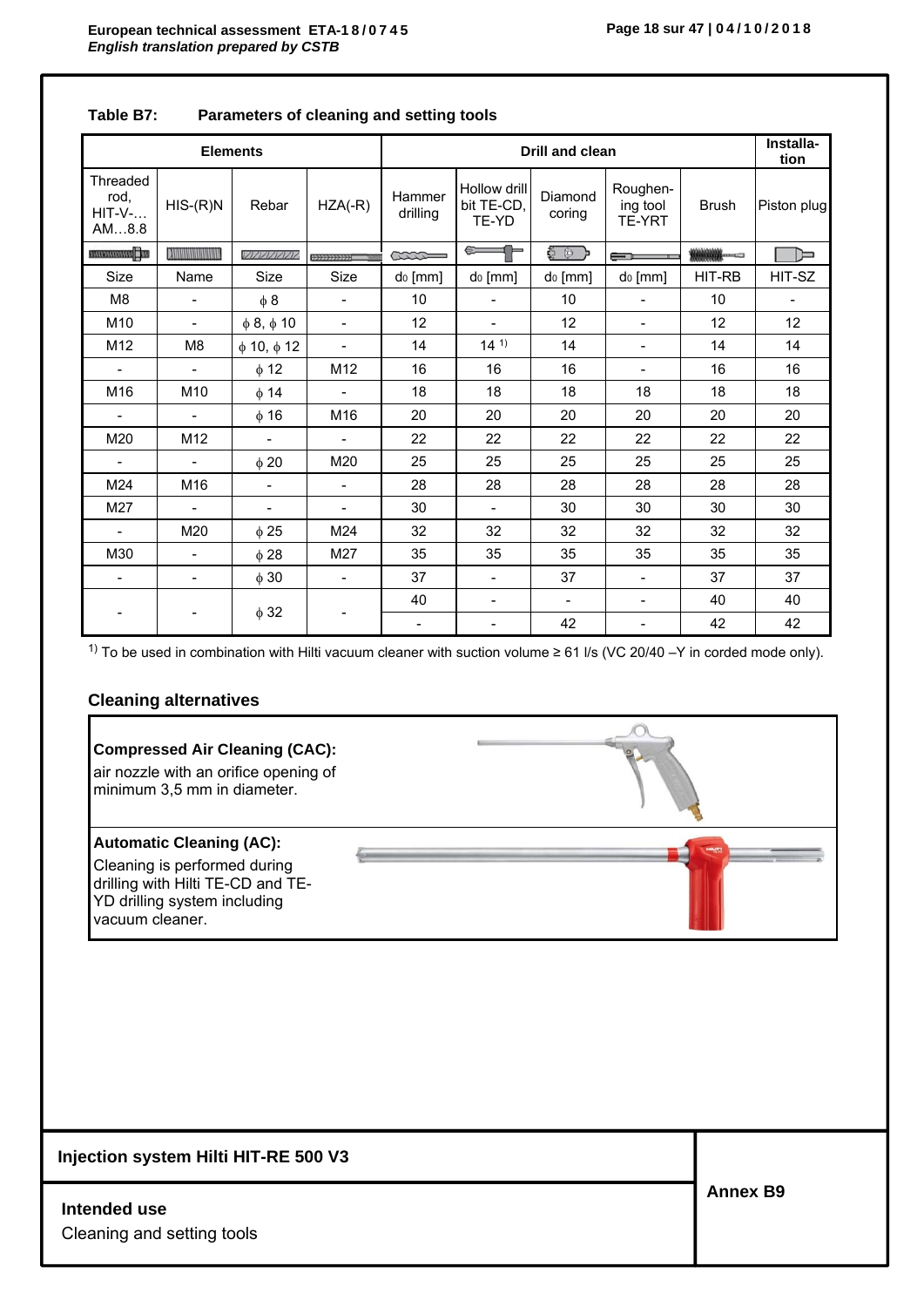|                     | <b>Associated components</b> |                                  |                   | <b>Installation</b>                                    |                         |                            |  |
|---------------------|------------------------------|----------------------------------|-------------------|--------------------------------------------------------|-------------------------|----------------------------|--|
| Diamond coring      |                              | Roughening tool<br><b>TE-YRT</b> | Wear gauge<br>RTG |                                                        | Minimum roughening time |                            |  |
|                     |                              | $-$                              | 0                 |                                                        | t <sub>roughen</sub>    |                            |  |
| d <sub>0</sub> [mm] |                              |                                  | size              |                                                        |                         |                            |  |
| nominal             | measured                     | $d_0$ [mm]                       |                   | $t_{\text{roughen}}$ [Sec] = $h_{\text{ef}}$ [mm] / 10 |                         |                            |  |
| 18                  | 17,9 to 18,2                 | 18                               | 18                |                                                        |                         |                            |  |
| 20                  | 19,9 to 20,2                 | 20                               | 20                |                                                        | $h_{ef}$ [mm]           | t <sub>roughen</sub> [sec] |  |
| 22                  | 21,9 to 22,2                 | 22                               | 22                |                                                        | 0 to 100                | 10                         |  |
| 25                  | 24,9 to 25,2                 | 25                               | 25                |                                                        | 101 to 200              | 20                         |  |
|                     |                              |                                  |                   |                                                        | 201 to 300              | 30                         |  |
| 28                  | 27,9 to 28,2                 | 28                               | 28                |                                                        | 301 to 400              | 40                         |  |
| 30                  | 29,9 to 30,2                 | 30                               | 30                |                                                        | 401 to 500              | 50                         |  |
| 32                  | 31,9 to 32,2                 | 32                               | 32                |                                                        | 501 to 600              | 60                         |  |
| 35                  | 34,9 to 35,2                 | 35                               | 35                |                                                        |                         |                            |  |

### **Table B8: Parameters for use of the Hilti roughening tool TE-YRT**

### **Hilti roughening tool TE-YRT and wear gauge RTG**

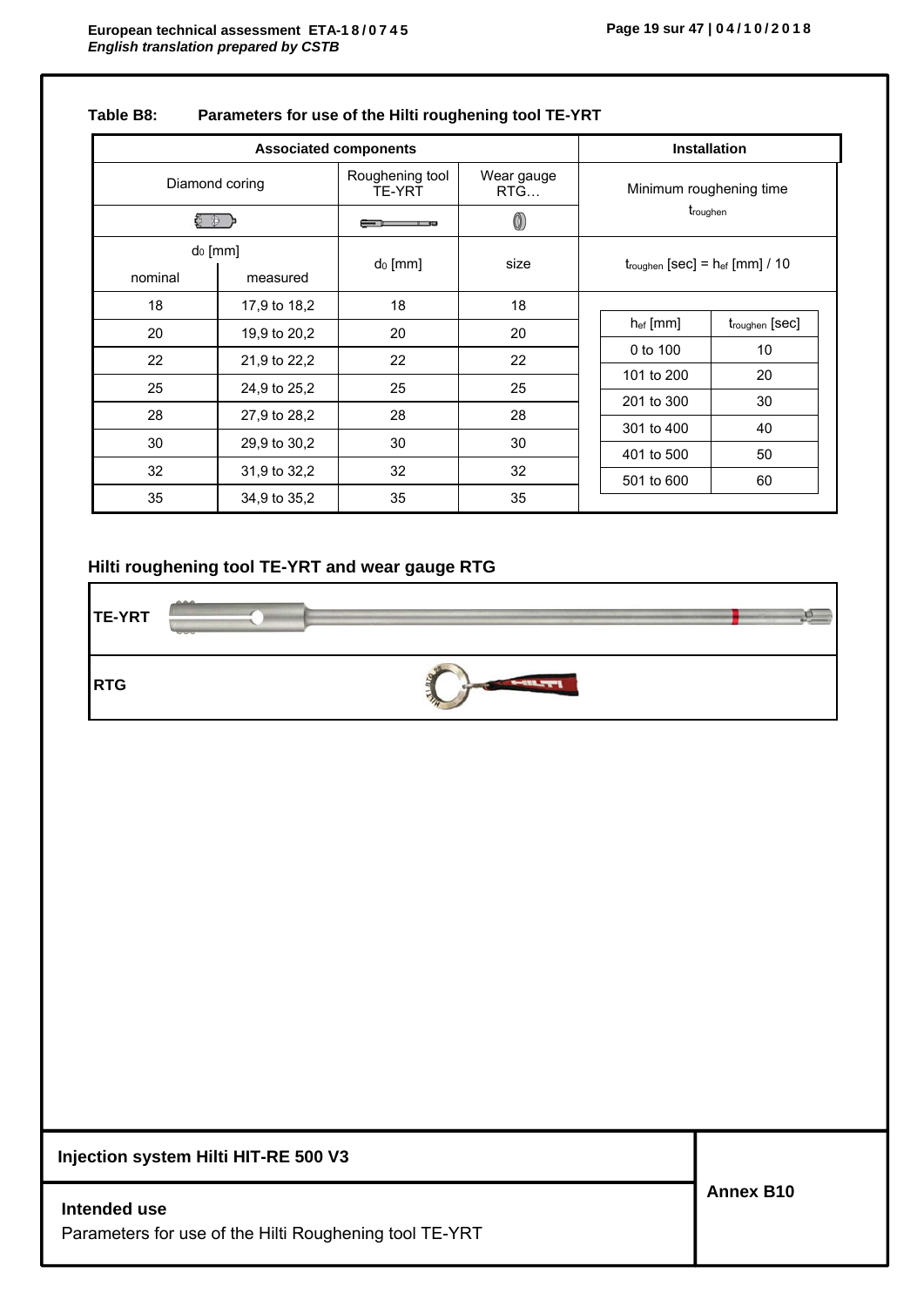| <b>Hole drilling</b>             |                                                                                                                                                                                                                                                                                                                                                                                                                                                                                                                                           |
|----------------------------------|-------------------------------------------------------------------------------------------------------------------------------------------------------------------------------------------------------------------------------------------------------------------------------------------------------------------------------------------------------------------------------------------------------------------------------------------------------------------------------------------------------------------------------------------|
| a) Hammer drilling:              | For dry or wet concrete and installation in flooded holes (no sea water).                                                                                                                                                                                                                                                                                                                                                                                                                                                                 |
| PODODO                           | Drill hole to the required embedment depth with a hammer drill set in rotation-hammer<br>mode using an appropriately sized carbide drill bit.                                                                                                                                                                                                                                                                                                                                                                                             |
|                                  | b) Hammer drilling with Hilti hollow drill bit TE-CD, TE-YD: For dry and wet concrete only.                                                                                                                                                                                                                                                                                                                                                                                                                                               |
|                                  | Drill hole to the required embedment depth with an appropriately sized Hilti TE-CD or<br>TE-YD hollow drill bit attached to Hilti vacuum cleaner VC 20/40 (-Y) (suction volume $\ge$<br>57 I/s) with automatic cleaning of the filter activated. This drilling system removes the<br>dust and cleans the bore hole during drilling when used in accordance with the user's<br>manual. When using TE-CD 14 refer to Table B7. After drilling is completed, proceed to<br>the "injection preparation" step in the installation instruction. |
| c) Diamond coring:               | For dry and wet concrete only.                                                                                                                                                                                                                                                                                                                                                                                                                                                                                                            |
|                                  | Diamond coring is permissible when suitable diamond core drilling machines and the<br>corresponding core bits are used.                                                                                                                                                                                                                                                                                                                                                                                                                   |
|                                  | d) Diamond coring with roughening with Hilti roughening tool TE-YRT: For dry and wet concrete only.                                                                                                                                                                                                                                                                                                                                                                                                                                       |
|                                  | Diamond coring is permissible when suitable diamond core drilling machines and the<br>corresponding core bits are used.<br>For the use in combination with Hilti roughening tool TE-YRT see parameters in Table<br>B8.                                                                                                                                                                                                                                                                                                                    |
| $\bigoplus$ t <sub>roughen</sub> | Before roughening water needs to be removed from the borehole. Check usability of the<br>roughening tool with the wear gauge RTG.<br>Roughen the borehole over the whole length to the required hef.                                                                                                                                                                                                                                                                                                                                      |

# **Intended use**

Installation instructions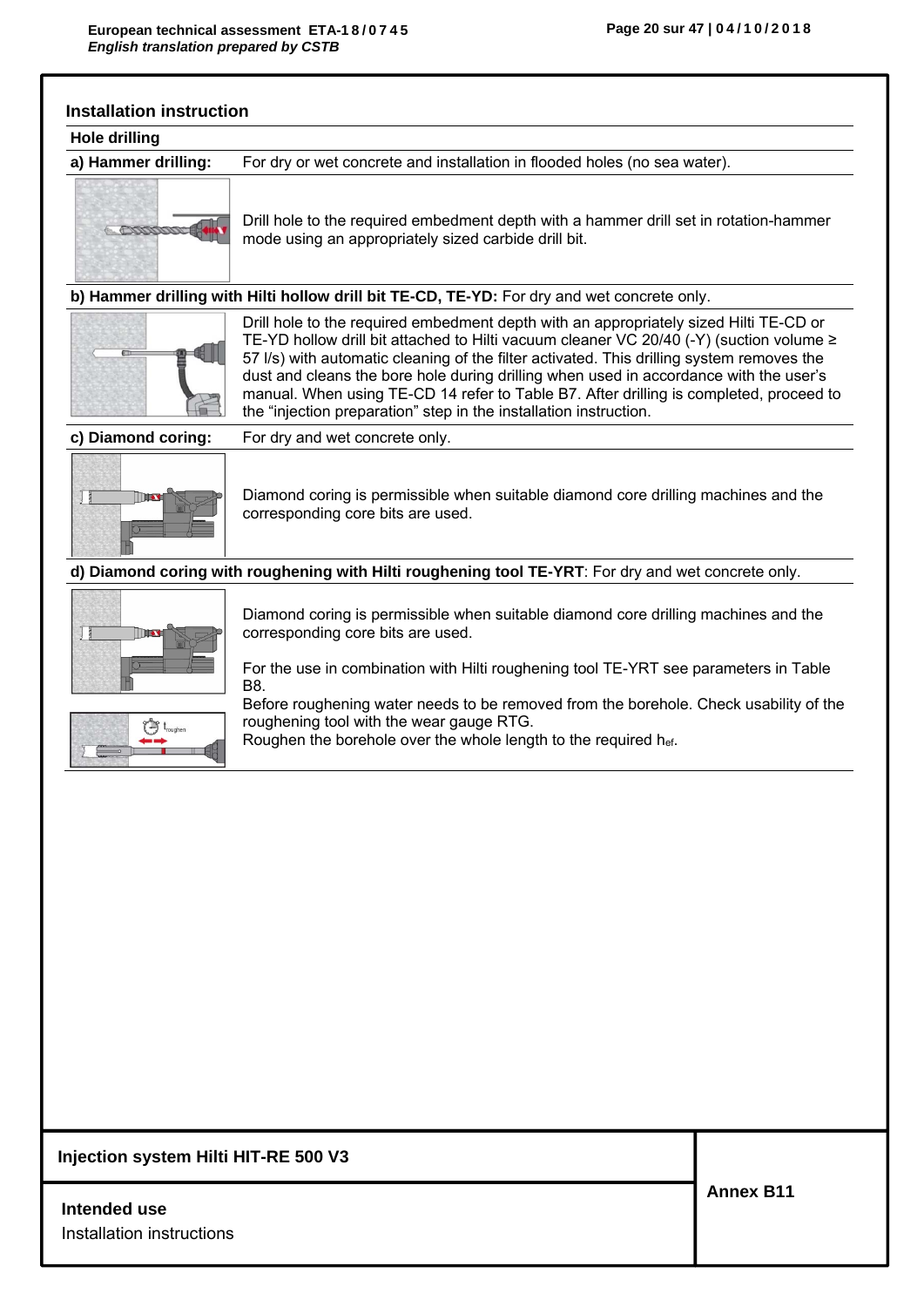| Drill hole cleaning: | Just before setting an anchor, the drill hole must be free of dust and debris.<br>Inadequate hole cleaning = poor load values.                                                                                                                                                                                                                                                                                          |
|----------------------|-------------------------------------------------------------------------------------------------------------------------------------------------------------------------------------------------------------------------------------------------------------------------------------------------------------------------------------------------------------------------------------------------------------------------|
|                      | <b>Compressed Air Cleaning (CAC):</b> For all drill hole diameters $d_0$ and all drill hole depths $h_0$ .                                                                                                                                                                                                                                                                                                              |
|                      | Blow 2 times from the back of the hole (if needed with nozzle extension) over the whole<br>length with oil-free compressed air (min. 6 bar at $6 \text{ m}^3$ /h) until return air stream is free of<br>noticeable dust.<br>For drill hole diameters $\geq$ 32 mm the compressor has to supply a minimum air flow of<br>140 m <sup>3</sup> /h.                                                                          |
|                      | Brush 2 times with the specified brush (see Table B7) by inserting the steel brush Hilti<br>HIT-RB to the back of the hole (if needed with extension) in a twisting motion and<br>removing it.<br>The brush must produce natural resistance as it enters the drill hole (brush $\varnothing \geq 1$<br>drill hole $\emptyset$ ) - if not the brush is too small and must be replaced with the proper brush<br>diameter. |
|                      | Blow again with compressed air 2 times until return air stream is free of noticeable dust.                                                                                                                                                                                                                                                                                                                              |

**Intended use** Installation instructions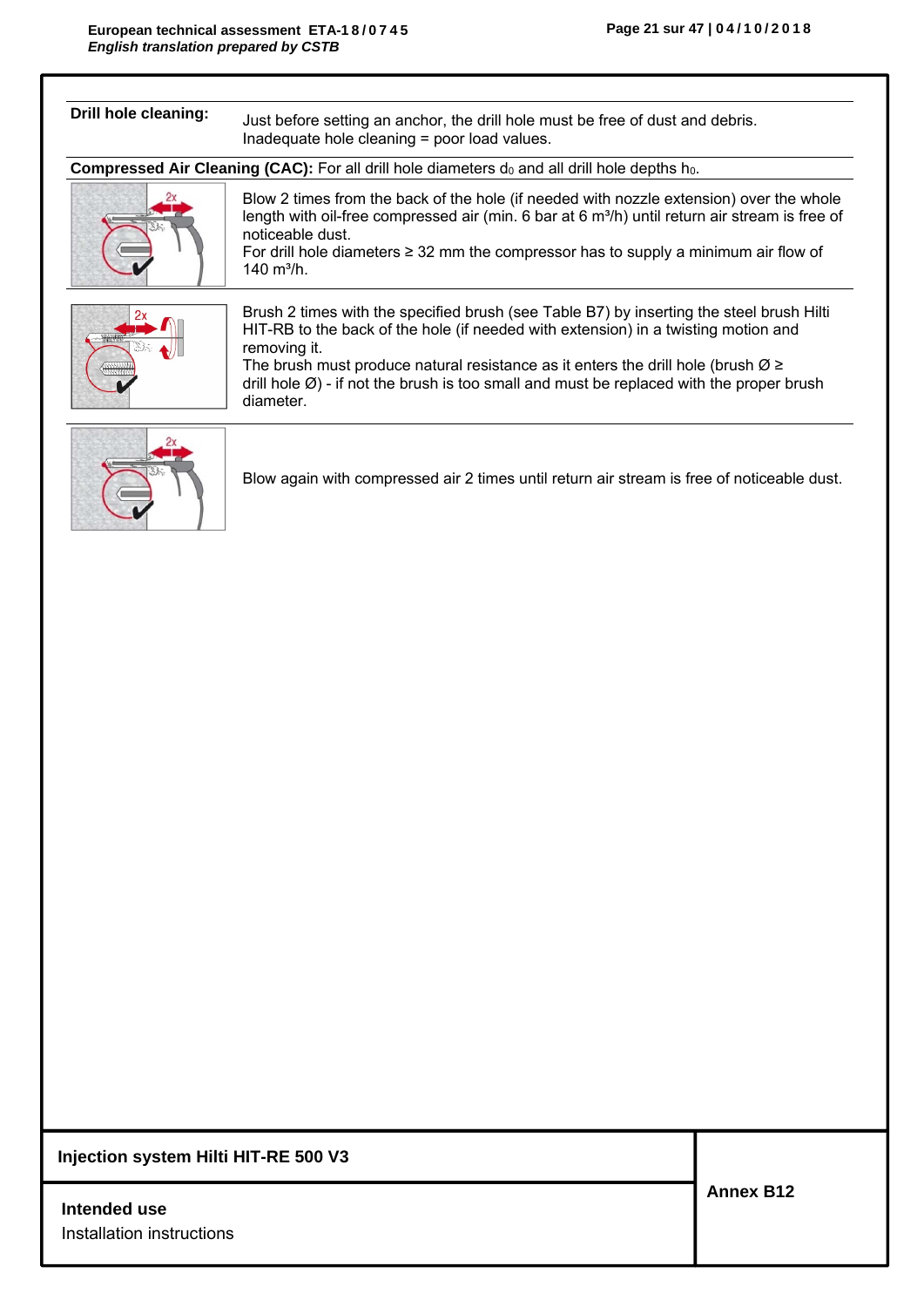|                         | Cleaning of hammer drilled flooded holes and diamond cored holes:<br>For all drill hole diameters do and all drill hole depths ho.                                                                                                                                                                                                                                                                                      |
|-------------------------|-------------------------------------------------------------------------------------------------------------------------------------------------------------------------------------------------------------------------------------------------------------------------------------------------------------------------------------------------------------------------------------------------------------------------|
|                         | Flush 2 times by inserting a water hose (water-line pressure) to the back of the hole<br>until water runs clear.                                                                                                                                                                                                                                                                                                        |
|                         | Brush 2 times with the specified brush (see Table B7) by inserting the steel brush Hilti<br>HIT-RB to the back of the hole (if needed with extension) in a twisting motion and<br>removing it.<br>The brush must produce natural resistance as it enters the drill hole (brush $\varnothing \geq 1$<br>drill hole $\emptyset$ ) - if not the brush is too small and must be replaced with the proper brush<br>diameter. |
|                         | Flush 2 times by inserting a water hose (water-line pressure) to the back of the hole<br>until water runs clear.                                                                                                                                                                                                                                                                                                        |
| 6 bar/<br>90 psi        | Blow 2 times from the back of the hole (if needed with nozzle extension) over the whole<br>length with oil-free compressed air (min. 6 bar at 6 $m^3/h$ ) until return air stream is free of<br>noticeable dust and water.<br>For drill hole diameters $\geq$ 32 mm the compressor has to supply a minimum air flow of<br>140 m <sup>3</sup> /h.                                                                        |
|                         | Brush 2 times with the specified brush size (brush $\varnothing \ge$ drill hole $\varnothing$ , see Table B7) by<br>inserting the steel brush Hilti HIT-RB to the back of the hole (if needed with extension)<br>in a twisting motion and removing it.<br>The brush must produce natural resistance as it enters the drill hole - if not the brush is<br>too small and must be replaced with the proper brush diameter. |
| 6 bar/<br>90 psi<br>VCO | Blow again with compressed air 2 times until return air stream is free of noticeable dust<br>and water.                                                                                                                                                                                                                                                                                                                 |
|                         |                                                                                                                                                                                                                                                                                                                                                                                                                         |

# **Intended use**

Installation instructions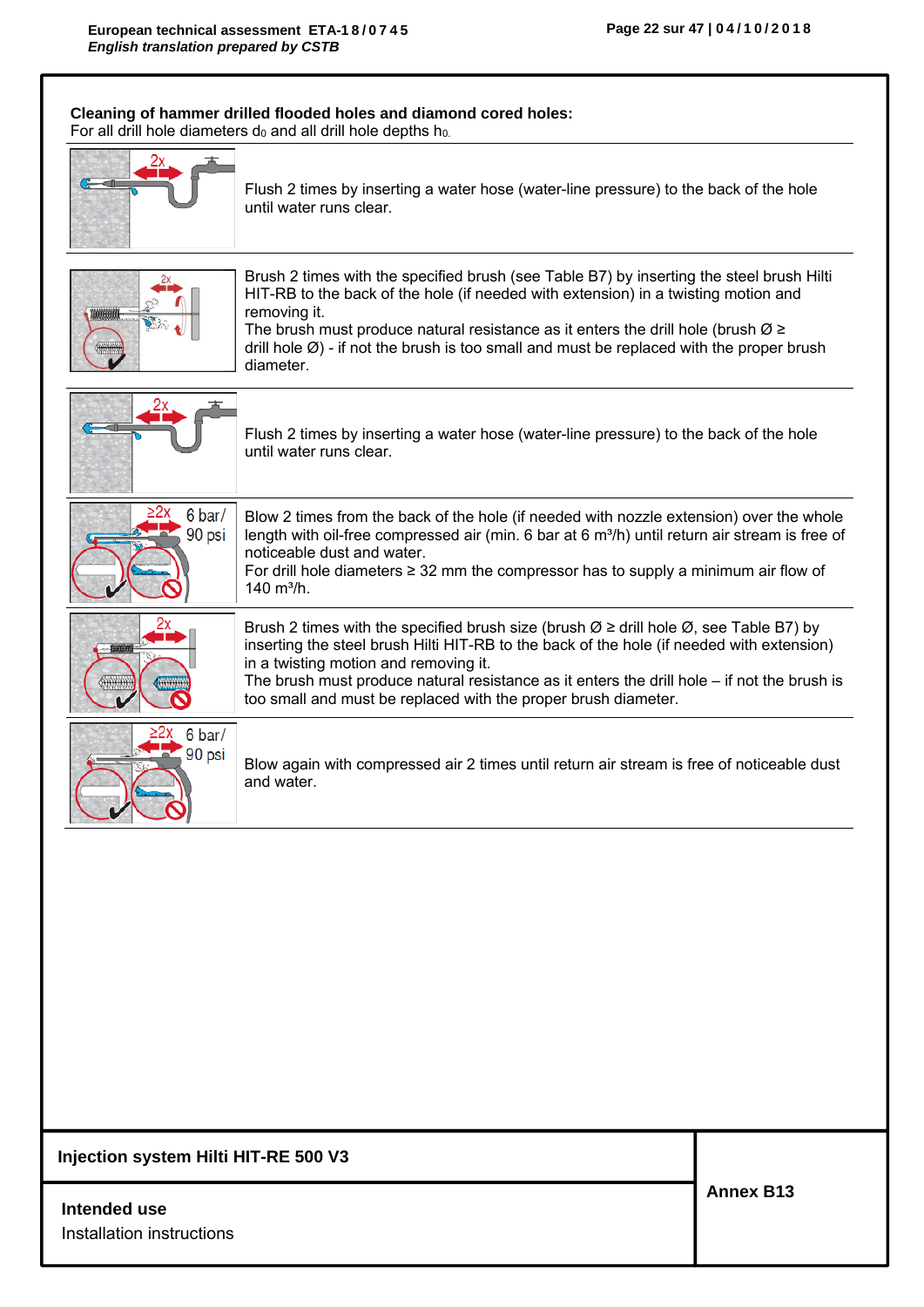**Cleaning of diamond cored holes with roughening with Hilti roughening tool TE-YRT:**  For all drill hole diameters  $d_0$  and all drill hole depths  $h_0$ .

|                  | Flush 2 times by inserting a water hose (water-line pressure) to the back of the hole<br>until water runs clear.                                                                                                                                                                                                                                                                                                        |
|------------------|-------------------------------------------------------------------------------------------------------------------------------------------------------------------------------------------------------------------------------------------------------------------------------------------------------------------------------------------------------------------------------------------------------------------------|
|                  | Brush 2 times with the specified brush (see Table B7) by inserting the steel brush Hilti<br>HIT-RB to the back of the hole (if needed with extension) in a twisting motion and<br>removing it.<br>The brush must produce natural resistance as it enters the drill hole (brush $\varnothing \geq 1$<br>drill hole $\emptyset$ ) - if not the brush is too small and must be replaced with the proper brush<br>diameter. |
| 6 bar/<br>90 psi | Blow 2 times from the back of the hole (if needed with nozzle extension) over the whole<br>length with oil-free compressed air (min. 6 bar at $6 \text{ m}^3$ /h) until return air stream is free of<br>noticeable dust and water.<br>For drill hole diameters $\geq$ 32 mm the compressor has to supply a minimum air flow of<br>140 $m^3/h$ .                                                                         |

### **Injection system Hilti HIT-RE 500 V3**

**Intended use** Installation instructions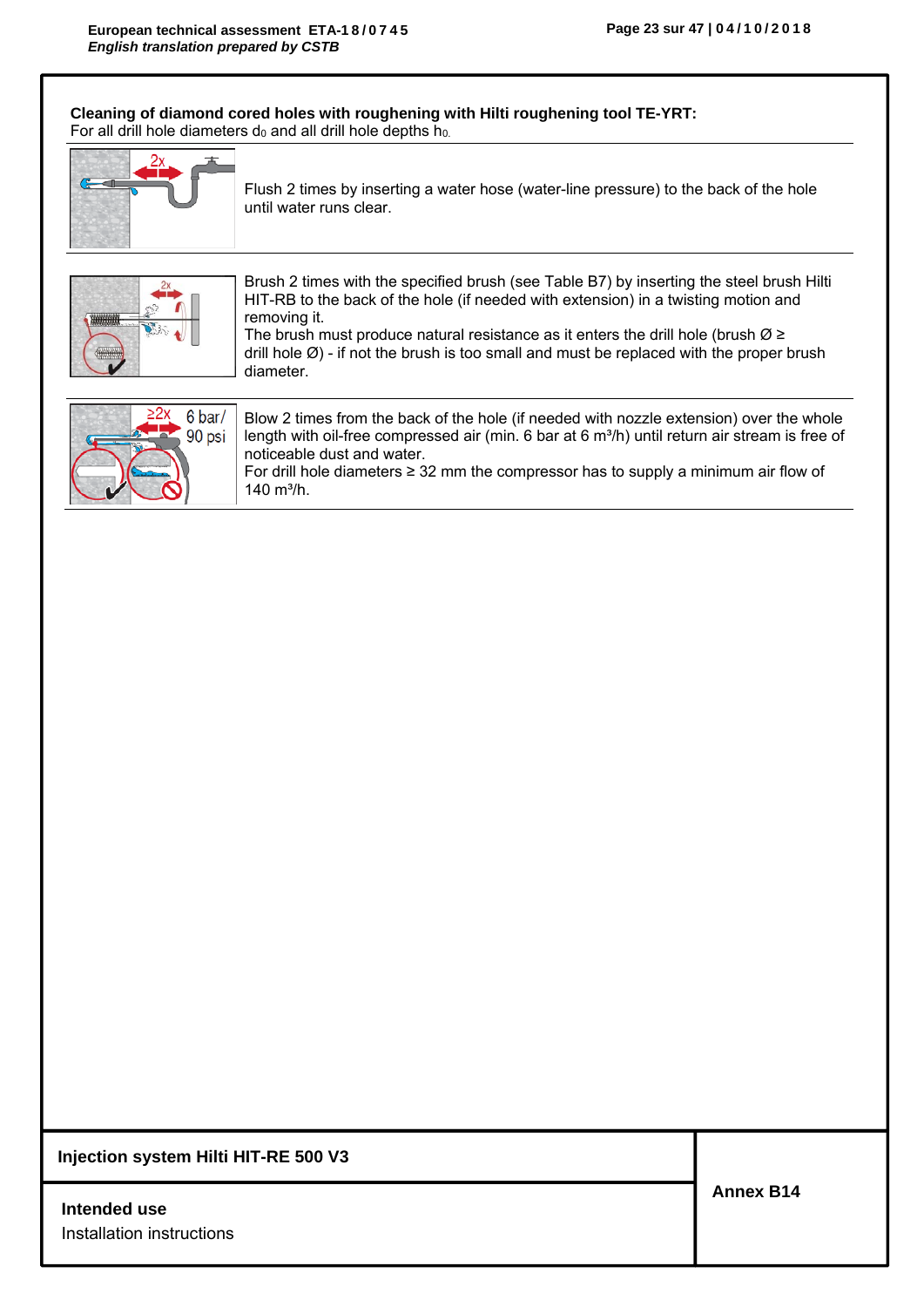

### **Intended use**

Installation instructions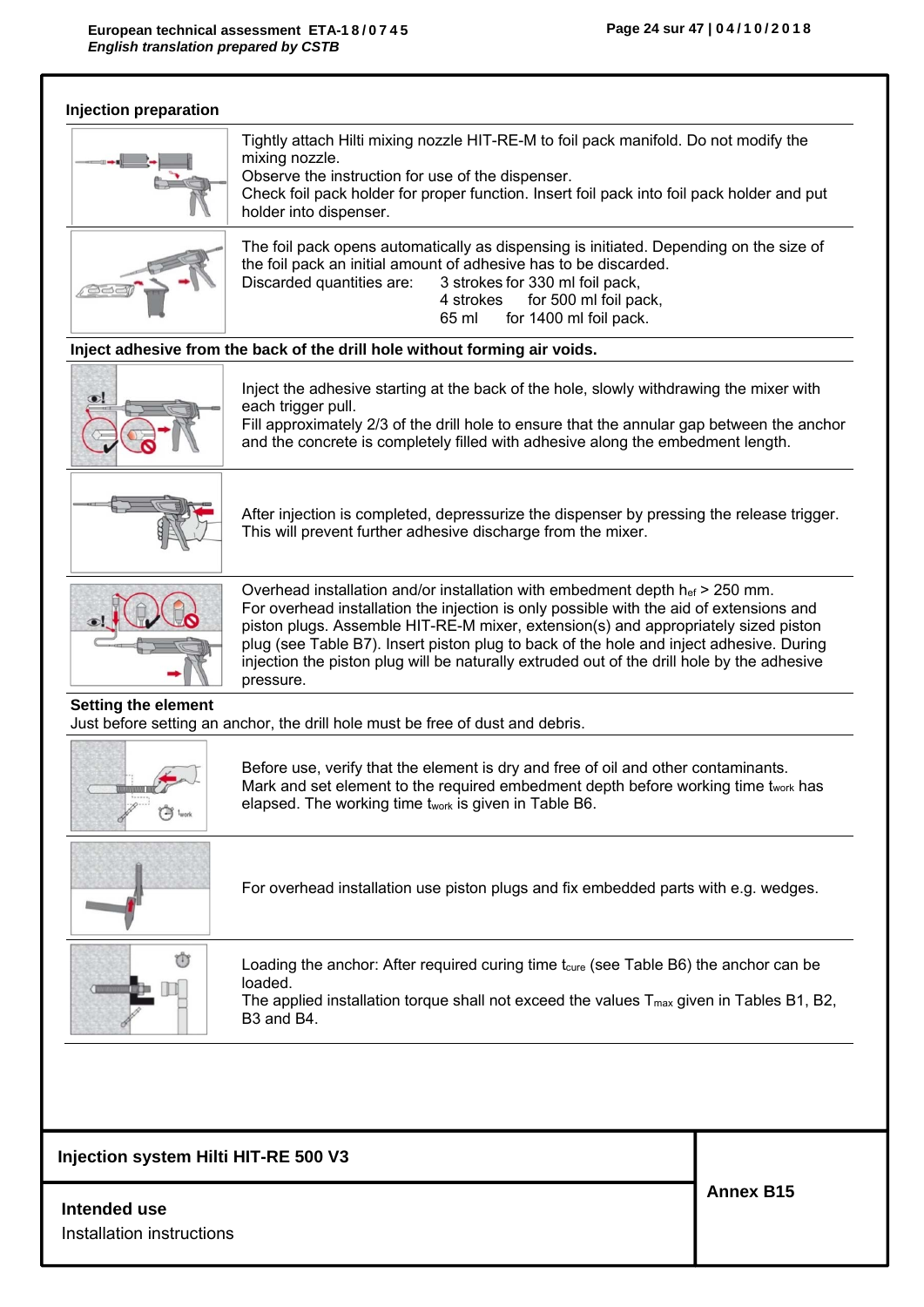| <b>Installation of Filling Set</b> |                                                                                                                                                                                                         |
|------------------------------------|---------------------------------------------------------------------------------------------------------------------------------------------------------------------------------------------------------|
|                                    | Use Hilti filling set with standard nut. Observe the correct orientation of filling washer<br>and spherical washer.                                                                                     |
| $\mathsf{r}_{\mathsf{max}}$        | The applied installation torque shall not exceed the values $T_{\text{max}}$ given in Table B1 to<br>Table B5.                                                                                          |
|                                    | Optional:<br>Installation of lock nut. Tighten with a $\frac{1}{4}$ to $\frac{1}{2}$ turn. (Not for size M24.)                                                                                          |
| $\rightarrow \mathbb{R}$           | Fill the annular gap between the anchor rod and fixture with 1-3 strokes of Hilti<br>injection mortar HIT-RE 500 V3.<br>Follow the installation instructions supplied with the HIT-RE 500 V3 foil pack. |

**Intended use** Installation instructions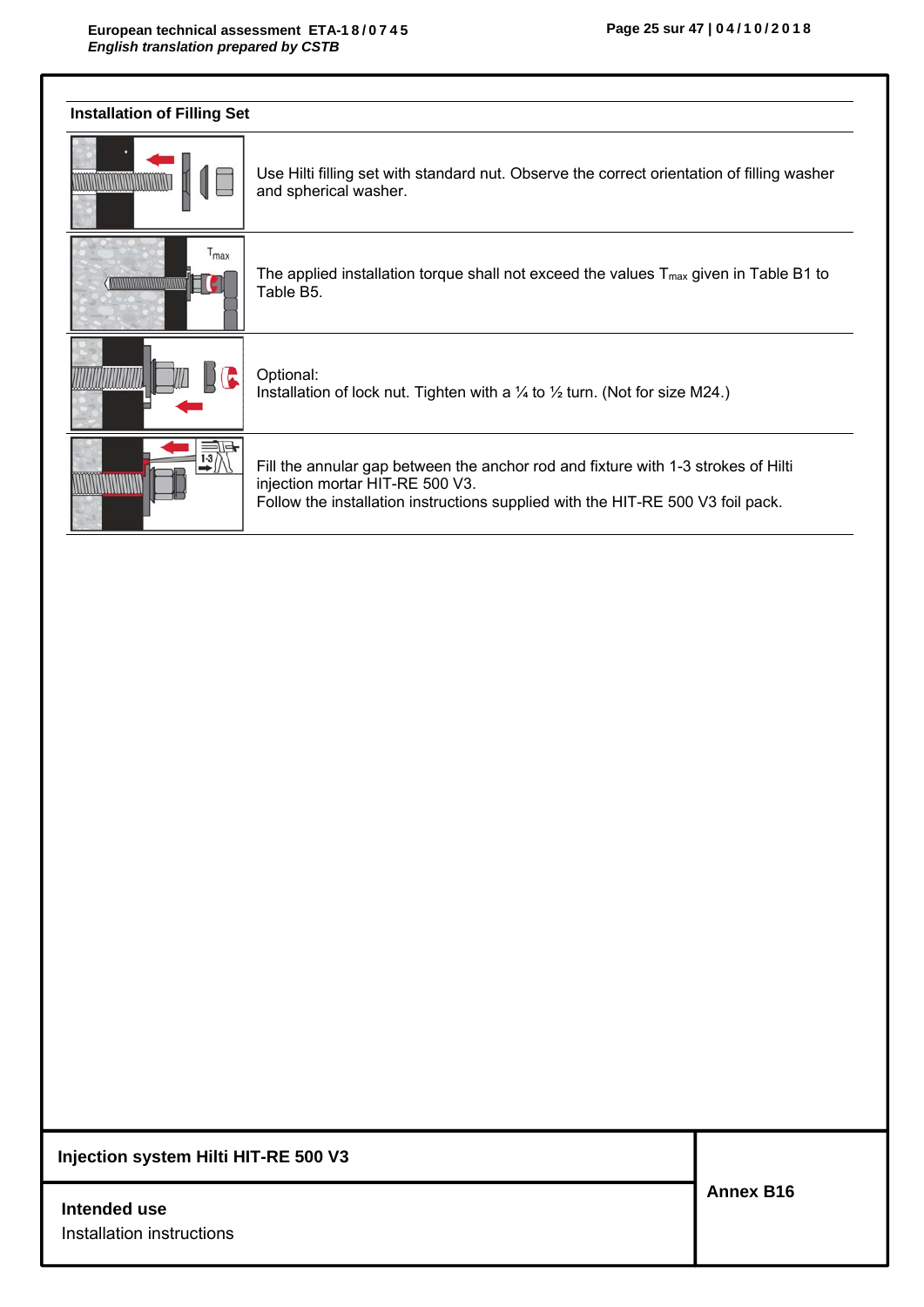### **Table C1: Characteristic resistance for threaded rods under tension load in concrete with a service life of 100 years**

| Threaded rod, HIT-V-, AM8.8                                                                                                                                                                                                               |                                      |                                                                                                                                                                                                                                                                                                                                                                                                                                                                  | M <sub>8</sub> | M10  | M <sub>12</sub> | M16  | M20                | M24  | M27  | M30  |  |
|-------------------------------------------------------------------------------------------------------------------------------------------------------------------------------------------------------------------------------------------|--------------------------------------|------------------------------------------------------------------------------------------------------------------------------------------------------------------------------------------------------------------------------------------------------------------------------------------------------------------------------------------------------------------------------------------------------------------------------------------------------------------|----------------|------|-----------------|------|--------------------|------|------|------|--|
| <b>Installation safety factor</b>                                                                                                                                                                                                         |                                      |                                                                                                                                                                                                                                                                                                                                                                                                                                                                  |                |      |                 |      |                    |      |      |      |  |
| Hammer drilling                                                                                                                                                                                                                           | Yinst                                | $[\cdot]$                                                                                                                                                                                                                                                                                                                                                                                                                                                        |                |      |                 | 1,0  |                    |      |      |      |  |
| Hammer drilling with<br>Hilti hollow drill bit TE-CD or TE-YD                                                                                                                                                                             | Yinst                                | $[\cdot]$                                                                                                                                                                                                                                                                                                                                                                                                                                                        |                |      |                 |      |                    | 1,0  |      |      |  |
| Diamond coring                                                                                                                                                                                                                            | Yinst                                | $[\cdot] % \centering \includegraphics[width=0.9\textwidth]{images/TrDiS/N-Architecture.png} % \caption{The first two different values of $N$ in the left and right.} \label{TrDiS/N-Architecture} %$                                                                                                                                                                                                                                                            |                | 1,2  |                 |      |                    |      |      |      |  |
| Diamond coring with roughening<br>with Hilti roughening tool TE-YRT                                                                                                                                                                       | γinst                                | $[ - ]$                                                                                                                                                                                                                                                                                                                                                                                                                                                          |                |      |                 | 1,0  |                    |      |      |      |  |
| Hammer drilling in flooded holes                                                                                                                                                                                                          | Yinst                                | $[ \cdot ]$                                                                                                                                                                                                                                                                                                                                                                                                                                                      |                |      |                 | 1,4  |                    |      |      |      |  |
| Steel failure threaded rods                                                                                                                                                                                                               |                                      |                                                                                                                                                                                                                                                                                                                                                                                                                                                                  |                |      |                 |      |                    |      |      |      |  |
| Characteristic resistance                                                                                                                                                                                                                 | N <sub>Rk.s</sub>                    | [KN]                                                                                                                                                                                                                                                                                                                                                                                                                                                             |                |      |                 |      | $A_s \cdot f_{uk}$ |      |      |      |  |
| Partial safety factor Grade 5.8                                                                                                                                                                                                           | $\gamma$ Ms <sup>1)</sup>            | $[\cdot]$                                                                                                                                                                                                                                                                                                                                                                                                                                                        |                |      |                 |      | 1,5                |      |      |      |  |
| Partial safety factor Grade 8.8                                                                                                                                                                                                           | $\gamma$ <sub>Ms</sub> <sup>1)</sup> | $[\cdot]$                                                                                                                                                                                                                                                                                                                                                                                                                                                        |                |      |                 | 1,5  |                    |      |      |      |  |
| Partial safety factor HIT-V-R                                                                                                                                                                                                             | $\gamma$ Ms <sup>1)</sup>            | $[\cdot] % \centering \includegraphics[width=0.9\textwidth]{images/TrDiS/N-Architecture.png} % \caption{The first two different values of $N=1000$ and $N=1000$ (black) and $N=1000$ (black) and $N=1000$ (black) and $N=1000$ (black) and $N=1000$ (black) and $N=1000$ (black) and $N=1000$ (black) and $N=1000$ (black) and $N=1000$ (black) and $N=1000$ (black) and $N=1000$ (black) and $N=1000$ (black) and $N=1000$ (black) and $N=1000$ (black) and $N$ |                |      | 1,87            |      |                    |      | 2,86 |      |  |
| Partial safety factor HIT-V-HCR                                                                                                                                                                                                           | $\gamma$ Ms <sup>1)</sup>            | $[ \cdot ]$                                                                                                                                                                                                                                                                                                                                                                                                                                                      |                |      | 1,5             |      |                    |      | 2,1  |      |  |
| Combined pullout and concrete cone failure                                                                                                                                                                                                |                                      |                                                                                                                                                                                                                                                                                                                                                                                                                                                                  |                |      |                 |      |                    |      |      |      |  |
| Characteristic bond resistance in non-cracked concrete C20/25<br>in hammer drilled holes and hammer drilled holes with Hilti hollow drill bit TE-CD or TE-YD<br>and diamond cored holes with roughening with Hilti roughening tool TE-YRT |                                      |                                                                                                                                                                                                                                                                                                                                                                                                                                                                  |                |      |                 |      |                    |      |      |      |  |
| 40°C / 24°C<br>Temperature range I:                                                                                                                                                                                                       | $TRk,$ ucr                           | $[N/mm^2]$                                                                                                                                                                                                                                                                                                                                                                                                                                                       | 18,0           | 18,0 | 17,0            | 16,0 | 15,0               | 15,0 | 14,0 | 13,0 |  |
| 70°C / 43°C<br>Temperature range II:                                                                                                                                                                                                      | $TRk,$ ucr                           | $[N/mm^2]$                                                                                                                                                                                                                                                                                                                                                                                                                                                       | 13,0           | 13,0 | 13,0            | 12,0 | 11,0               | 11,0 | 10,0 | 10,0 |  |
| Characteristic bond resistance in non-cracked concrete C20/25<br>in diamond cored holes.                                                                                                                                                  |                                      |                                                                                                                                                                                                                                                                                                                                                                                                                                                                  |                |      |                 |      |                    |      |      |      |  |
| 40°C / 24°C<br>Temperature range I:                                                                                                                                                                                                       | $TRk,$ ucr                           | $[N/mm^2]$                                                                                                                                                                                                                                                                                                                                                                                                                                                       | 12,0           | 12,0 | 12,0            | 12,0 | 12,0               | 11,0 | 11,0 | 11,0 |  |
| 70°C / 43°C<br>Temperature range II:                                                                                                                                                                                                      | $TRk,$ ucr                           | $[N/mm^2]$                                                                                                                                                                                                                                                                                                                                                                                                                                                       | 9,0            | 9,0  | 9,0             | 9,0  | 8,5                | 8,5  | 8,5  | 8,0  |  |
| Characteristic bond resistance in non-cracked concrete C20/25<br>in hammer drilled holes and installation in water-filled holes                                                                                                           |                                      |                                                                                                                                                                                                                                                                                                                                                                                                                                                                  |                |      |                 |      |                    |      |      |      |  |
| 40°C / 24°C<br>Temperature range I:                                                                                                                                                                                                       | $TRk,$ ucr                           | $[N/mm^2]$                                                                                                                                                                                                                                                                                                                                                                                                                                                       | 15,0           | 15,0 | 15,0            | 14,0 | 13,0               | 12,0 | 12,0 | 11,0 |  |
| Temperature range II:<br>70°C / 43°C                                                                                                                                                                                                      | $TRk,$ ucr                           | $[N/mm^2]$                                                                                                                                                                                                                                                                                                                                                                                                                                                       | 11,0           | 11,0 | 11,0            | 10,0 | 9,5                | 9,0  | 8,5  | 8,5  |  |
| Characteristic bond resistance in cracked concrete C20/25<br>in hammer drilled holes and hammer drilled holes with Hilti hollow drill bit TE-CD or TE-YD<br>and diamond cored holes with roughening with Hilti roughening tool TE-YRT     |                                      |                                                                                                                                                                                                                                                                                                                                                                                                                                                                  |                |      |                 |      |                    |      |      |      |  |
| 40°C / 24°C<br>Temperature range I:                                                                                                                                                                                                       | TRk, cr                              | $[N/mm^2]$                                                                                                                                                                                                                                                                                                                                                                                                                                                       | 5,5            | 6,5  | 7,0             | 6,5  | 6,0                | 5,5  | 5,5  | 5,0  |  |
| 70°C / 43°C<br>Temperature range II:                                                                                                                                                                                                      | TRk, cr                              | $[N/mm^2]$                                                                                                                                                                                                                                                                                                                                                                                                                                                       | 4,5            | 5,0  | 5,5             | 5,0  | 5,0                | 4,5  | 4,5  | 4,0  |  |

1) In absence of national regulation

## **Injection system Hilti HIT-RE 500 V3**

#### **Performances**

Characteristic resistance under tension load in concrete Design according to EN 1992-4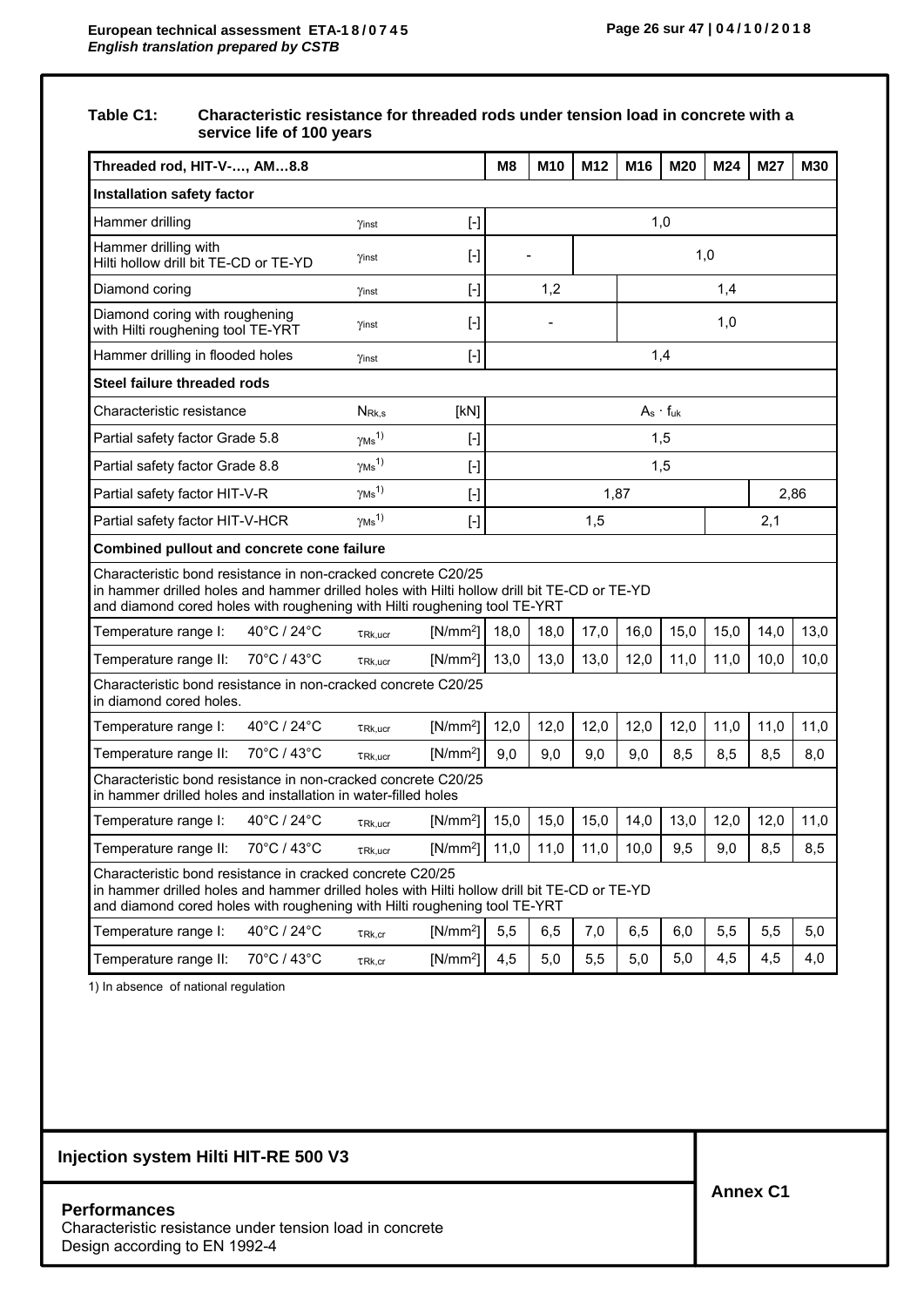### **Table C1: continued**

|                                      | Threaded rod, HIT-V-, AM8.8                                                    |                                                          |                                 | M8                                                        | M <sub>10</sub> | M12 | M <sub>16</sub> | M20                         | M24 | M27 | M30 |
|--------------------------------------|--------------------------------------------------------------------------------|----------------------------------------------------------|---------------------------------|-----------------------------------------------------------|-----------------|-----|-----------------|-----------------------------|-----|-----|-----|
|                                      | Combined pullout and concrete cone failure (continued)                         |                                                          |                                 |                                                           |                 |     |                 |                             |     |     |     |
|                                      | in hammer drilled holes and                                                    |                                                          | C30/37                          | 1,04                                                      |                 |     |                 |                             |     |     |     |
| Increasing                           | hammer drilled holes with<br>Hilti hollow drill bit TE-CD or $\psi_c$          |                                                          | C40/50                          |                                                           | 1,07            |     |                 |                             |     |     |     |
| factors for<br>$\tau_{\text{Rk}}$ in | TE-YD and diamond cored<br>holes                                               |                                                          | C50/60                          |                                                           |                 |     |                 | 1,10                        |     |     |     |
| concrete                             | in diamond cored holes with<br>roughening with Hilti<br>roughening tool TE-YRT | $\Psi$ c                                                 | C50/60                          |                                                           |                 |     |                 | 1,0                         |     |     |     |
| <b>Concrete cone failure</b>         |                                                                                |                                                          |                                 |                                                           |                 |     |                 |                             |     |     |     |
| Factor for concrete cone failure     |                                                                                | kucr                                                     | $[$                             |                                                           |                 |     |                 | 11,0                        |     |     |     |
|                                      |                                                                                | $k_{cr}$                                                 | $[ - ]$                         |                                                           |                 |     |                 | 7,7                         |     |     |     |
| Edge distance                        |                                                                                | Ccr, N                                                   | [mm]                            |                                                           |                 |     |                 | $1,5 \cdot h_{\text{ef}}$   |     |     |     |
| Spacing                              |                                                                                | Scr, N                                                   | [mm]                            |                                                           |                 |     |                 | $3,0 \cdot h_{\text{ef}}$   |     |     |     |
| <b>Splitting failure</b>             |                                                                                |                                                          |                                 |                                                           |                 |     |                 |                             |     |     |     |
|                                      | Factor for concrete cone failure                                               | Kucr                                                     | $[$                             |                                                           |                 |     |                 | 11,0                        |     |     |     |
|                                      |                                                                                | $k_{cr}$                                                 | $[\cdot]$                       |                                                           |                 |     |                 | 7,7                         |     |     |     |
|                                      |                                                                                | $h / h_{ef} \ge 2,0$<br>$1,0 \cdot h_{ef}$<br>$h/h_{ef}$ |                                 |                                                           |                 |     |                 |                             |     |     |     |
| Edge distance                        |                                                                                |                                                          | $2,0 > h / h_{\text{ef}} > 1,3$ | 2,0<br>$4,6 \cdot h$ <sub>ef</sub> - $1,8 \cdot h$<br>1,3 |                 |     |                 |                             |     |     |     |
| Ccr,sp [mm] for                      |                                                                                |                                                          | $h / h_{ef} \le 1,3$            | $2,26 \cdot h_{\text{ef}}$<br>$1,0 h_{\text{ef}}$         |                 |     | 2,26 hef        | $\mathbf{c}_{\text{cr,sp}}$ |     |     |     |
| Spacing                              |                                                                                | $S_{cr,sp}$                                              | [mm]                            |                                                           |                 |     |                 | $2 \cdot c_{cr,sp}$         |     |     |     |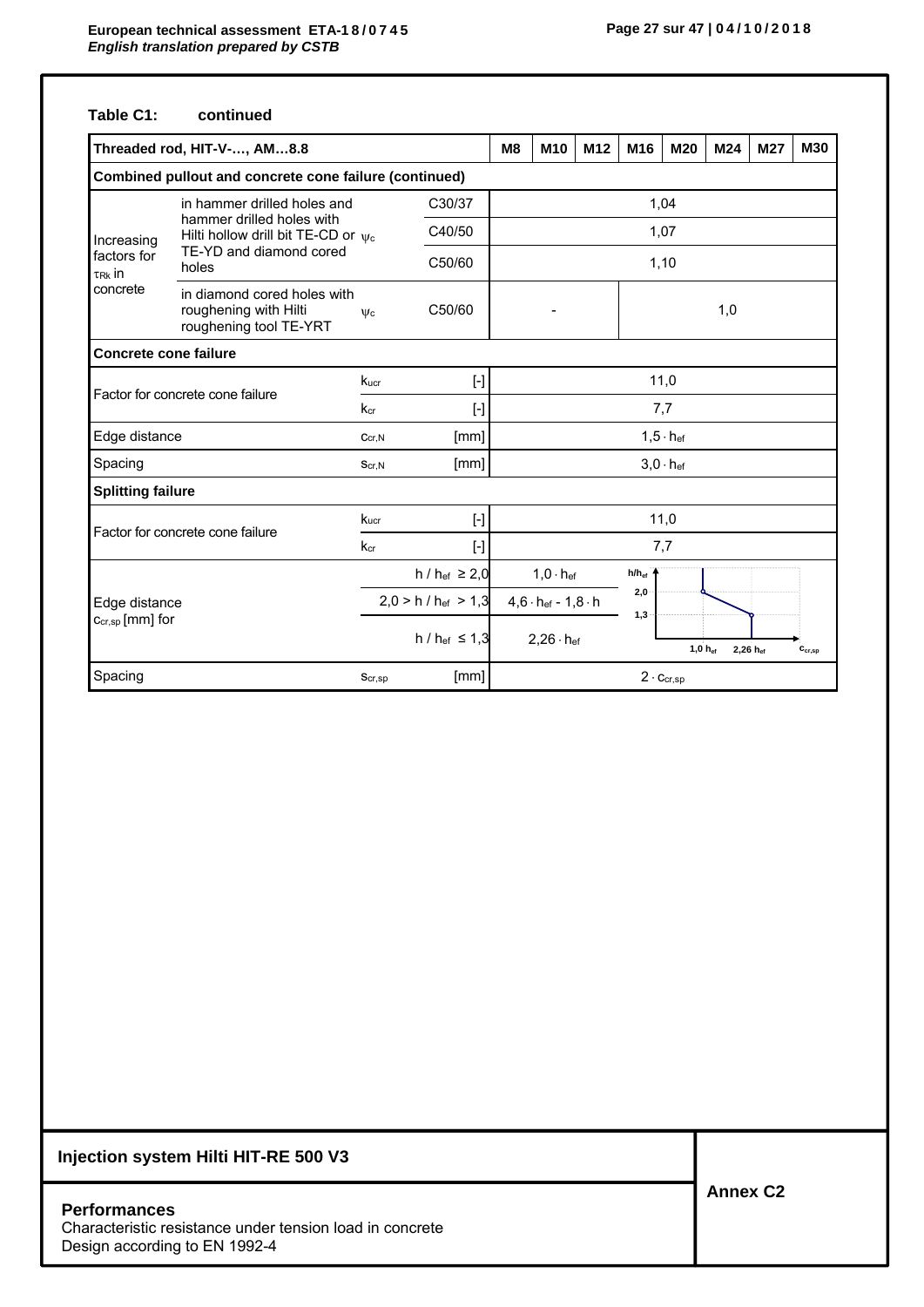### **Table C2: Characteristic resistance for internally threaded sleeve HIS-(R)N under tension load in concrete with a service life of 100 years**

| $HIS-(R)N$                                                                                                                                                                                                                                |                                       |            | M8                       | M <sub>10</sub>        | M <sub>12</sub> | M16  | <b>M20</b> |  |
|-------------------------------------------------------------------------------------------------------------------------------------------------------------------------------------------------------------------------------------------|---------------------------------------|------------|--------------------------|------------------------|-----------------|------|------------|--|
| Outer diameter of sleeve                                                                                                                                                                                                                  | $d_{nom}$                             | [mm]       | 12,5                     | 16,5                   | 20,5            | 25,4 | 27,6       |  |
| <b>Installation safety factor</b>                                                                                                                                                                                                         |                                       |            |                          |                        |                 |      |            |  |
| Hammer drilling                                                                                                                                                                                                                           | Yinst                                 | $[ - ]$    |                          |                        | 1,0             |      |            |  |
| Hammer drilling<br>with Hilti hollow drill bit TE-CD or TE-YD                                                                                                                                                                             | Yinst                                 | $[\cdot]$  |                          | 1,0                    |                 |      |            |  |
| Diamond coring                                                                                                                                                                                                                            | Yinst                                 | $[$        | 1,2                      |                        |                 | 1,4  |            |  |
| Diamond coring with roughening<br>with Hilti roughening tool TE-YRT                                                                                                                                                                       | Yinst                                 | $[\cdot]$  | $\frac{1}{2}$            | 1,0                    |                 |      |            |  |
| Hammer drilling in flooded holes                                                                                                                                                                                                          | Yinst                                 | $[\cdot]$  |                          | 1,4                    |                 |      |            |  |
| Steel failure                                                                                                                                                                                                                             |                                       |            |                          |                        |                 |      |            |  |
| Characteristic resistance HIS-N with with<br>screw grade 8.8                                                                                                                                                                              | N <sub>Rk.s</sub>                     | [kN]       | 25                       | 46                     | 67              | 125  | 116        |  |
| Partial safety factor                                                                                                                                                                                                                     | $\gamma$ Ms <sup>1)</sup>             | $[\cdot]$  |                          | 1,5                    |                 |      |            |  |
| Characteristic resistance HIS-RN with with<br>screw grade 70                                                                                                                                                                              | N <sub>Rk.s</sub>                     | [kN]       | 26                       | 41<br>59<br>110<br>166 |                 |      |            |  |
| Partial safety factor                                                                                                                                                                                                                     | $\gamma$ <sub>Ms</sub> <sup>1</sup> ) | $[\cdot]$  |                          | 1,87<br>2,4            |                 |      |            |  |
| Combined pullout and concrete cone failure <sup>3)</sup>                                                                                                                                                                                  |                                       |            |                          |                        |                 |      |            |  |
| Characteristic bond resistance in non-cracked concrete C20/25<br>in hammer drilled holes and hammer drilled holes with Hilti hollow drill bit TE-CD or TE-YD<br>and diamond cored holes with roughening with Hilti roughening tool TE-YRT |                                       |            |                          |                        |                 |      |            |  |
| 40°C / 24°C<br>Temperature range I:                                                                                                                                                                                                       | $TRk,$ ucr                            | $[N/mm^2]$ | 13,0                     | 13,0                   | 13,0            | 13,0 | 13,0       |  |
| 70°C / 43°C<br>Temperature range II:                                                                                                                                                                                                      | TRk.ucr                               | $[N/mm^2]$ | 9,5                      | 9,5                    | 9,5             | 9,5  | 9,5        |  |
| Characteristic bond resistance in non-cracked concrete C20/25<br>in diamond cored holes.                                                                                                                                                  |                                       |            |                          |                        |                 |      |            |  |
| 40°C / 24°C<br>Temperature range I:                                                                                                                                                                                                       | TRk.ucr                               | $[N/mm^2]$ | 8,5                      | 8,5                    | 9,0             | 9,0  | 9,5        |  |
| 70°C / 43°C<br>Temperature range II:                                                                                                                                                                                                      | $TRk,$ ucr                            | $[N/mm^2]$ | 6,0<br>6,5<br>6,5<br>7,0 |                        |                 |      |            |  |
| Characteristic bond resistance in non-cracked concrete C20/25<br>in hammer drilled holes and installation in water-filled holes                                                                                                           |                                       |            |                          |                        |                 |      |            |  |
| 40°C / 24°C<br>Temperature range I:                                                                                                                                                                                                       | $TRk,$ ucr                            | $[N/mm^2]$ | 11,0                     | 11,0                   | 11,0            | 11,0 | 11,0       |  |
| 70°C / 43°C<br>Temperature range II:                                                                                                                                                                                                      | TRk.ucr                               | $[N/mm^2]$ | 8,5                      | 8,5                    | 8,5             | 8,5  | 8,5        |  |

1) In absence of national regulation

## **Injection system Hilti HIT-RE 500 V3**

#### **Performances**

Characteristic resistance under tension load in concrete Design according to EN 1992-4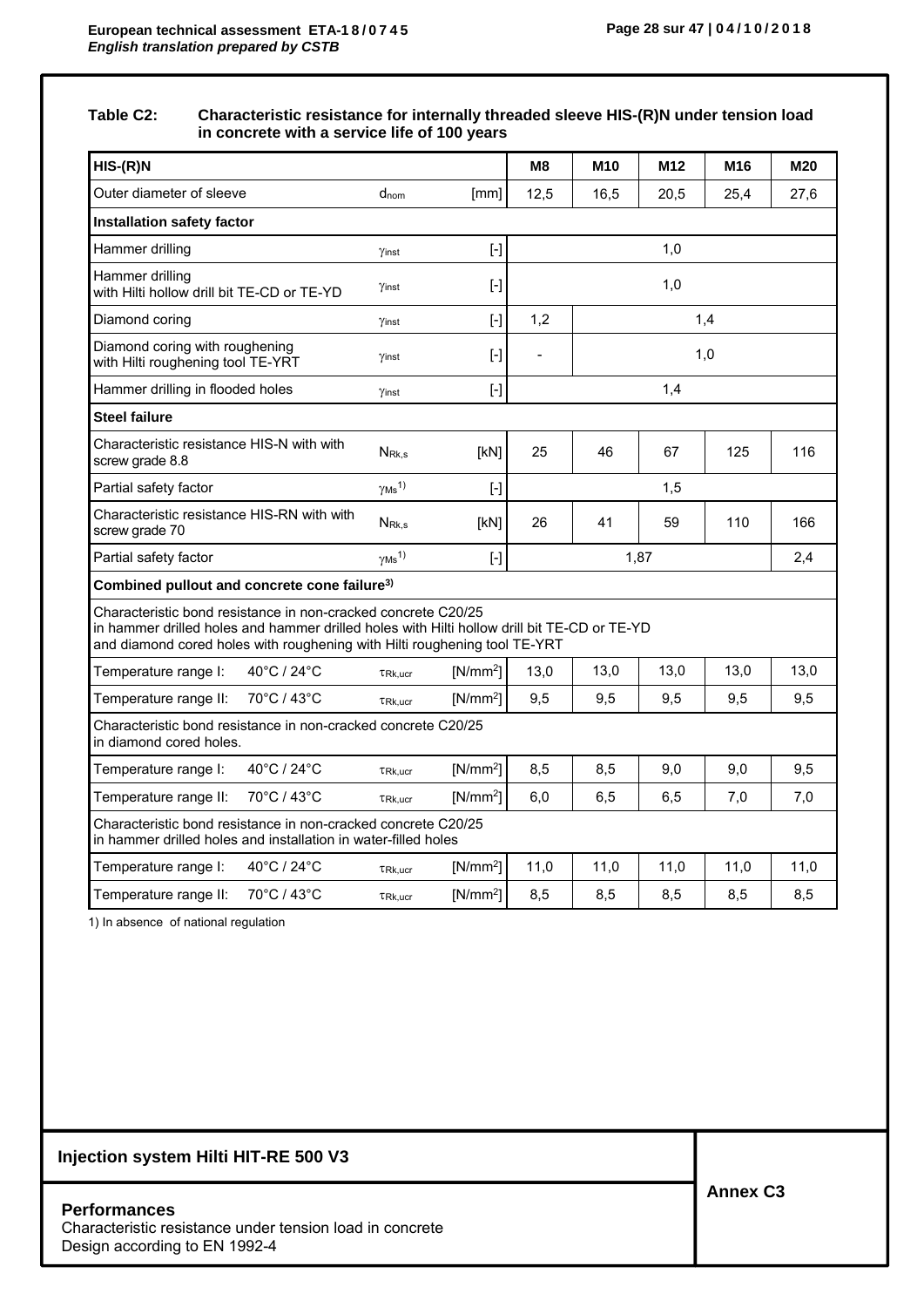### **Table C2: continued**

| $HIS-(R)N$                        |                                                                                                                                                                                                                                       |            |                                 | M8                         | M <sub>10</sub>                    | M <sub>12</sub>           | M16          |                      | M20                         |  |  |
|-----------------------------------|---------------------------------------------------------------------------------------------------------------------------------------------------------------------------------------------------------------------------------------|------------|---------------------------------|----------------------------|------------------------------------|---------------------------|--------------|----------------------|-----------------------------|--|--|
|                                   | Combined pullout and concrete cone failure (continued)                                                                                                                                                                                |            |                                 |                            |                                    |                           |              |                      |                             |  |  |
|                                   | Characteristic bond resistance in cracked concrete C20/25<br>in hammer drilled holes and hammer drilled holes with Hilti hollow drill bit TE-CD or TE-YD<br>and diamond cored holes with roughening with Hilti roughening tool TE-YRT |            |                                 |                            |                                    |                           |              |                      |                             |  |  |
| Temperature range I:              | 40°C / 24°C                                                                                                                                                                                                                           | TRk, cr    | $[N/mm^2]$                      | 5,5                        | 5,5                                | 5,5                       | 5,5          |                      | 5,5                         |  |  |
| Temperature range II:             | 70°C / 43°C                                                                                                                                                                                                                           | TRk, cr    | $[N/mm^2]$                      | 4,5                        | 4,5                                | 4,5                       | 4,5          |                      | 4,5                         |  |  |
|                                   | in hammer drilled holes and                                                                                                                                                                                                           |            | C30/37                          |                            |                                    | 1,04                      |              |                      |                             |  |  |
| Increasing                        | hammer drilled holes with Hilti<br>hollow drill bit TE-CD or TE-YD                                                                                                                                                                    | $\psi$ c   | C40/50                          |                            |                                    | 1,07                      |              |                      |                             |  |  |
| factors for<br>τ <sub>Rk</sub> in | and diamond cored holes                                                                                                                                                                                                               |            | C50/60                          |                            |                                    | 1,10                      |              |                      |                             |  |  |
| concrete                          | in diamond cored holes with<br>roughening with Hilti roughening $\psi_c$<br>tool TE-YRT                                                                                                                                               |            | C50/60                          | 1,0                        |                                    |                           |              |                      |                             |  |  |
| Concrete cone failure             |                                                                                                                                                                                                                                       |            |                                 |                            |                                    |                           |              |                      |                             |  |  |
|                                   | Factor for concrete cone failure                                                                                                                                                                                                      | Kucr       | $[\cdot]$                       | 11,0                       |                                    |                           |              |                      |                             |  |  |
|                                   |                                                                                                                                                                                                                                       | kcr        | $[ - ]$                         |                            |                                    | 7,7                       |              |                      |                             |  |  |
| Edge distance                     |                                                                                                                                                                                                                                       | $C_{cr,N}$ | [mm]                            |                            |                                    | $1,5 \cdot h_{\text{ef}}$ |              |                      |                             |  |  |
| Spacing                           |                                                                                                                                                                                                                                       | Scr, N     | [mm]                            |                            |                                    | $3,0 \cdot h_{ef}$        |              |                      |                             |  |  |
| Splitting failure                 |                                                                                                                                                                                                                                       |            |                                 |                            |                                    |                           |              |                      |                             |  |  |
|                                   | Factor for concrete cone failure                                                                                                                                                                                                      | Kucr       | $[\cdot]$                       |                            |                                    | 11,0                      |              |                      |                             |  |  |
|                                   |                                                                                                                                                                                                                                       | $k_{cr}$   | $\left[\cdot\right]$            |                            |                                    | 7,7                       |              |                      |                             |  |  |
|                                   |                                                                                                                                                                                                                                       |            | h / $h_{ef}$ ≥ 2,0              |                            | $1,0 \cdot h_{\text{ef}}$          | $h/h_{ef}$                |              |                      |                             |  |  |
| Edge distance                     |                                                                                                                                                                                                                                       |            | $2,0 > h / h_{\text{ef}} > 1,3$ |                            | $4,6 \cdot h_{ef}$ - $1,8 \cdot h$ | 2,0<br>1,3                |              |                      |                             |  |  |
|                                   | $C_{cr,sp}$ [mm] for                                                                                                                                                                                                                  |            | $h / h_{\text{ef}} \leq 1.3$    | $2,26 \cdot h_{\text{ef}}$ |                                    |                           | $1,0 h_{ef}$ | $2,26 h_{\text{ef}}$ | $\mathbf{c}_{\text{cr,sp}}$ |  |  |
| Spacing                           |                                                                                                                                                                                                                                       | Scr,sp     | [mm]                            |                            |                                    | $2 \cdot C_{cr,SD}$       |              |                      |                             |  |  |

# **Injection system Hilti HIT-RE 500 V3**

### **Performances**  Characteristic resistance under tension load in concrete Design according to EN 1992-4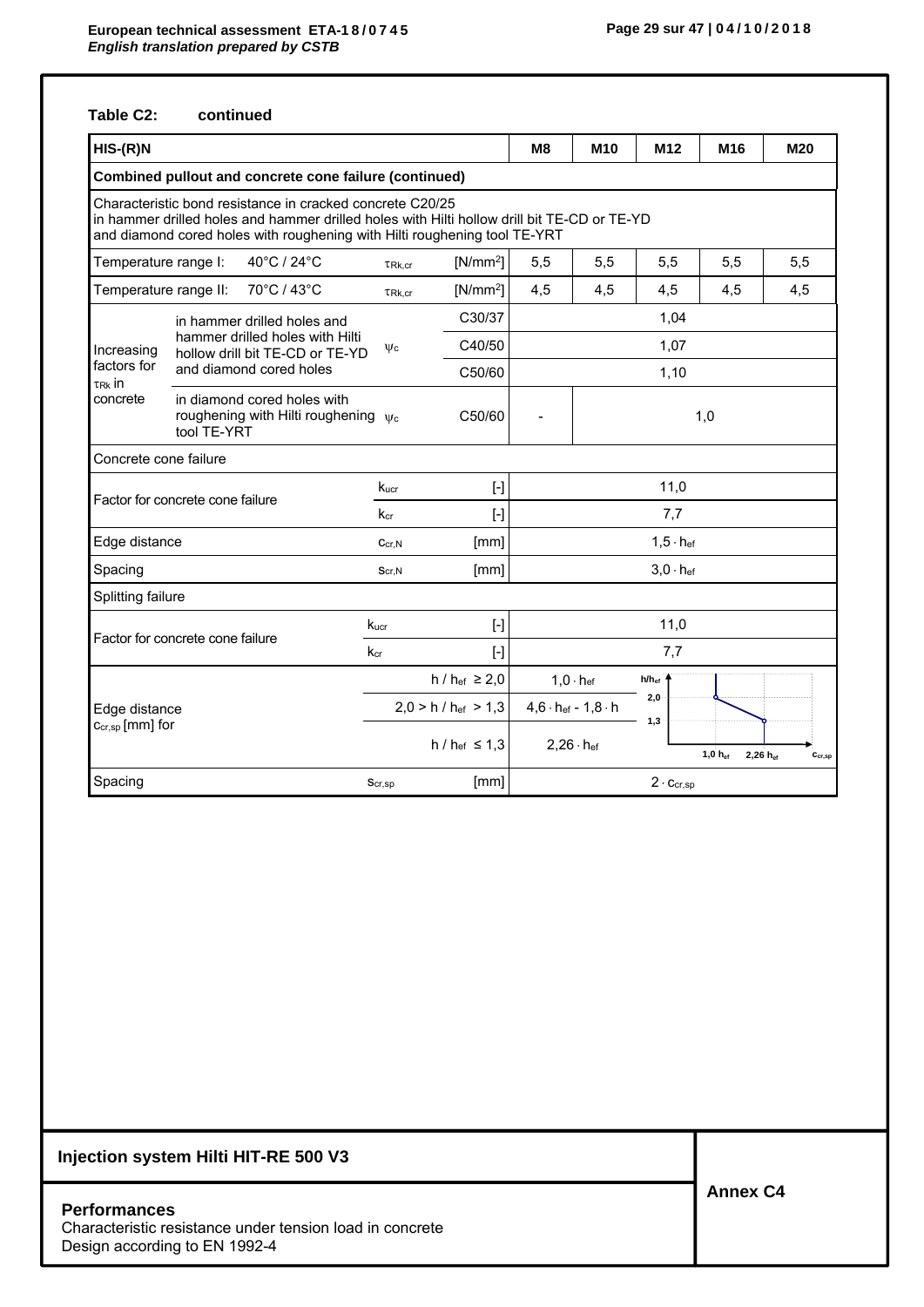### **Table C3: Characteristic resistance for Hilti tension anchor HZA / HZA-R under tension load in concrete with a service life of 100 years**

| HZA / HZA-R                                                                                                                                                                                                                               |                                      |                                                                                                                                                                                                        | M <sub>12</sub> | M <sub>16</sub>                     | M20  | M24  | <b>M27</b> |  |
|-------------------------------------------------------------------------------------------------------------------------------------------------------------------------------------------------------------------------------------------|--------------------------------------|--------------------------------------------------------------------------------------------------------------------------------------------------------------------------------------------------------|-----------------|-------------------------------------|------|------|------------|--|
| Rebar diameter                                                                                                                                                                                                                            | $\phi$                               | [mm]                                                                                                                                                                                                   | 12              | 16                                  | 20   | 25   | 28         |  |
| <b>Installation safety factor</b>                                                                                                                                                                                                         |                                      |                                                                                                                                                                                                        |                 |                                     |      |      |            |  |
| Hammer drilling                                                                                                                                                                                                                           | Yinst                                | $[ \cdot ]$                                                                                                                                                                                            |                 |                                     | 1,0  |      |            |  |
| Hammer drilling<br>with Hilti hollow drill bit TE-CD or TE-YD                                                                                                                                                                             | Yinst                                | $\left[\cdot\right]$                                                                                                                                                                                   |                 | 1,0                                 |      |      |            |  |
| Diamond coring                                                                                                                                                                                                                            | Yinst                                | $[\cdot]$                                                                                                                                                                                              | 1,2             | 1,4                                 |      |      |            |  |
| Diamond coring with roughening<br>with Hilti roughening tool TE-YRT                                                                                                                                                                       | Yinst                                | $[\cdot]$                                                                                                                                                                                              |                 | 1,0                                 |      |      |            |  |
| Hammer drilling in flooded holes                                                                                                                                                                                                          | Yinst                                | $[ - ]$                                                                                                                                                                                                |                 | 1,4                                 |      |      |            |  |
| <b>Steel failure</b>                                                                                                                                                                                                                      |                                      |                                                                                                                                                                                                        |                 |                                     |      |      |            |  |
| Characteristic resistance HZA                                                                                                                                                                                                             | N <sub>Rk,s</sub>                    | [KN]                                                                                                                                                                                                   | 46              | 86<br>135<br>194<br>252             |      |      |            |  |
| Characteristic resistance HZA-R                                                                                                                                                                                                           | $N_{Rk,s}$                           | [kN]                                                                                                                                                                                                   | 62              | 111<br>173<br>249<br>$\blacksquare$ |      |      |            |  |
| Partial safety factor                                                                                                                                                                                                                     | $\gamma$ <sub>Ms</sub> <sup>1)</sup> | $[\cdot] % \centering \includegraphics[width=0.9\textwidth]{images/TrDiM-Architecture.png} % \caption{The first two different values of $S$ and $S$ are shown in the left and right.} \label{TrDiS} %$ |                 |                                     | 1,4  |      |            |  |
| Combined pullout and concrete cone failure                                                                                                                                                                                                |                                      |                                                                                                                                                                                                        |                 |                                     |      |      |            |  |
| Characteristic bond resistance in non-cracked concrete C20/25<br>in hammer drilled holes and hammer drilled holes with Hilti hollow drill bit TE-CD or TE-YD<br>and diamond cored holes with roughening with Hilti roughening tool TE-YRT |                                      |                                                                                                                                                                                                        |                 |                                     |      |      |            |  |
| 40°C / 24°C<br>Temperature range I:                                                                                                                                                                                                       | $TRk,$ ucr                           | $[N/mm^2]$                                                                                                                                                                                             | 14,0            | 14,0                                | 14,0 | 13,0 | 13,0       |  |
| 70°C / 43°C<br>Temperature range II:                                                                                                                                                                                                      | $TRk,$ ucr                           | $[N/mm^2]$                                                                                                                                                                                             | 11,0            | 10,0                                | 10,0 | 9,5  | 9,5        |  |
| Characteristic bond resistance in non-cracked concrete C20/25<br>in diamond cored holes.                                                                                                                                                  |                                      |                                                                                                                                                                                                        |                 |                                     |      |      |            |  |
| 40°C / 24°C<br>Temperature range I:                                                                                                                                                                                                       | $TRk,$ ucr                           | $[N/mm^2]$                                                                                                                                                                                             | 9,0             | 9,0                                 | 9,0  | 9,0  | 9,5        |  |
| Temperature range II:<br>70°C / 43°C<br>$[N/mm^2]$<br>6,5<br>6,5<br>6,5<br>7,0<br>$TRk,$ ucr                                                                                                                                              |                                      |                                                                                                                                                                                                        |                 |                                     |      |      | 7,0        |  |
| Characteristic bond resistance in non-cracked concrete C20/25<br>in hammer drilled holes and installation in water-filled holes                                                                                                           |                                      |                                                                                                                                                                                                        |                 |                                     |      |      |            |  |
| 40°C / 24°C<br>Temperature range I:                                                                                                                                                                                                       | TRk.ucr                              | $[N/mm^2]$                                                                                                                                                                                             | 12,0            | 12,0                                | 12,0 | 11.0 | 11,0       |  |
| 70°C / 43°C<br>Temperature range II:                                                                                                                                                                                                      | $TRk$ , ucr                          | $[N/mm^2]$                                                                                                                                                                                             | 9,0             | 9,0                                 | 8,5  | 8,5  | 8,5        |  |

1) In absence of national regulation

**Performances**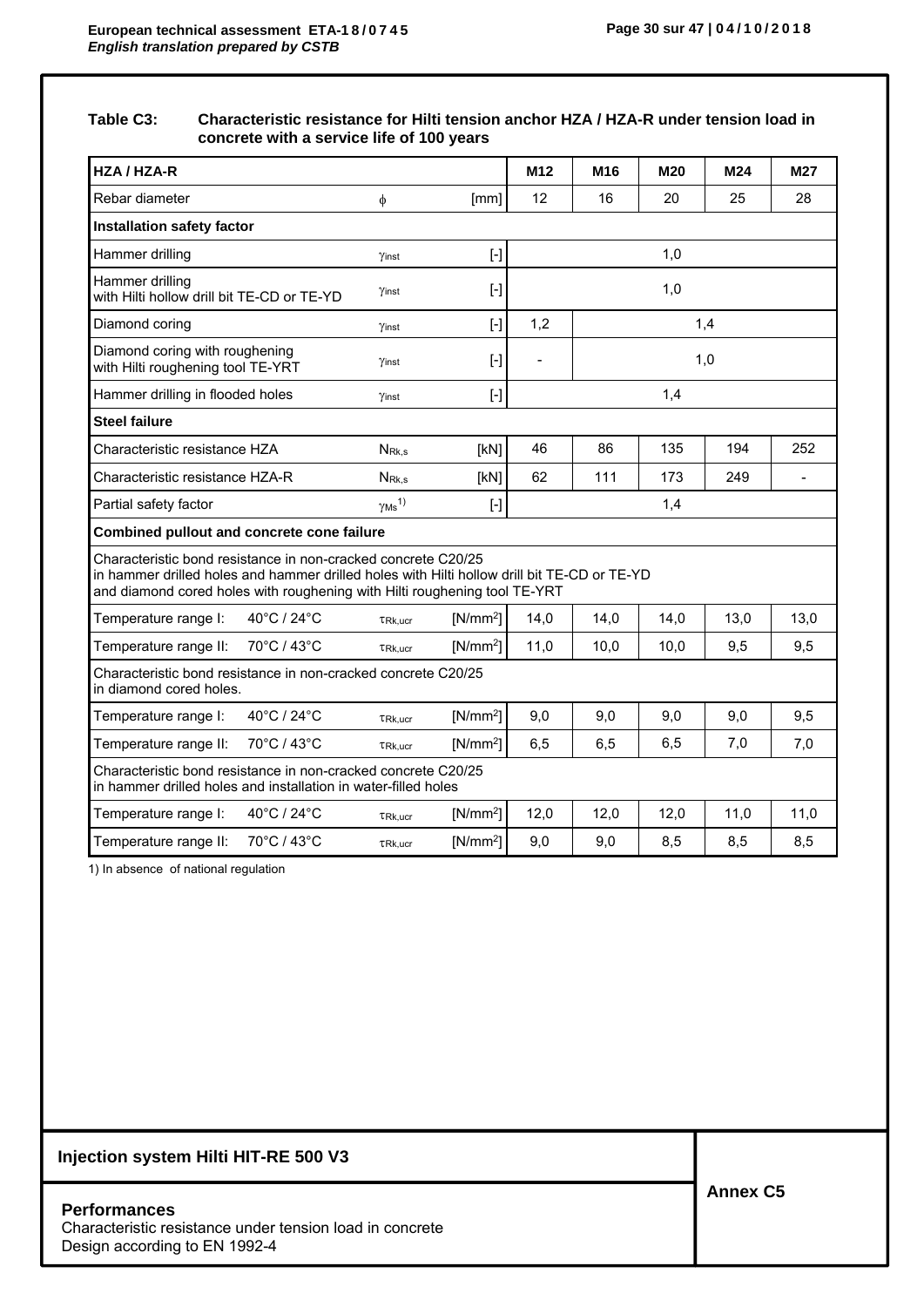## **Table C3: continued**

| HZA / HZA-R                                   |                                                                                                                                                                                                                                       |       |                  |                                                                                                                                                                                                                                                                                                                                                                                                                                                                                                                                                                                                                                                                                                                                                                                 | M <sub>12</sub> | M16                              | M20                       | M24                      | M27                         |  |
|-----------------------------------------------|---------------------------------------------------------------------------------------------------------------------------------------------------------------------------------------------------------------------------------------|-------|------------------|---------------------------------------------------------------------------------------------------------------------------------------------------------------------------------------------------------------------------------------------------------------------------------------------------------------------------------------------------------------------------------------------------------------------------------------------------------------------------------------------------------------------------------------------------------------------------------------------------------------------------------------------------------------------------------------------------------------------------------------------------------------------------------|-----------------|----------------------------------|---------------------------|--------------------------|-----------------------------|--|
| Rebar diameter                                |                                                                                                                                                                                                                                       |       | φ                | [mm]                                                                                                                                                                                                                                                                                                                                                                                                                                                                                                                                                                                                                                                                                                                                                                            | 12              | 16                               | 20                        | 25                       | 28                          |  |
|                                               | Combined pullout and concrete cone failure (continued)                                                                                                                                                                                |       |                  |                                                                                                                                                                                                                                                                                                                                                                                                                                                                                                                                                                                                                                                                                                                                                                                 |                 |                                  |                           |                          |                             |  |
|                                               | Characteristic bond resistance in cracked concrete C20/25<br>in hammer drilled holes and hammer drilled holes with Hilti hollow drill bit TE-CD or TE-YD<br>and diamond cored holes with roughening with Hilti roughening tool TE-YRT |       |                  |                                                                                                                                                                                                                                                                                                                                                                                                                                                                                                                                                                                                                                                                                                                                                                                 |                 |                                  |                           |                          |                             |  |
| Temperature range I:                          | 40°C / 24°C                                                                                                                                                                                                                           |       | TRk, cr          | $[N/mm^2]$                                                                                                                                                                                                                                                                                                                                                                                                                                                                                                                                                                                                                                                                                                                                                                      | 7,5             | 7,5                              | 7,5                       | 7,0                      | 7,0                         |  |
| Temperature range II:                         | 70°C / 43°C                                                                                                                                                                                                                           |       | TRk, cr          | $[N/mm^2]$                                                                                                                                                                                                                                                                                                                                                                                                                                                                                                                                                                                                                                                                                                                                                                      | 6,0             | 6,0                              | 6,0                       | 5,5                      | 5,5                         |  |
|                                               | in hammer drilled holes and<br>hammer drilled holes with                                                                                                                                                                              |       |                  | C30/37                                                                                                                                                                                                                                                                                                                                                                                                                                                                                                                                                                                                                                                                                                                                                                          |                 |                                  | 1,04                      |                          |                             |  |
| Increasing                                    | Hilti hollow drill bit TE-CD or $\mathbb{V}_{c}$                                                                                                                                                                                      |       | C40/50           |                                                                                                                                                                                                                                                                                                                                                                                                                                                                                                                                                                                                                                                                                                                                                                                 |                 |                                  | 1,07                      |                          |                             |  |
| factors for $\tau_{\text{Rk}}$                | TE-YD and diamond cored<br>holes                                                                                                                                                                                                      |       |                  | C50/60                                                                                                                                                                                                                                                                                                                                                                                                                                                                                                                                                                                                                                                                                                                                                                          | 1,10            |                                  |                           |                          |                             |  |
| in concrete                                   | in diamond cored holes with<br>roughening with Hilti<br>roughening tool TE-YRT                                                                                                                                                        |       | $\Psi$ c         | C50/60                                                                                                                                                                                                                                                                                                                                                                                                                                                                                                                                                                                                                                                                                                                                                                          | 1,0             |                                  |                           |                          |                             |  |
| Embedment depth for                           |                                                                                                                                                                                                                                       | HZA   | hef              | [mm]                                                                                                                                                                                                                                                                                                                                                                                                                                                                                                                                                                                                                                                                                                                                                                            | $h_{nom} - 20$  |                                  |                           |                          |                             |  |
| calculation of $N^0_{Rk,p}$ acc. EN<br>1992-4 |                                                                                                                                                                                                                                       | HZA-R | hef              | [mm]                                                                                                                                                                                                                                                                                                                                                                                                                                                                                                                                                                                                                                                                                                                                                                            | $h_{nom} - 100$ |                                  |                           |                          |                             |  |
| Concrete cone failure                         |                                                                                                                                                                                                                                       |       |                  |                                                                                                                                                                                                                                                                                                                                                                                                                                                                                                                                                                                                                                                                                                                                                                                 |                 |                                  |                           |                          |                             |  |
| acc EN 1992-4                                 | Embedment depth for calculation of $N^0$ <sub>Rk,c</sub>                                                                                                                                                                              |       | hef              | [mm]                                                                                                                                                                                                                                                                                                                                                                                                                                                                                                                                                                                                                                                                                                                                                                            |                 |                                  | h <sub>nom</sub>          |                          |                             |  |
|                                               | Factor for concrete cone failure                                                                                                                                                                                                      |       | $k_{\text{ucr}}$ | $[\cdot] % \centering \includegraphics[width=0.9\textwidth]{images/TrDiS/N-Architecture.png} % \caption{The first two different values of $N$ in the left and right.} \label{TrDiS/N-Architecture} %$                                                                                                                                                                                                                                                                                                                                                                                                                                                                                                                                                                           |                 |                                  | 11,0                      |                          |                             |  |
|                                               |                                                                                                                                                                                                                                       |       | $k_{cr}$         | $[ - ]$                                                                                                                                                                                                                                                                                                                                                                                                                                                                                                                                                                                                                                                                                                                                                                         |                 |                                  | 7,7                       |                          |                             |  |
| Edge distance                                 |                                                                                                                                                                                                                                       |       | Ccr.N            | [mm]                                                                                                                                                                                                                                                                                                                                                                                                                                                                                                                                                                                                                                                                                                                                                                            |                 |                                  | $1,5 \cdot h$ ef          |                          |                             |  |
| Spacing                                       |                                                                                                                                                                                                                                       |       | $S_{cr,N}$       | [mm]                                                                                                                                                                                                                                                                                                                                                                                                                                                                                                                                                                                                                                                                                                                                                                            |                 |                                  | $3.0 \cdot h_{\text{ef}}$ |                          |                             |  |
| Splitting failure                             |                                                                                                                                                                                                                                       |       |                  |                                                                                                                                                                                                                                                                                                                                                                                                                                                                                                                                                                                                                                                                                                                                                                                 |                 |                                  |                           |                          |                             |  |
|                                               | Factor for concrete cone failure                                                                                                                                                                                                      |       | Kucr             | $[\cdot] % \centering \includegraphics[width=0.9\textwidth]{images/TrDiS/N-Architecture.png} % \caption{The first two different values of $N$ in the \mbox{thick model} and the second two different values of $N$ in the \mbox{thick model} and the second two different values of $N$ in the \mbox{thick model} and the second two different values of $N$ in the \mbox{thick model} and the second two different values of $N$ in the \mbox{thick model} and the third two different values of $N$ in the \mbox{thick model} and the third two different values of $N$ in the \mbox{thick model} and the third two different values of $N$ in the \mbox{thick model} and the third two different values of $N$ in the \mbox{thick model} and the third two different values$ |                 |                                  | 11,0                      |                          |                             |  |
|                                               |                                                                                                                                                                                                                                       |       | $k_{cr}$         | $[\cdot]$                                                                                                                                                                                                                                                                                                                                                                                                                                                                                                                                                                                                                                                                                                                                                                       |                 |                                  | 7,7                       |                          |                             |  |
|                                               |                                                                                                                                                                                                                                       |       |                  | h / h <sub>ef</sub> ≥ 2,0                                                                                                                                                                                                                                                                                                                                                                                                                                                                                                                                                                                                                                                                                                                                                       |                 | $1.0 \cdot h_{\text{ef}}$        | $h/h_{\rm ef}$            |                          |                             |  |
| Edge distance                                 |                                                                                                                                                                                                                                       |       |                  | $2,0 > h / h_{\text{ef}} > 1,3$                                                                                                                                                                                                                                                                                                                                                                                                                                                                                                                                                                                                                                                                                                                                                 |                 | $4,6 \cdot h$ ef - 1,8 $\cdot h$ | 2,0<br>1,3                |                          |                             |  |
| $C_{cr,sp}$ [mm] for                          |                                                                                                                                                                                                                                       |       |                  | $h / h_{ef} \le 1,3$                                                                                                                                                                                                                                                                                                                                                                                                                                                                                                                                                                                                                                                                                                                                                            |                 | $2,26 \cdot h_{\text{ef}}$       |                           | $1,0 h_{ef}$<br>2,26 hef | $\mathbf{c}_{\text{cr,sp}}$ |  |
| Spacing                                       |                                                                                                                                                                                                                                       |       | Scr,sp           | [mm]                                                                                                                                                                                                                                                                                                                                                                                                                                                                                                                                                                                                                                                                                                                                                                            |                 |                                  | $2 \cdot C_{cr,SD}$       |                          |                             |  |

# **Injection system Hilti HIT-RE 500 V3**

**Performances** 

Characteristic resistance under shear load in concrete Design according to EN 1992-4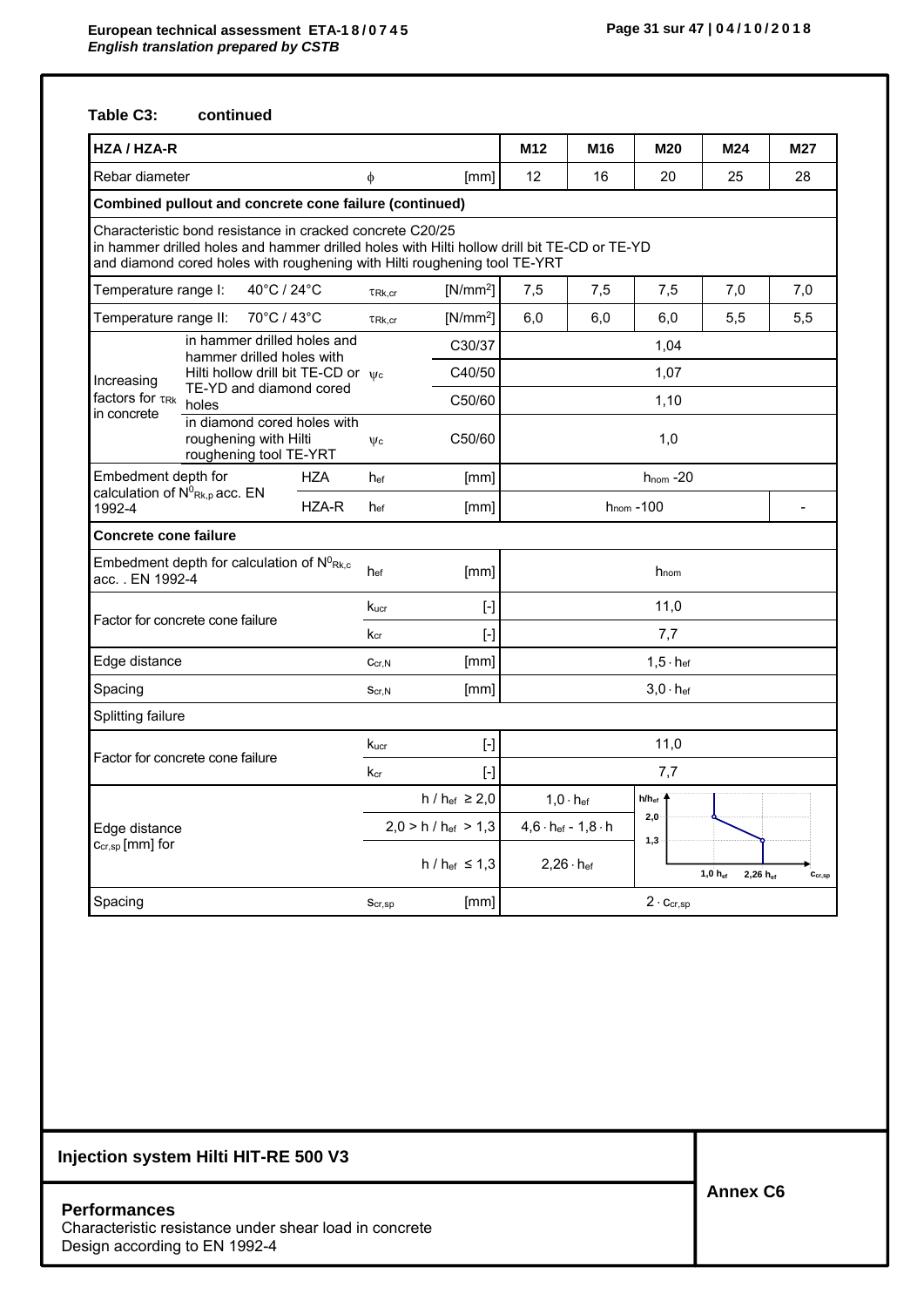#### **Table C4: Characteristic resistance for reinforcing bars (rebars) under tension load in concrete with a service life of 100 years**

| <b>Reinforcing bar (rebar)</b>                                                                                                                                                                                                            |                                               |            | φ8   | $\phi$ 10 | $\phi$ 12 | $\phi$ 14 | $\phi$ 16 | $\phi$ 20 | $\phi$ 25 | $\phi$ 28 | $\phi$ 30 | $\phi$ 32 |
|-------------------------------------------------------------------------------------------------------------------------------------------------------------------------------------------------------------------------------------------|-----------------------------------------------|------------|------|-----------|-----------|-----------|-----------|-----------|-----------|-----------|-----------|-----------|
| <b>Installation safety factor</b>                                                                                                                                                                                                         |                                               |            |      |           |           |           |           |           |           |           |           |           |
| Hammer drilling                                                                                                                                                                                                                           | Yinst                                         | $[ - ]$    |      |           |           |           |           | 1,0       |           |           |           |           |
| Hammer drilling<br>with Hilti hollow drill bit TE-CD or $\gamma_{inst}$<br>TE-YD                                                                                                                                                          |                                               | $[\cdot]$  |      |           |           |           |           | 1,0       |           |           |           |           |
| Diamond coring                                                                                                                                                                                                                            | Yinst                                         | $[\cdot]$  |      |           | 1,2       |           |           |           |           | 1,4       |           |           |
| Diamond coring with roughening<br>with Hilti roughening tool TE-<br>YRT                                                                                                                                                                   | Yinst                                         | $[ - ]$    |      |           | 1,0       |           |           |           |           |           |           |           |
| Hammer drilling in flooded holes                                                                                                                                                                                                          | Yinst                                         | $[ - ]$    | 1,4  |           |           |           |           |           |           |           |           |           |
| Steel failure rebars                                                                                                                                                                                                                      |                                               |            |      |           |           |           |           |           |           |           |           |           |
| Characteristic resistance for<br>rebar B500B acc. to DIN<br>488:2009-08 <sup>2)</sup>                                                                                                                                                     | N <sub>Rks</sub>                              | [kN]       | 28   | 43        | 62        | 85        | 111       | 173       | 270       | 339       | 388       | 442       |
| Partial safety factor for rebar<br>B500B acc. to DIN 488:2009-<br>08 <sup>2</sup>                                                                                                                                                         | $\gamma$ Ms <sup>1)</sup><br>1,4<br>$[\cdot]$ |            |      |           |           |           |           |           |           |           |           |           |
| Combined pullout and concrete cone failure                                                                                                                                                                                                |                                               |            |      |           |           |           |           |           |           |           |           |           |
| Characteristic bond resistance in non-cracked concrete C20/25<br>in hammer drilled holes and hammer drilled holes with Hilti hollow drill bit TE-CD or TE-YD<br>and diamond cored holes with roughening with Hilti roughening tool TE-YRT |                                               |            |      |           |           |           |           |           |           |           |           |           |
| $40^{\circ}$ C /<br>Temperature range I:<br>24°C                                                                                                                                                                                          | $TRk,$ ucr                                    | $[N/mm^2]$ | 14,0 | 14,0      | 14,0      | 14,0      | 14,0      | 14,0      | 13,0      | 13,0      | 13,0      | 13,0      |
| 70°C/<br>Temperature range II:<br>43°C                                                                                                                                                                                                    | $TRk,$ ucr                                    | $[N/mm^2]$ | 11,0 | 11.0      | 11,0      | 10,0      | 10,0      | 10,0      | 9,5       | 9,5       | 9,5       | 9,5       |
| Characteristic bond resistance in non-cracked concrete C20/25<br>in diamond cored holes.                                                                                                                                                  |                                               |            |      |           |           |           |           |           |           |           |           |           |
| $40^{\circ}$ C /<br>Temperature range I:<br>$24^{\circ}$ C                                                                                                                                                                                | $\tau_{\text{Rk,ucr}}$                        | $[N/mm^2]$ | 9,0  | 9,0       | 9,0       | 9,0       | 9,0       | 9,0       | 9,0       | 9,5       | 9,5       | 9,5       |
| Temperature range II:<br>$70^{\circ}$ C /<br>43°C                                                                                                                                                                                         | $TRk,$ ucr                                    | $[N/mm^2]$ | 6,5  | 6,5       | 6,5       | 6, 5      | 6,5       | 6, 5      | 7,0       | 7,0       | 7,0       | 7,0       |
| Characteristic bond resistance in non-cracked concrete C20/25<br>in hammer drilled holes and installation in water-filled holes                                                                                                           |                                               |            |      |           |           |           |           |           |           |           |           |           |
| $40^{\circ}$ C /<br>Temperature range I:<br>24°C                                                                                                                                                                                          | TRk.ucr                                       | $[N/mm^2]$ | 12,0 | 12,0      | 12,0      | 12,0      | 12,0      | 12,0      | 11,0      | 11,0      | 11,0      | 11,0      |
| 70°C/<br>Temperature range II:<br>43°C                                                                                                                                                                                                    | $TRk,$ ucr                                    | $[N/mm^2]$ | 9,0  | 9,0       | 9,0       | 9,0       | 8,5       | 8,5       | 8,5       | 8,0       | 8,0       | 8,0       |

1) In absence of national regulation

<sup>2)</sup> Values need to be calculated acc. EN 1992-4, table 4.1, if rebars do not fulfil the requirements acc. DIN 488.

### **Injection system Hilti HIT-RE 500 V3**

#### **Performances**

Characteristic resistance under shear load in concrete Design according to EN 1992-4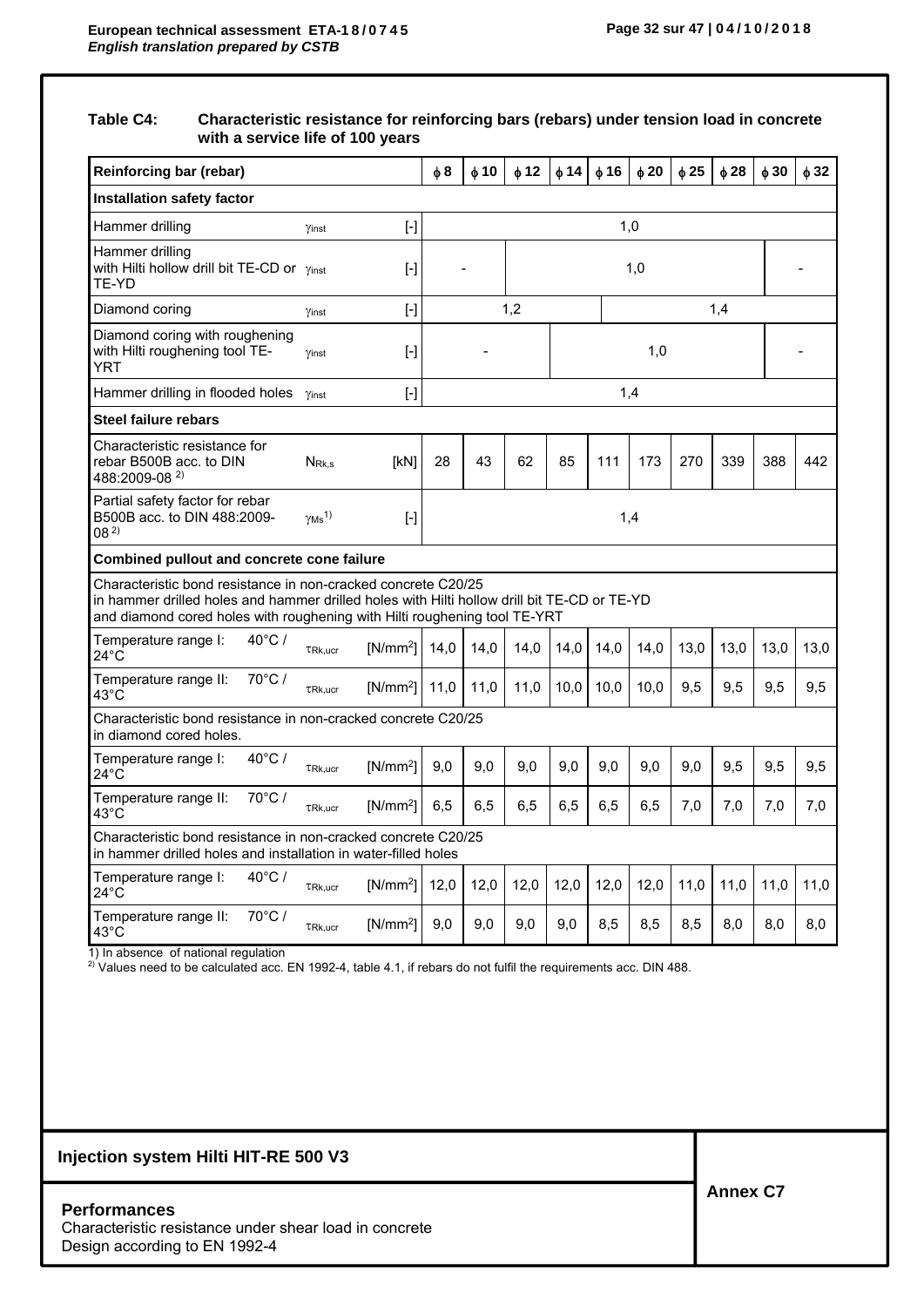### **Table C4: continued**

| <b>Reinforcing bar (rebar)</b>                              |                                                                                                                                                                                                                                       |                  |                                                                                                                                                                                                       | $\phi$ 8 |                            |                                    |     |                                       |      |     | $\phi$ 10 $\phi$ 12 $\phi$ 14 $\phi$ 16 $\phi$ 20 $\phi$ 25 $\phi$ 28 $\phi$ 30 $\phi$ 32 |     |                             |
|-------------------------------------------------------------|---------------------------------------------------------------------------------------------------------------------------------------------------------------------------------------------------------------------------------------|------------------|-------------------------------------------------------------------------------------------------------------------------------------------------------------------------------------------------------|----------|----------------------------|------------------------------------|-----|---------------------------------------|------|-----|-------------------------------------------------------------------------------------------|-----|-----------------------------|
|                                                             | Combined pullout and concrete cone failure (continued)                                                                                                                                                                                |                  |                                                                                                                                                                                                       |          |                            |                                    |     |                                       |      |     |                                                                                           |     |                             |
|                                                             | Characteristic bond resistance in cracked concrete C20/25<br>in hammer drilled holes and hammer drilled holes with Hilti hollow drill bit TE-CD or TE-YD<br>and diamond cored holes with roughening with Hilti roughening tool TE-YRT |                  |                                                                                                                                                                                                       |          |                            |                                    |     |                                       |      |     |                                                                                           |     |                             |
| Temperature range I:                                        | 40°C / 24°C                                                                                                                                                                                                                           | TRk, cr          | $[N/mm^2]$                                                                                                                                                                                            | 6,0      | 7,0                        | 7,5                                | 7,5 | 7,5                                   | 7,5  | 7,0 | 7,0                                                                                       | 7,0 | 6,5                         |
| Temperature range II:                                       | 70°C / 43°C                                                                                                                                                                                                                           | TRk, cr          | $[N/mm^2]$                                                                                                                                                                                            | 5,0      | 6,0                        | 6,0                                | 6,0 | 6,0                                   | 6,0  | 5,5 | 5,5                                                                                       | 5,5 | 5,5                         |
|                                                             | in hammer drilled holes<br>and hammer drilled                                                                                                                                                                                         |                  | C30/37                                                                                                                                                                                                |          |                            |                                    |     |                                       | 1,04 |     |                                                                                           |     |                             |
|                                                             | holes with Hilti hollow                                                                                                                                                                                                               | $\psi$ c         | C40/50                                                                                                                                                                                                |          |                            |                                    |     |                                       | 1,07 |     |                                                                                           |     |                             |
| Increasing<br>factors for $\tau_{\text{RK}}$<br>in concrete | drill bit TE-CD or TE-YD<br>and diamond cored<br>holes                                                                                                                                                                                |                  | C50/60<br>1,10                                                                                                                                                                                        |          |                            |                                    |     |                                       |      |     |                                                                                           |     |                             |
|                                                             | in diamond cored holes<br>with roughening with Hilti $\psi_c$<br>roughening tool TE-YRT                                                                                                                                               |                  | C50/60                                                                                                                                                                                                | 1,0      |                            |                                    |     |                                       |      |     |                                                                                           |     |                             |
| Concrete cone failure                                       |                                                                                                                                                                                                                                       |                  |                                                                                                                                                                                                       |          |                            |                                    |     |                                       |      |     |                                                                                           |     |                             |
|                                                             | Combined pullout and concrete cone failure                                                                                                                                                                                            |                  |                                                                                                                                                                                                       |          |                            |                                    |     |                                       |      |     |                                                                                           |     |                             |
|                                                             |                                                                                                                                                                                                                                       | $k_{\text{ucr}}$ | $[$                                                                                                                                                                                                   | 11,0     |                            |                                    |     |                                       |      |     |                                                                                           |     |                             |
|                                                             | Factor for concrete cone failure                                                                                                                                                                                                      | $k_{cr}$         | $[$                                                                                                                                                                                                   |          |                            |                                    |     | 7,7                                   |      |     |                                                                                           |     |                             |
| Edge distance                                               |                                                                                                                                                                                                                                       | Ccr, N           | [mm]                                                                                                                                                                                                  |          | $1, 5 \cdot h_{\text{ef}}$ |                                    |     |                                       |      |     |                                                                                           |     |                             |
| Spacing                                                     |                                                                                                                                                                                                                                       | Scr, N           | [mm]                                                                                                                                                                                                  |          |                            |                                    |     | $3,0 \cdot h_{\text{ef}}$             |      |     |                                                                                           |     |                             |
| <b>Splitting failure</b>                                    |                                                                                                                                                                                                                                       |                  |                                                                                                                                                                                                       |          |                            |                                    |     |                                       |      |     |                                                                                           |     |                             |
|                                                             |                                                                                                                                                                                                                                       | Kucr             | $[\cdot] % \centering \includegraphics[width=0.9\textwidth]{images/TrDiS/N-Architecture.png} % \caption{The first two different values of $N$ in the left and right.} \label{TrDiS/N-Architecture} %$ |          |                            |                                    |     |                                       | 11,0 |     |                                                                                           |     |                             |
| Factor for concrete cone failure                            |                                                                                                                                                                                                                                       | $k_{cr}$         | $[ \cdot ]$                                                                                                                                                                                           |          |                            |                                    |     | 7,7                                   |      |     |                                                                                           |     |                             |
|                                                             |                                                                                                                                                                                                                                       |                  | $h / h_{ef} \ge 2.0$                                                                                                                                                                                  |          |                            | $1,0 \cdot h_{ef}$                 |     | $h/h_{ef}$                            |      |     |                                                                                           |     |                             |
| Edge distance                                               |                                                                                                                                                                                                                                       |                  | $2,0 > h / h_{\text{ef}} > 1,3$                                                                                                                                                                       |          |                            | $4,6 \cdot h_{ef}$ - $1,8 \cdot h$ |     | 2,0<br>1,3                            |      |     |                                                                                           |     |                             |
|                                                             | Ccr,sp [mm] for                                                                                                                                                                                                                       |                  | $h / h_{ef} \le 1.3$                                                                                                                                                                                  |          |                            | $2,26 \cdot h_{\text{ef}}$         |     | $1,0 h_{ef}$<br>$2,26h$ <sub>ef</sub> |      |     |                                                                                           |     | $\mathbf{c}_{\text{cr,sp}}$ |
| Spacing                                                     | Scr,sp                                                                                                                                                                                                                                |                  | [mm]                                                                                                                                                                                                  |          |                            |                                    |     | $2 \cdot C_{cr,SD}$                   |      |     |                                                                                           |     |                             |

# **Injection system Hilti HIT-RE 500 V3**

### **Performances**  Characteristic resistance under tension load in concrete Design according to EN 1992-4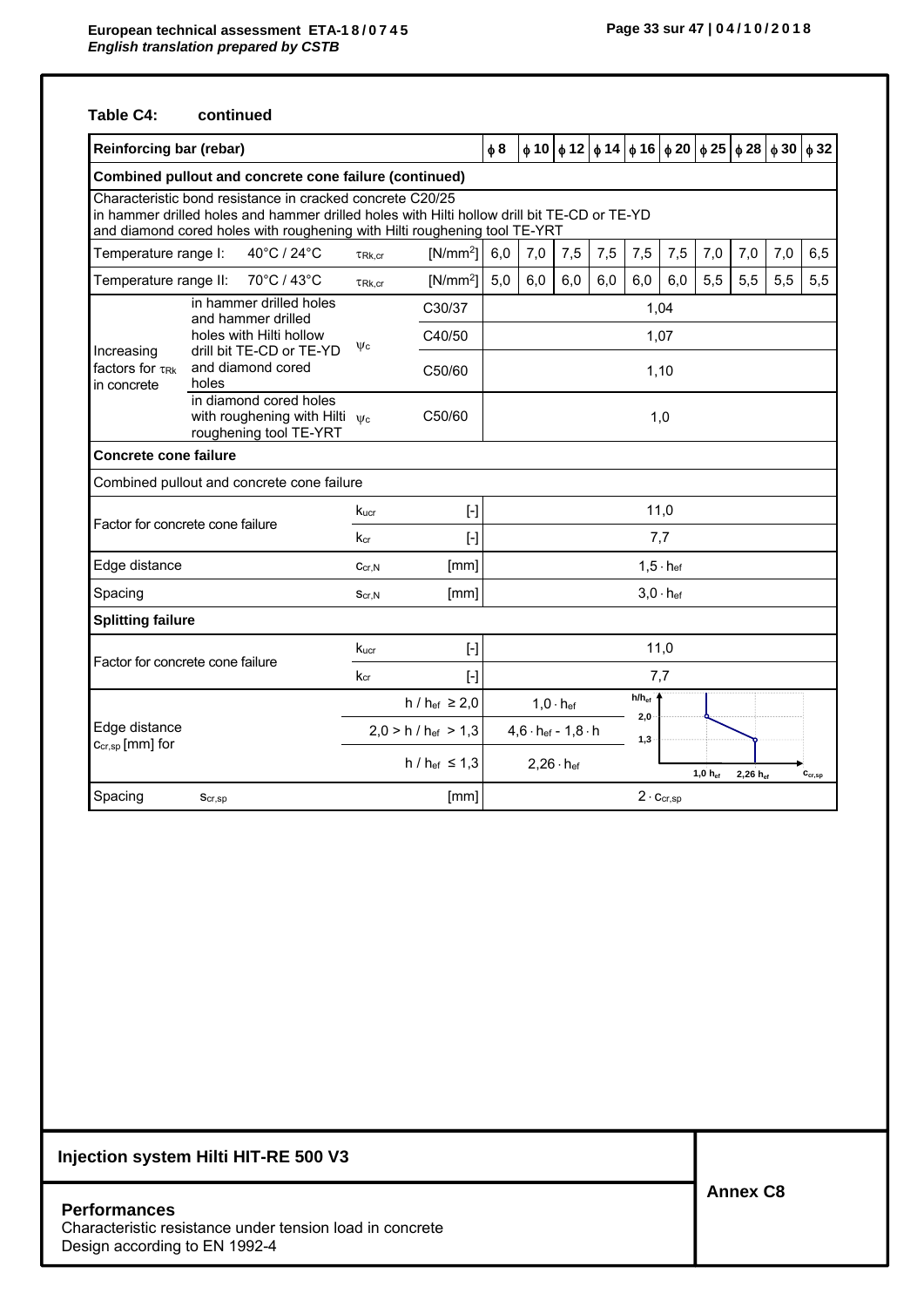| Table C5: | Characteristic resistance for threaded rods under shear load in concrete |  |  |
|-----------|--------------------------------------------------------------------------|--|--|
|-----------|--------------------------------------------------------------------------|--|--|

| Threaded rod, HIT-V-, AM8.8                             |                                      |                                                                                                                                                                                                                                                                                                                                                                                                            | M8 | M <sub>10</sub> | M <sub>12</sub> | M16  | <b>M20</b>                      | M24 | M27  | <b>M30</b> |
|---------------------------------------------------------|--------------------------------------|------------------------------------------------------------------------------------------------------------------------------------------------------------------------------------------------------------------------------------------------------------------------------------------------------------------------------------------------------------------------------------------------------------|----|-----------------|-----------------|------|---------------------------------|-----|------|------------|
| <b>Partial safety factor</b>                            |                                      |                                                                                                                                                                                                                                                                                                                                                                                                            |    |                 |                 |      |                                 |     |      |            |
| Steel failure grade 5.8                                 | $\gamma$ Ms <sup>1)</sup>            | $[\cdot] % \centering \includegraphics[width=0.9\columnwidth]{figures/fig_10.pdf} \caption{The graph $\mathcal{N}_1$ is a function of the number of~\textit{N}_1$ and the number of~\textit{N}_2$ is a function of the number of~\textit{N}_1$ (left) and the number of~\textit{N}_2$ (right).} \label{fig:fig_11}$                                                                                        |    |                 |                 |      | 1,25                            |     |      |            |
| Steel failure grade 8.8                                 | $\gamma$ Ms <sup>1)</sup>            | $[\cdot]$                                                                                                                                                                                                                                                                                                                                                                                                  |    |                 |                 |      | 1,25                            |     |      |            |
| Steel failure HIT-V-R                                   | $\gamma$ <sub>Ms</sub> <sup>1)</sup> | $[\cdot] % \centering \includegraphics[width=0.9\textwidth]{images/TrDiS/N-Architecture.png} % \caption{The first two different values of $N=1000$ and $N=1000$ and $N=1000$ and $N=1000$ and $N=1000$ and $N=1000$ and $N=1000$ and $N=1000$ and $N=1000$ and $N=1000$ and $N=1000$ and $N=1000$ and $N=1000$ and $N=1000$ and $N=1000$ and $N=1000$ and $N=1000$ and $N=1000$ and $N=1000$ and $N=1000$$ |    |                 |                 | 1,56 |                                 |     |      | 2,38       |
| Steel failure HIT-V-HCR                                 | $\gamma$ Ms <sup>1)</sup>            | $[\cdot] % \centering \includegraphics[width=0.9\textwidth]{images/TrDiS/N-Architecture.png} % \caption{The first two different values of $N=1000$ and $N=1000$ and $N=1000$ and $N=1000$ and $N=1000$ and $N=1000$ and $N=1000$ and $N=1000$ and $N=1000$ and $N=1000$ and $N=1000$ and $N=1000$ and $N=1000$ and $N=1000$ and $N=1000$ and $N=1000$ and $N=1000$ and $N=1000$ and $N=1000$ and $N=1000$$ |    |                 | 1,25            |      |                                 |     | 1,75 |            |
| Steel failure without lever arm for threaded rod, HIT-V |                                      |                                                                                                                                                                                                                                                                                                                                                                                                            |    |                 |                 |      |                                 |     |      |            |
| Ductility factor                                        | k7                                   | $[\cdot] % \centering \includegraphics[width=0.9\textwidth]{images/TrDiS/N-Architecture.png} % \caption{The first two different values of $N=1000$ and $N=1000$ and $N=1000$ and $N=1000$ and $N=1000$ and $N=1000$ and $N=1000$ and $N=1000$ and $N=1000$ and $N=1000$ and $N=1000$ and $N=1000$ and $N=1000$ and $N=1000$ and $N=1000$ and $N=1000$ and $N=1000$ and $N=1000$ and $N=1000$ and $N=1000$$ |    |                 |                 |      | 1,0                             |     |      |            |
| Characteristic resistance                               | $V_{\mathsf{Rk},\mathsf{s}}$         | [kN]                                                                                                                                                                                                                                                                                                                                                                                                       |    |                 |                 |      | $0.5 \cdot A_s \cdot f_{uk}$    |     |      |            |
| Steel failure with lever arm for threaded rod, HIT-V    |                                      |                                                                                                                                                                                                                                                                                                                                                                                                            |    |                 |                 |      |                                 |     |      |            |
| Characteristic resistance                               | $M^0$ <sub>Rk,s</sub>                | [Nm]                                                                                                                                                                                                                                                                                                                                                                                                       |    |                 |                 |      | $1,2 \cdot W_{el} \cdot f_{uk}$ |     |      |            |
| Concrete pry-out failure                                |                                      |                                                                                                                                                                                                                                                                                                                                                                                                            |    |                 |                 |      |                                 |     |      |            |
| Factor in Eq. 7.39 of EN 1992-4                         | k8                                   | $[\cdot] % \centering \includegraphics[width=0.9\textwidth]{images/TrDiS/N-Architecture.png} % \caption{The first two different values of $N=1000$ and $N=1000$ and $N=1000$ and $N=1000$ and $N=1000$ and $N=1000$ and $N=1000$ and $N=1000$ and $N=1000$ and $N=1000$ and $N=1000$ and $N=1000$ and $N=1000$ and $N=1000$ and $N=1000$ and $N=1000$ and $N=1000$ and $N=1000$ and $N=1000$ and $N=1000$$ |    |                 |                 |      | 2,0                             |     |      |            |
| Concrete edge failure                                   |                                      |                                                                                                                                                                                                                                                                                                                                                                                                            |    |                 |                 |      |                                 |     |      |            |
| Partial safety factor                                   | Yinst                                | $[\cdot]$                                                                                                                                                                                                                                                                                                                                                                                                  |    |                 |                 |      | 1,0                             |     |      |            |

1) In absence of national regulation

# **Injection system Hilti HIT-RE 500 V3**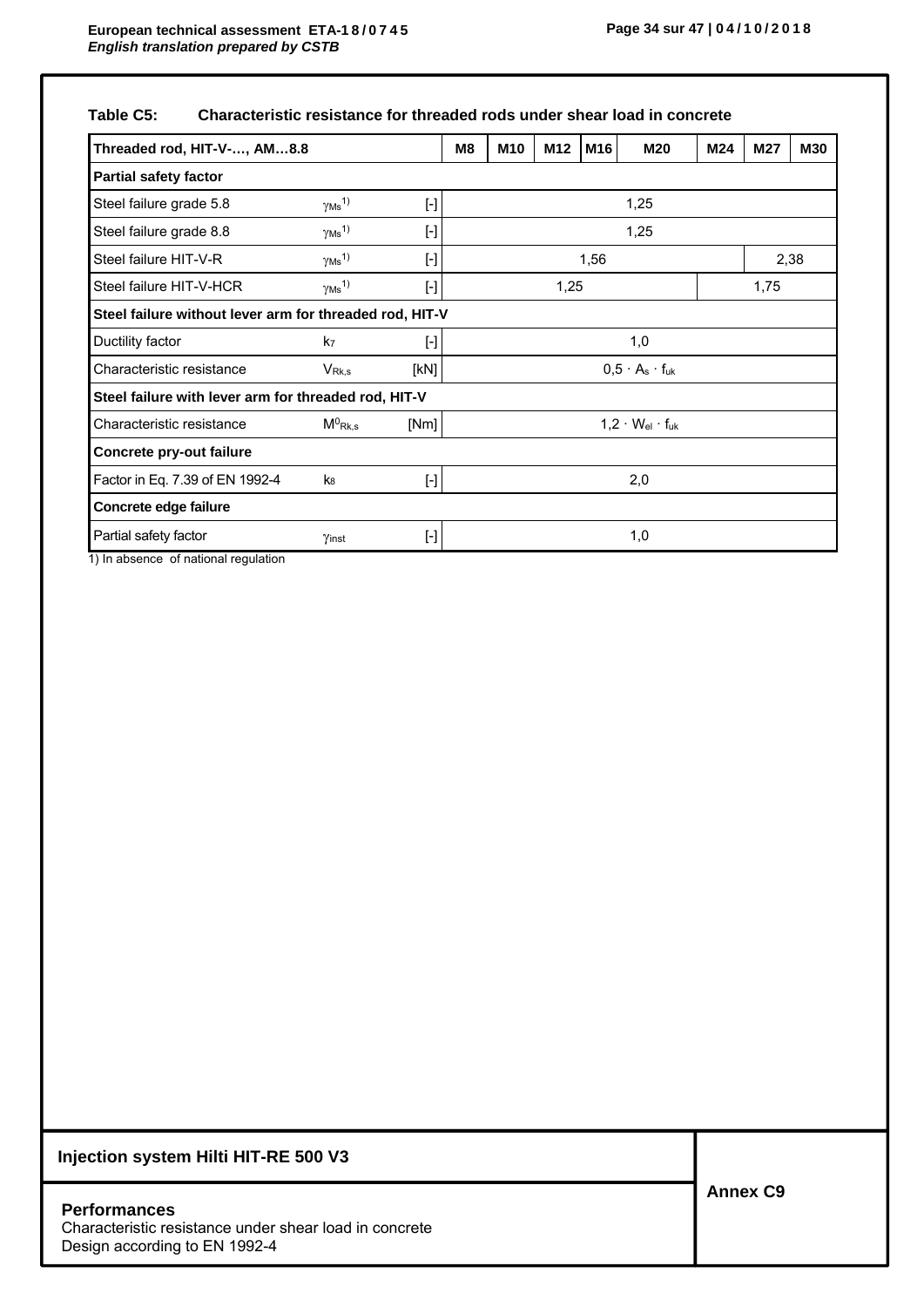### **Table C6: Characteristic resistance for for internally threaded sleeve HIS-(R)N under shear load in concrete**

| $HIS-(R)N$                                         |                              |                                                                                                                                                                                                       | M <sub>8</sub> | M <sub>10</sub> | M <sub>12</sub> | M <sub>16</sub> | M20 |
|----------------------------------------------------|------------------------------|-------------------------------------------------------------------------------------------------------------------------------------------------------------------------------------------------------|----------------|-----------------|-----------------|-----------------|-----|
| Steel failure without lever arm                    |                              |                                                                                                                                                                                                       |                |                 |                 |                 |     |
| Ductility factor                                   | k7                           | $[ - ]$                                                                                                                                                                                               |                |                 | 1,0             |                 |     |
| Characteristic resistance HIS-N<br>screw class 8.8 | $V_{\mathsf{Rk},\mathsf{s}}$ | [KN]                                                                                                                                                                                                  | 13             | 23              | 34              | 63              | 58  |
| Partial safety factor                              | $\gamma$ Ms <sup>1)</sup>    | $[ \cdot ]$                                                                                                                                                                                           |                |                 | 1,25            |                 |     |
| Characteristic resistance HIS-RN<br>screw class 70 | V <sub>Rk.s</sub>            | [KN]                                                                                                                                                                                                  | 13             | 20              | 30              | 55              | 83  |
| Partial safety factor                              | $\gamma$ Ms <sup>1)</sup>    | $[\cdot] % \centering \includegraphics[width=0.9\textwidth]{images/TrDiS/N-Architecture.png} % \caption{The first two different values of $N$ in the left and right.} \label{TrDiS/N-Architecture} %$ |                |                 | 1,56            |                 | 2,0 |
| Steel failure with lever arm                       |                              |                                                                                                                                                                                                       |                |                 |                 |                 |     |
| Characteristic resistance HIS-N<br>screw class 8.8 | $M^0$ <sub>Rk,s</sub>        | [Nm]                                                                                                                                                                                                  | 30             | 60              | 105             | 266             | 519 |
| Partial safety factor                              | $\gamma$ Ms <sup>1)</sup>    | $[ \cdot ]$                                                                                                                                                                                           |                |                 | 1,25            |                 |     |
| Characteristic resistance HIS-RN<br>screw class 70 | $M^0$ Rk,s                   | [Nm]                                                                                                                                                                                                  | 26             | 52              | 92              | 233             | 454 |
| Partial safety factor                              | $\gamma$ Ms <sup>1)</sup>    | $[\cdot]$                                                                                                                                                                                             |                |                 | 1,56            |                 |     |
| Concrete pryout failure                            |                              |                                                                                                                                                                                                       |                |                 |                 |                 |     |
| Factor in Eq. 7.39 of EN 1992-4                    | k <sup>8</sup>               | $\lceil \cdot \rceil$                                                                                                                                                                                 |                |                 | 2,0             |                 |     |
| Concrete edge failure see TR 029                   |                              |                                                                                                                                                                                                       |                |                 |                 |                 |     |
| Partial safety factor                              | Yinst                        | $[ - ]$                                                                                                                                                                                               |                |                 | 1,0             |                 |     |

1) In absence of national regulation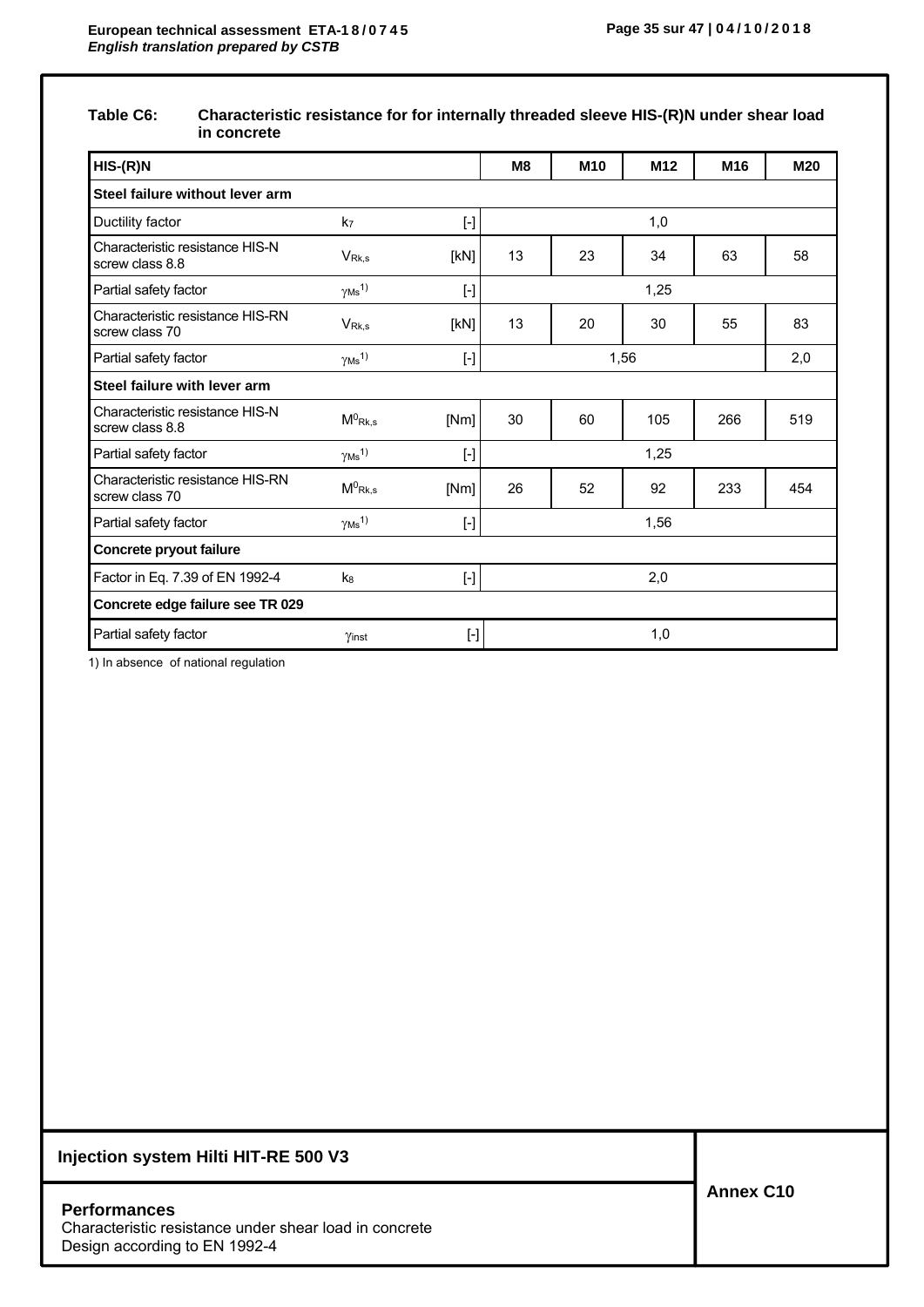### **Table C7: Characteristic resistance for Hilti tension anchor HZA / HZA-R under shear load in concrete**

| HZA / HZA-R                     |                           |                                                                                                                                                                                                                                                                                                                                                                                                                                                                                                                                                                                                                                                                                                                                                                                             | M <sub>12</sub> | M <sub>16</sub> | <b>M20</b> | M24 | M27 |
|---------------------------------|---------------------------|---------------------------------------------------------------------------------------------------------------------------------------------------------------------------------------------------------------------------------------------------------------------------------------------------------------------------------------------------------------------------------------------------------------------------------------------------------------------------------------------------------------------------------------------------------------------------------------------------------------------------------------------------------------------------------------------------------------------------------------------------------------------------------------------|-----------------|-----------------|------------|-----|-----|
| Rebar diameter                  | φ                         | [mm]                                                                                                                                                                                                                                                                                                                                                                                                                                                                                                                                                                                                                                                                                                                                                                                        | 12              | 16              | 20         | 25  | 28  |
| Steel failure without lever arm |                           |                                                                                                                                                                                                                                                                                                                                                                                                                                                                                                                                                                                                                                                                                                                                                                                             |                 |                 |            |     |     |
| Ductility factor                | k <sub>7</sub>            | $\left[ -\right] % \includegraphics[width=0.9\columnwidth]{figures/fig_2b} \caption{The number of parameters of the top of the top of the left. The number of points are the same as in Figure \ref{fig:1}, the number of points are the same as in Figure \ref{fig:1}, the number of points are the same as in Figure \ref{fig:2}, the number of points are the same as in Figure \ref{fig:1}, the number of points are the same as inFigure \ref{fig:1}, the number of points are the same as inFigure \ref{fig:2}, the number of points are the same as inFigure \ref{fig:2}, the number of points are the same as inFigure \ref{fig:3}, the number of points are the same as inFigure \ref{fig:4}, the number of points are the same as inFigure \ref{fig:4}, the number of points are$ |                 |                 | 1,0        |     |     |
| Characteristic resistance HZA   | $V_{\rm Rk,s}$            | [KN]                                                                                                                                                                                                                                                                                                                                                                                                                                                                                                                                                                                                                                                                                                                                                                                        | 23              | 43              | 67         | 97  | 126 |
| Characteristic resistance HZA-R | V <sub>Rk,s</sub>         | [KN]                                                                                                                                                                                                                                                                                                                                                                                                                                                                                                                                                                                                                                                                                                                                                                                        | 31              | 55              | 86         | 124 |     |
| Partial safety factor           | $\gamma$ Ms <sup>1)</sup> | $\lbrack \cdot \rbrack$                                                                                                                                                                                                                                                                                                                                                                                                                                                                                                                                                                                                                                                                                                                                                                     |                 |                 | 1,5        |     |     |
| Steel failure with lever arm    |                           |                                                                                                                                                                                                                                                                                                                                                                                                                                                                                                                                                                                                                                                                                                                                                                                             |                 |                 |            |     |     |
| Characteristic resistance HZA   | $M^0$ Rk,s                | [Nm]                                                                                                                                                                                                                                                                                                                                                                                                                                                                                                                                                                                                                                                                                                                                                                                        | 72              | 183             | 357        | 617 | 915 |
| Characteristic resistance HZA-R | $M^0$ <sub>Rk,s</sub>     | [Nm]                                                                                                                                                                                                                                                                                                                                                                                                                                                                                                                                                                                                                                                                                                                                                                                        | 97              | 234             | 458        | 790 |     |
| Partial safety factor           | $\gamma$ Ms <sup>1)</sup> | $\lbrack \cdot \rbrack$                                                                                                                                                                                                                                                                                                                                                                                                                                                                                                                                                                                                                                                                                                                                                                     |                 |                 | 1,5        |     |     |
| Concrete pryout failure         |                           |                                                                                                                                                                                                                                                                                                                                                                                                                                                                                                                                                                                                                                                                                                                                                                                             |                 |                 |            |     |     |
| Factor in Eq. 7.39 of EN 1992-4 | k <sub>8</sub>            | $\left[ \cdot \right] % \includegraphics[width=0.9\textwidth]{images/TrDiA-Architecture.png} \caption{The first two different values of $A$ with the same time. The left two different values of $A$ is the same time.} \label{TrDiA-Architecture}$                                                                                                                                                                                                                                                                                                                                                                                                                                                                                                                                         |                 |                 | 2.0        |     |     |
| Concrete edge failure           |                           |                                                                                                                                                                                                                                                                                                                                                                                                                                                                                                                                                                                                                                                                                                                                                                                             |                 |                 |            |     |     |
| Partial safety factor           | Yinst                     | $\lbrack \cdot \rbrack$                                                                                                                                                                                                                                                                                                                                                                                                                                                                                                                                                                                                                                                                                                                                                                     |                 |                 | 1,0        |     |     |

1) In absence of national regulation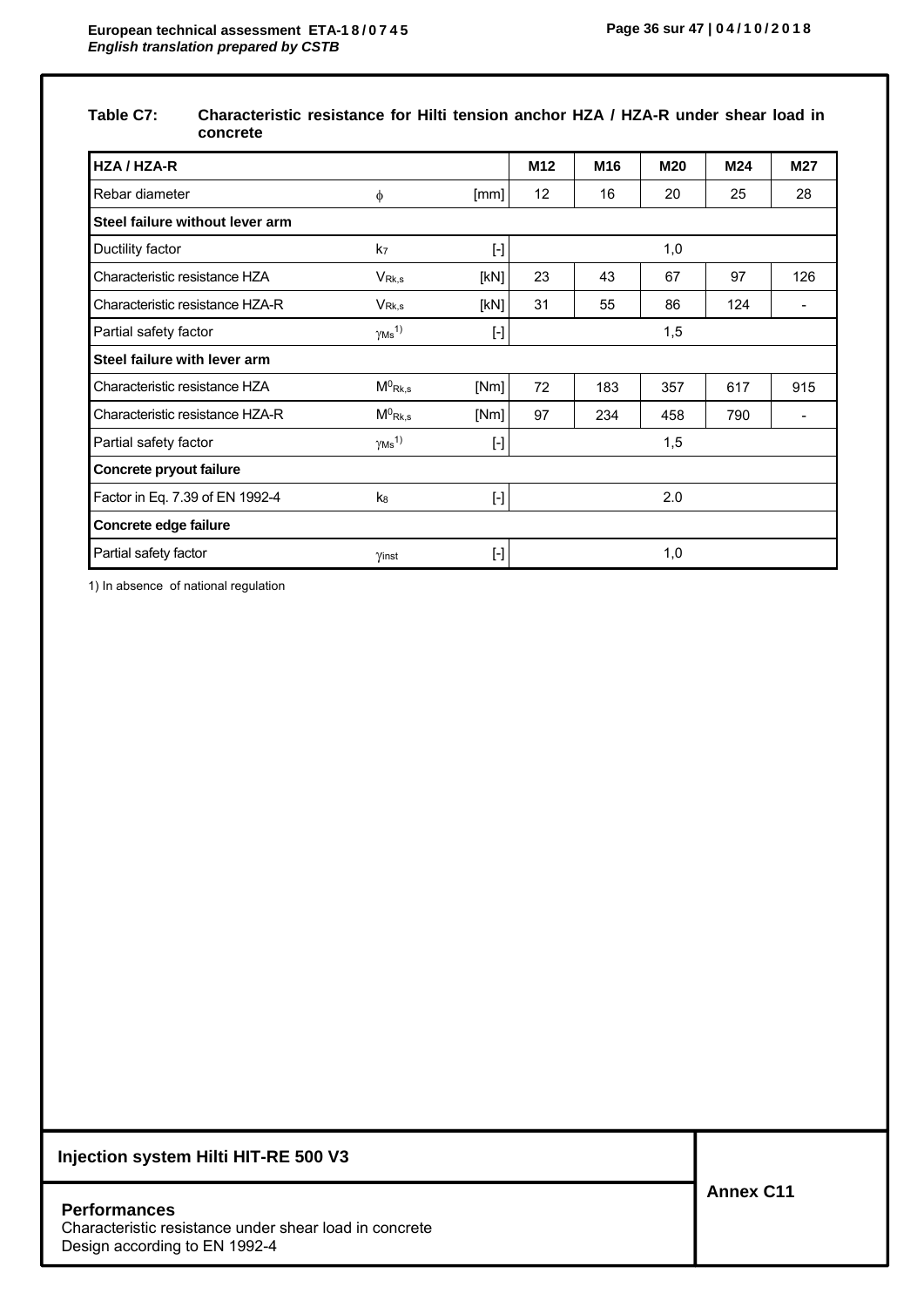# **Table C8: Characteristic resistance for reinforcing bars (rebars) under shear load in concrete**

| Reinforcing bar (rebar)                                                        |                                       |           | $\phi$ 8 |    |     |     |     |     | φ 10   φ 12   φ 14   φ 16   φ 20   φ 25 | $\phi$ 28 | $\phi$ 30 | $\phi$ 32 |
|--------------------------------------------------------------------------------|---------------------------------------|-----------|----------|----|-----|-----|-----|-----|-----------------------------------------|-----------|-----------|-----------|
| Steel failure without lever arm                                                |                                       |           |          |    |     |     |     |     |                                         |           |           |           |
| Ductility factor                                                               | k7                                    | $[$       |          |    |     |     |     | 1,0 |                                         |           |           |           |
| Characteristic resistance for rebar B500B<br>acc. to DIN 488:2009-08 $^{2}$ )  | VR <sub>k,s</sub>                     | [kN]      | 14       | 22 | 31  | 42  | 55  | 86  | 135                                     | 169       | 194       | 221       |
| Partial safety factor for rebar B500B acc.<br>to DIN 488:2009-08 <sup>2)</sup> | $\gamma$ Ms <sup>1)</sup>             | $[\cdot]$ |          |    |     |     |     | 1,5 |                                         |           |           |           |
| Steel failure with lever arm                                                   |                                       |           |          |    |     |     |     |     |                                         |           |           |           |
| Characteristic resistance                                                      | $M^0$ <sub>Rk,s</sub>                 | [Nm]      | 33       | 65 | 112 | 178 | 265 | 518 | 1012                                    | 1422      |           | 1749 2123 |
| Partial safety factor                                                          | $\gamma$ <sub>Ms</sub> <sup>1</sup> ) | $[\cdot]$ |          |    |     |     |     | 1,5 |                                         |           |           |           |
| Concrete pryout failure                                                        |                                       |           |          |    |     |     |     |     |                                         |           |           |           |
| Factor in Eq. 7.39 of EN 1992-4                                                | k <sub>8</sub>                        | $[\cdot]$ |          |    |     |     |     | 2,0 |                                         |           |           |           |
| Concrete edge failure                                                          |                                       |           |          |    |     |     |     |     |                                         |           |           |           |
| Partial safety factor                                                          | Yinst                                 | $[\cdot]$ |          |    |     |     |     | 1,0 |                                         |           |           |           |

1) In absence of national regulation

<sup>2)</sup> Values need to be calculated acc. EN 1992-4, table 4.1, if rebars do not fulfil the requirements acc. DIN 488..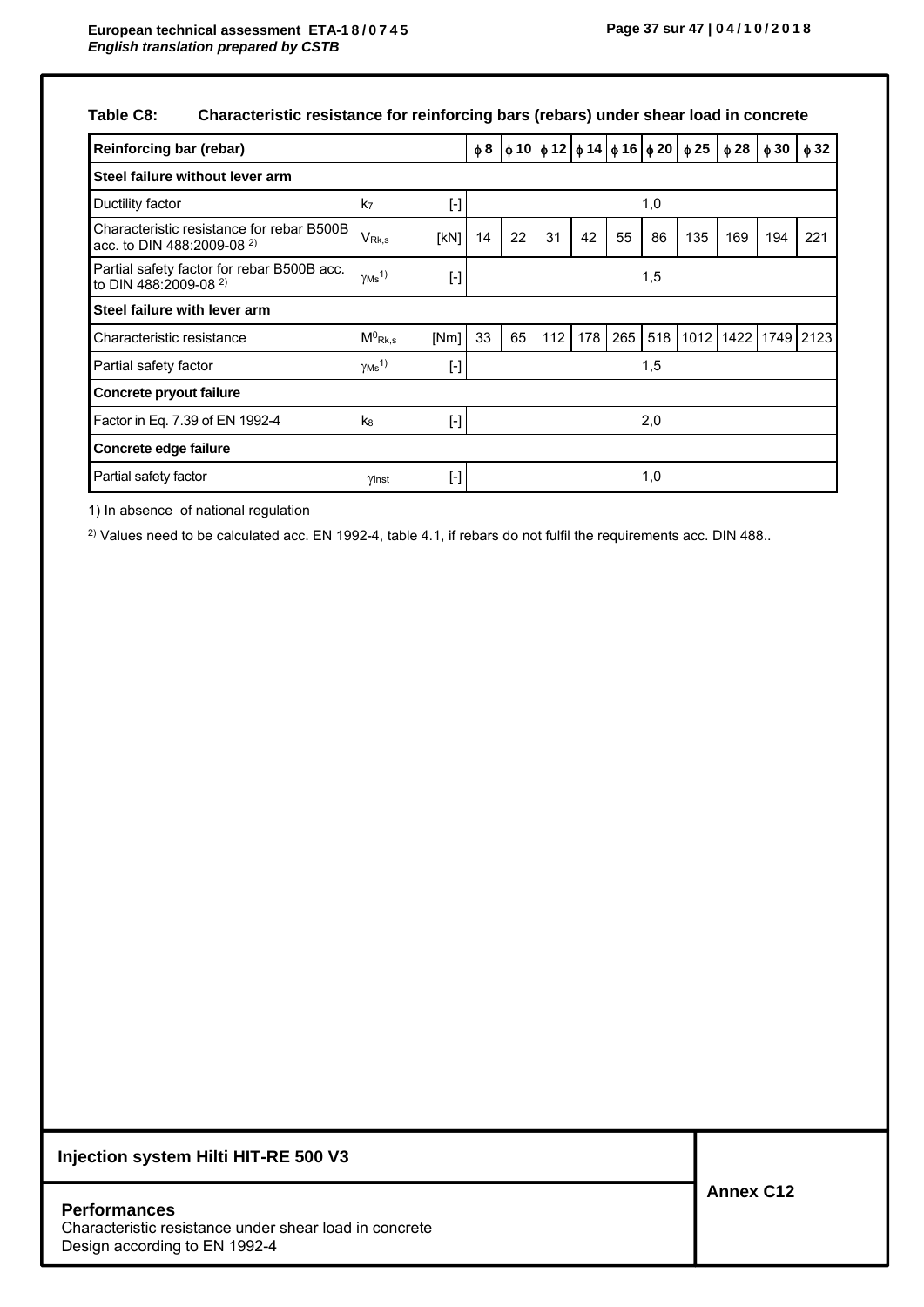| Table C9: | Displacements for threaded rod under tension load |
|-----------|---------------------------------------------------|
|           |                                                   |

| Threaded rod, HIT-V-, AM8.8                                                                                                             |                                            |                                                 | M <sub>8</sub> | M <sub>10</sub>                   | M <sub>12</sub> | M <sub>16</sub> | M20  | M24   | M27  | <b>M30</b> |
|-----------------------------------------------------------------------------------------------------------------------------------------|--------------------------------------------|-------------------------------------------------|----------------|-----------------------------------|-----------------|-----------------|------|-------|------|------------|
| Non-cracked concrete                                                                                                                    |                                            |                                                 |                |                                   |                 |                 |      |       |      |            |
| Temperature range I: 40°C / 24°C                                                                                                        |                                            |                                                 |                |                                   |                 |                 |      |       |      |            |
| 0,05<br>0,05<br>0,06<br>0,06<br>0,08<br>$\left[\text{mm}/(\text{N/mm}^2)\right]$<br>0,04<br>0,07<br>0,08<br>Displacement<br>$\delta$ NO |                                            |                                                 |                |                                   |                 |                 |      |       |      |            |
| Displacement                                                                                                                            | $\delta_{\mathsf{N}\infty}{}^{\mathsf{1}}$ | $\left[\text{mm}/(\text{N}/\text{mm}^2)\right]$ | 0,12           | 0, 13                             | 0,14            | 0, 16           | 0,18 | 0,20  | 0,22 | 0,23       |
|                                                                                                                                         |                                            |                                                 |                | Temperature range II: 70°C / 43°C |                 |                 |      |       |      |            |
| Displacement                                                                                                                            | $\delta$ <sub>NO</sub>                     | $\left[\text{mm}/(\text{N}/\text{mm}^2)\right]$ | 0.05           | 0.05                              | 0,06            | 0.07            | 0,07 | 0.08  | 0.09 | 0,10       |
| Displacement                                                                                                                            | $\delta_{\mathsf{N}\infty}^{(1)}$          | $\left[\text{mm}/(\text{N/mm}^2)\right]$        | 0,12           | 0,13                              | 0,14            | 0,16            | 0,19 | 0,21  | 0,22 | 0,24       |
|                                                                                                                                         |                                            |                                                 |                | <b>Cracked concrete</b>           |                 |                 |      |       |      |            |
|                                                                                                                                         |                                            |                                                 |                | Temperature range I: 40°C / 24°C  |                 |                 |      |       |      |            |
| Displacement                                                                                                                            | $\delta$ <sub>NO</sub>                     | $\left[\text{mm}/(\text{N}/\text{mm}^2)\right]$ | 0,02           | 0,03                              | 0,05            | 0,08            | 0,10 | 0, 13 | 0,15 | 0, 18      |
| Displacement                                                                                                                            | $\delta_{N\infty}^{2)}$                    | $\left[\text{mm}/(\text{N}/\text{mm}^2)\right]$ | 0,13           | 0,20                              | 0,16            | 0,22            | 0,19 | 0,20  | 0,20 | 0,24       |
|                                                                                                                                         |                                            |                                                 |                | Temperature range II: 70°C / 43°C |                 |                 |      |       |      |            |
| Displacement                                                                                                                            | $\delta$ <sub>NO</sub>                     | $\left[\text{mm}/(\text{N}/\text{mm}^2)\right]$ | 0,02           | 0,04                              | 0,06            | 0,09            | 0,12 | 0,16  | 0,18 | 0,21       |
| Displacement                                                                                                                            | $\delta_{N\infty}^{2)}$                    | $\text{[mm/(N/mm^2)]}$                          | 0,15           | 0,24                              | 0,19            | 0,26            | 0,23 | 0,24  | 0,24 | 0,28       |

1) Unit long-term displacements for non-cracked concrete are determined using measured displacements from anchors subjected to sustained loading projected to 100 years. For 50-year displacements, refer to ETA-16/0143.

2) Unit long-term displacements for cracked concrete are determined using measured displacements from anchors subjected to sustained loading and 2000 cycles of crack opening and closing from 0,1 to 0,3 mm. For displacements associated with 1000 cycles, refer to ETA-16/0143.

#### **Table C10: Displacements for threaded rod under shear load**

| Threaded rod, HIT-V-, AM8.8 |     |         | M8   | M <sub>10</sub> | M12  | M <sub>16</sub> | M <sub>20</sub> | M24  | M27  | M30  |
|-----------------------------|-----|---------|------|-----------------|------|-----------------|-----------------|------|------|------|
| <b>Displacement</b>         | ŎV0 | [mm/kN] | 0.06 | 0.06            | 0.05 | 0.04            | 0.04            | 0.03 | 0.03 | 0.03 |
| <b>Displacement</b>         | δ∨∞ | [mm/kN] | 0.09 | 0.08            | 0.08 | 0.06            | 0.06            | 0,05 | 0.05 | 0.05 |

#### **Injection system Hilti HIT-RE 500 V3**

**Performances Displacements**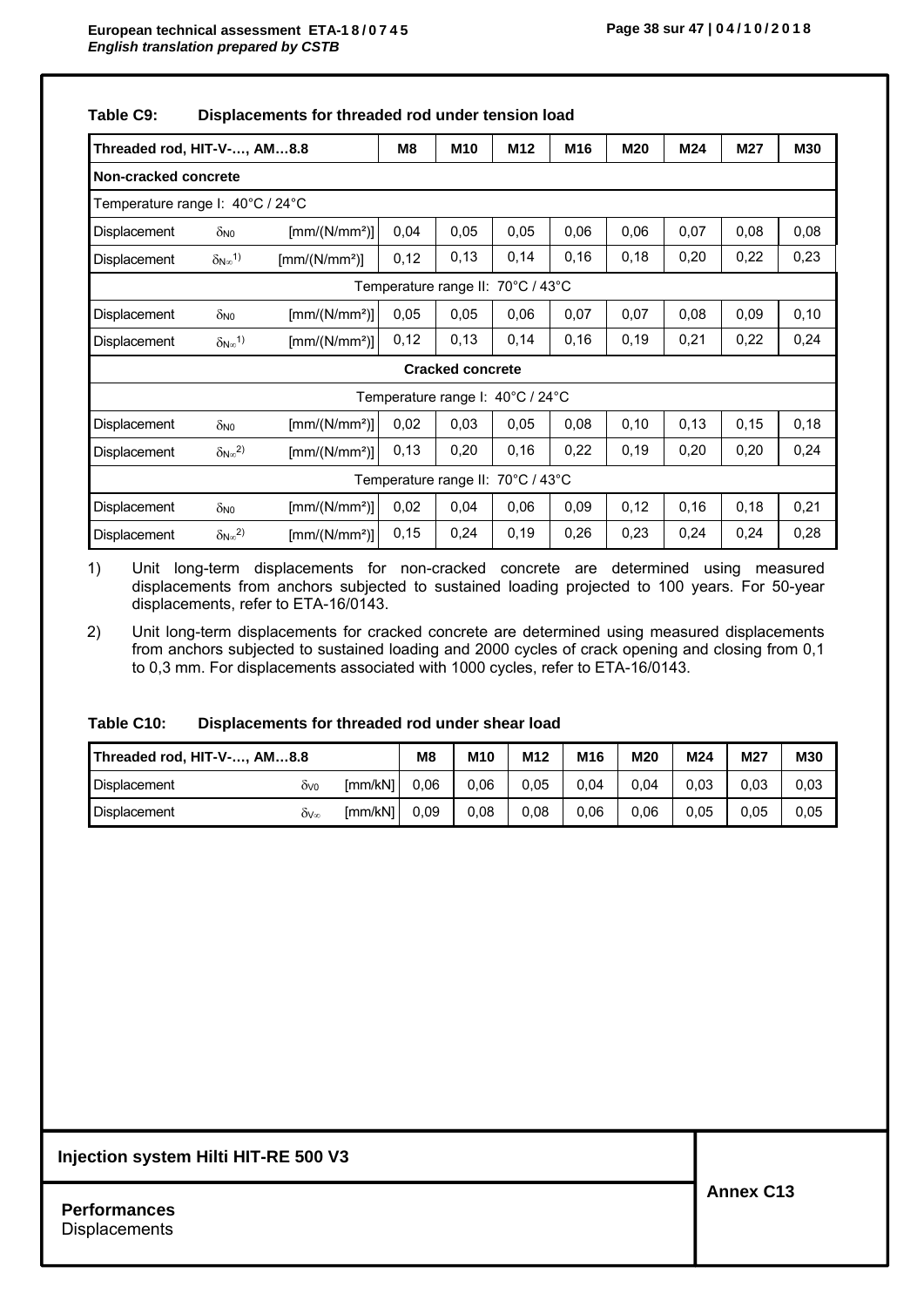| $HIS-(R)N$                        |                                    |                                          | M8   | M <sub>10</sub> | M12   | M16  | <b>M20</b> |
|-----------------------------------|------------------------------------|------------------------------------------|------|-----------------|-------|------|------------|
| Non-cracked concrete              |                                    |                                          |      |                 |       |      |            |
| Temperature range I: 40°C / 24°C  |                                    |                                          |      |                 |       |      |            |
| Displacement                      | $\delta$ NO                        | $\left[\text{mm}/(\text{N/mm}^2)\right]$ | 0.05 | 0.06            | 0.06  | 0.07 | 0,08       |
| Displacement                      | $\delta_{\mathsf{N}\infty}{}^{1)}$ | $\left[\text{mm}/(\text{N/mm}^2)\right]$ | 0,14 | 0,15            | 0,18  | 0,20 | 0,21       |
| Temperature range II: 70°C / 43°C |                                    |                                          |      |                 |       |      |            |
| Displacement                      | $\delta$ NO                        | $\left[\text{mm}/(\text{N/mm}^2)\right]$ | 0,06 | 0,07            | 0,07  | 0,08 | 0,09       |
| Displacement                      | $\delta_{N\infty}$ <sup>1)</sup>   | $\left[\text{mm}/(\text{N/mm}^2)\right]$ | 0,15 | 0,17            | 0,19  | 0,21 | 0.22       |
| <b>Cracked concrete</b>           |                                    |                                          |      |                 |       |      |            |
| Temperature range I: 40°C / 24°C  |                                    |                                          |      |                 |       |      |            |
| Displacement                      | $\delta$ NO                        | $\left[\text{mm}/(\text{N/mm}^2)\right]$ | 0,05 | 0.08            | 0,10  | 0,13 | 0,15       |
| Displacement                      | $\delta N \infty^2$                | $\left[\text{mm}/(\text{N/mm}^2)\right]$ | 0,15 | 0,22            | 0, 19 | 0,20 | 0,20       |
| Temperature range II: 70°C / 43°C |                                    |                                          |      |                 |       |      |            |
| Displacement                      | $\delta$ NO                        | $\left[\text{mm}/(\text{N/mm}^2)\right]$ | 0.06 | 0.09            | 0,12  | 0,16 | 0,18       |
| Displacement                      | $\delta_{N\infty}^{2)}$            | [mm/(N/mm <sup>2</sup> )]                | 0,19 | 0,27            | 0,23  | 0,24 | 0,24       |

1) Unit long-term displacements for non-cracked concrete are determined using measured displacements from anchors subjected to sustained loading projected to 100 years. For 50-year displacements, refer to ETA-16/0143.

2) Unit long-term displacements for cracked concrete are determined using measured displacements from anchors subjected to sustained loading and 2000 cycles of crack opening and closing from 0,1 to 0,3 mm. For displacements associated with 1000 cycles, refer to ETA-16/0143.

### **Table C12: Displacements for HIS-N under shear load**

| HIS-(R)N            |     |         | M8   | M <sub>10</sub> | M <sub>12</sub> | M <sub>16</sub> | M20  |
|---------------------|-----|---------|------|-----------------|-----------------|-----------------|------|
| <b>Displacement</b> | OV0 | [mm/kN] | 0,06 | 0.06            | 0,05            | 0,04            | 0,04 |
| <b>Displacement</b> | òV∞ | [mm/kN] | 0.09 | 0,08            | 0.08            | 0,06            | 0.06 |

#### **Injection system Hilti HIT-RE 500 V3**

**Performances Displacements**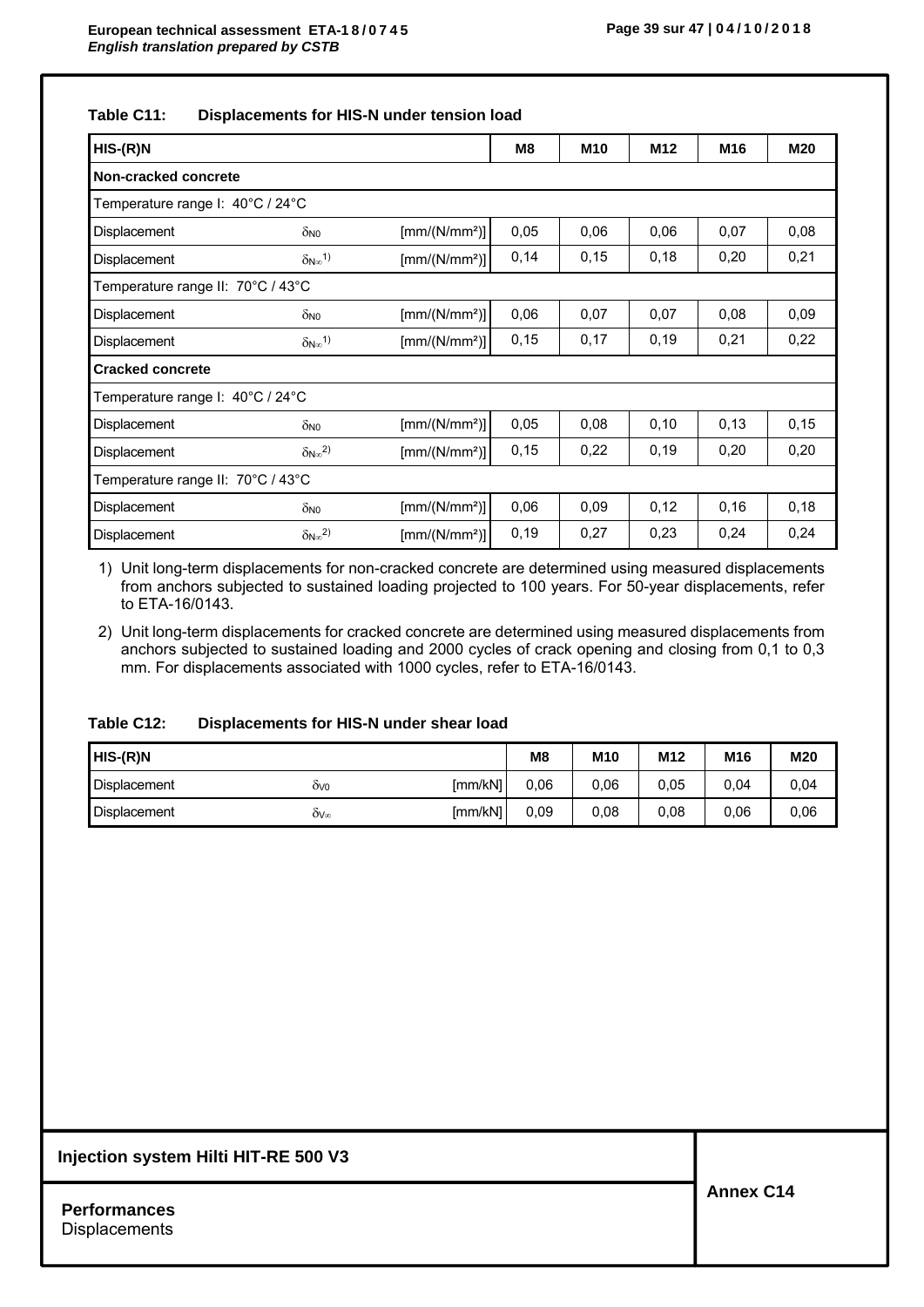### **Table C13: Displacements for Hilti tension anchor HZA / HZA-R under tension load**

| HZA / HZA-R                       |                                   |                                          | M <sub>12</sub> | M <sub>16</sub> | <b>M20</b> | M24  | M27  |
|-----------------------------------|-----------------------------------|------------------------------------------|-----------------|-----------------|------------|------|------|
| Non-cracked concrete              |                                   |                                          |                 |                 |            |      |      |
| Temperature range I: 40°C / 24°C  |                                   |                                          |                 |                 |            |      |      |
| Displacement                      | $\delta$ <sub>NO</sub>            | [mm/(N/mm <sup>2</sup> )]                | 0,05            | 0.06            | 0,07       | 0,07 | 0,08 |
| Displacement                      | $\delta_{\mathsf{N}\infty}^{(1)}$ | $\left[\text{mm}/(\text{N/mm}^2)\right]$ | 0,14            | 0,15            | 0,18       | 0,20 | 0,21 |
| Temperature range II: 70°C / 43°C |                                   |                                          |                 |                 |            |      |      |
| Displacement                      | $\delta$ <sub>NO</sub>            | $\left[\text{mm}/(\text{N/mm}^2)\right]$ | 0,06            | 0.07            | 0,07       | 0,08 | 0,09 |
| Displacement                      | $\delta_{N\infty}^{1}$            | $\left[\text{mm}/(\text{N/mm}^2)\right]$ | 0,15            | 0.17            | 0,19       | 0,21 | 0,22 |
| <b>Cracked concrete</b>           |                                   |                                          |                 |                 |            |      |      |
| Temperature range I: 40°C / 24°C  |                                   |                                          |                 |                 |            |      |      |
| Displacement                      | $\delta$ <sub>NO</sub>            | $\left[\text{mm}/(\text{N/mm}^2)\right]$ | 0,05            | 0.08            | 0,10       | 0,13 | 0,15 |
| Displacement                      | $\delta_{\rm N\infty}{}^{2)}$     | $\left[\text{mm}/(\text{N/mm}^2)\right]$ | 0,15            | 0,22            | 0,19       | 0,20 | 0,20 |
| Temperature range II: 70°C / 43°C |                                   |                                          |                 |                 |            |      |      |
| Displacement                      | $\delta$ <sub>NO</sub>            | $\left[\text{mm}/(\text{N/mm}^2)\right]$ | 0,06            | 0.09            | 0,12       | 0,16 | 0,18 |
| Displacement                      | $\delta_{\rm N\infty}^{2)}$       | $\left[\text{mm}/(\text{N/mm}^2)\right]$ | 0,19            | 0,26            | 0,23       | 0,24 | 0,23 |

1) Unit long-term displacements for non-cracked concrete are determined using measured displacements from anchors subjected to sustained loading projected to 100 years. For 50-year displacements, refer to ETA-16/0143.

2) Unit long-term displacements for cracked concrete are determined using measured displacements from anchors subjected to sustained loading and 2000 cycles of crack opening and closing from 0,1 to 0,3 mm. For displacements associated with 1000 cycles, refer to ETA-16/0143.

### **Table C14: Displacements for Hilti tension anchor HZA / HZA-R under shear load**

| <b>HZA / HZA-R</b> |     |         | M <sub>12</sub> | M <sub>16</sub> | <b>M20</b> | M24  | M27  |
|--------------------|-----|---------|-----------------|-----------------|------------|------|------|
| Displacement       | ÒV0 | [mm/kN] | 0.05            | 0,04            | 0,04       | 0.03 | 0,03 |
| Displacement       | ò∨∞ | [mm/kN] | 0.08            | 0,06            | 0,06       | 0,05 | 0.05 |

#### **Injection system Hilti HIT-RE 500 V3**

**Performances Displacements**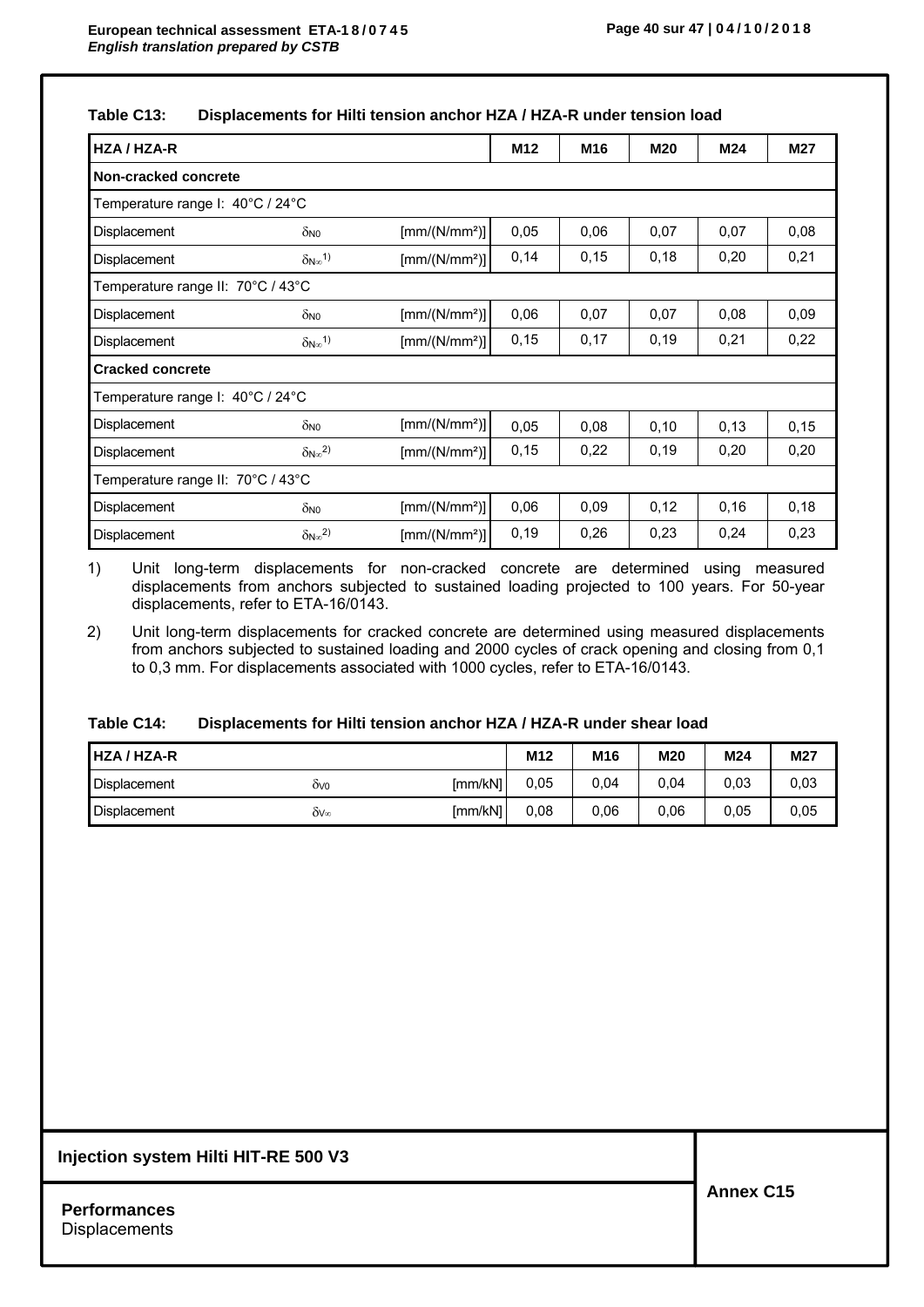| Reinforcing bar (rebar)                                                                                                                                                  |                                    |                                                 | $\phi$ 8 | $\phi$ 10 | $\phi$ 12 | $\phi$ 14 | $\phi$ 16 | $\phi$ 20 | $\phi$ 25 | $\phi$ 28 | $\phi$ 30 | $\phi$ 32 |
|--------------------------------------------------------------------------------------------------------------------------------------------------------------------------|------------------------------------|-------------------------------------------------|----------|-----------|-----------|-----------|-----------|-----------|-----------|-----------|-----------|-----------|
| Non-cracked concrete                                                                                                                                                     |                                    |                                                 |          |           |           |           |           |           |           |           |           |           |
| Temperature range I: 40°C / 24°C                                                                                                                                         |                                    |                                                 |          |           |           |           |           |           |           |           |           |           |
| 0,05<br>0,05<br>0,06<br>0,06<br>0,07<br>0,07<br>0,08<br>0,08<br>$\left[\text{mm}/(\text{N}/\text{mm}^2)\right]$<br>0,05<br><b>Displacement</b><br>$\delta$ <sub>NO</sub> |                                    |                                                 |          |           |           |           |           |           |           |           |           | 0,08      |
| Displacement                                                                                                                                                             | $\delta_{N\infty}$ <sup>1)</sup>   | $\left[\text{mm}/(\text{N/mm}^2)\right]$        | 0,12     | 0,13      | 0,14      | 0, 16     | 0,18      | 0,21      | 0,21      | 0,22      | 0,23      | 0,24      |
| Temperature range II:                                                                                                                                                    | 70°C / 43°C                        |                                                 |          |           |           |           |           |           |           |           |           |           |
| Displacement                                                                                                                                                             | $\delta$ <sub>NO</sub>             | [mm/(N/mm <sup>2</sup> )]                       | 0,05     | 0,05      | 0,06      | 0,07      | 0,07      | 0.09      | 0,09      | 0,09      | 0, 10     | 0, 10     |
| Displacement                                                                                                                                                             | $\delta_{N\infty}$ <sup>1)</sup>   | $\left[\text{mm}/(\text{N}/\text{mm}^2)\right]$ | 0,12     | 0,13      | 0,14      | 0, 16     | 0, 19     | 0,21      | 0,22      | 0,23      | 0,24      | 0,25      |
| <b>Cracked concrete</b>                                                                                                                                                  |                                    |                                                 |          |           |           |           |           |           |           |           |           |           |
| Temperature range I: 40°C / 24°C                                                                                                                                         |                                    |                                                 |          |           |           |           |           |           |           |           |           |           |
| Displacement                                                                                                                                                             | $\delta$ NO                        | $\left[\text{mm}/(\text{N}/\text{mm}^2)\right]$ | 0,03     | 0,03      | 0,06      | 0,08      | 0,10      | 0,14      | 0,15      | 0,16      | 0,18      | 0, 19     |
| Displacement                                                                                                                                                             | $\delta_{N\infty}^{2)}$            | $\left[\text{mm}/(\text{N/mm}^2)\right]$        | 0,13     | 0,20      | 0,21      | 0,22      | 0,19      | 0,21      | 0,19      | 0,21      | 0,24      | 0,27      |
| Temperature range II:                                                                                                                                                    | 70°C / 43°C                        |                                                 |          |           |           |           |           |           |           |           |           |           |
| Displacement                                                                                                                                                             | $\delta$ NO                        | $\left[\text{mm}/(\text{N}/\text{mm}^2)\right]$ | 0,04     | 0,04      | 0,07      | 0,09      | 0,12      | 0,17      | 0,17      | 0,19      | 0,21      | 0,22      |
| Displacement                                                                                                                                                             | $\delta_{\mathsf{N}\infty}{}^{2)}$ | $\left[\text{mm}/(\text{N}/\text{mm}^2)\right]$ | 0, 15    | 0,24      | 0,25      | 0,26      | 0,23      | 0,24      | 0,23      | 0,25      | 0,28      | 0,31      |

**Table C15: Displacements for rebar under tension load** 

1) Unit long-term displacements for non-cracked concrete are determined using measured displacements from anchors subjected to sustained loading projected to 100 years. For 50-year displacements, refer to ETA-16/0143.

2) Unit long-term displacements for cracke-d concrete are determined using measured displacements from anchors subjected to sustained loading and 2000 cycles of crack opening and closing from 0,1 to 0,3 mm. For displacements associated with 1000 cycles, refer to ETA-16/0143.

### **Table C16: Displacements for rebar under shear load**

| Reinforcing bar (rebar) |              |                                                                               | ტ8. |  |  |  | $ \phi 10  \phi 12  \phi 14  \phi 16  \phi 20  \phi 25  \phi 28  \phi 30  \phi 32 $ |  |
|-------------------------|--------------|-------------------------------------------------------------------------------|-----|--|--|--|-------------------------------------------------------------------------------------|--|
| Displacement            | $\delta v_0$ | [mm/kN]   0,05   0,05   0,05   0,04   0,04   0,04   0,03   0,03   0,03   0,03 |     |  |  |  |                                                                                     |  |
| <b>Displacement</b>     | $\delta v$   | [mm/kN]   0,08   0,08   0,07   0,06   0,06   0,05   0,05   0,05   0,04   0,04 |     |  |  |  |                                                                                     |  |

#### **Injection system Hilti HIT-RE 500 V3**

**Performances Displacements**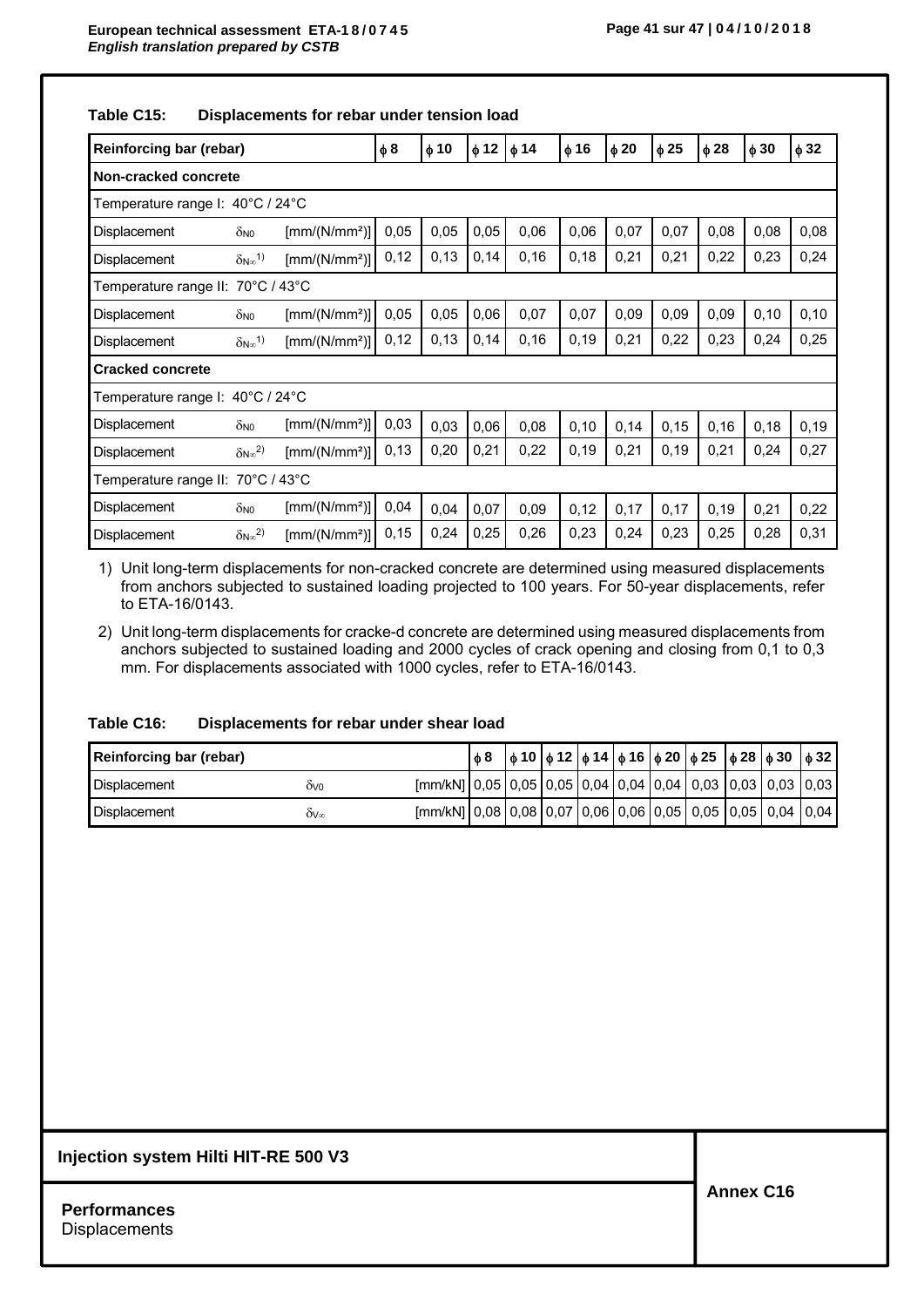### **Seismic design shall be carried out according EN 1992-4**

### **Table C17: Characteristic resistance for threaded rods under tension loads for seismic category C1 in concrete**

| Threaded rod, HIT-V-, AM8.8                                                                                                                                                                                                           |             |        |            | M8  | M <sub>10</sub>    | M <sub>12</sub> | M16 | <b>M20</b> | M24 | M27 | <b>M30</b> |  |  |
|---------------------------------------------------------------------------------------------------------------------------------------------------------------------------------------------------------------------------------------|-------------|--------|------------|-----|--------------------|-----------------|-----|------------|-----|-----|------------|--|--|
| Steel failure threaded rods                                                                                                                                                                                                           |             |        |            |     |                    |                 |     |            |     |     |            |  |  |
| Characteristic resistance<br>[kN]<br>$N_{\mathsf{Rk},\mathsf{s},\mathsf{eq}}$                                                                                                                                                         |             |        |            |     | $As - f_{\rm{uk}}$ |                 |     |            |     |     |            |  |  |
| Combined pullout and concrete cone failure                                                                                                                                                                                            |             |        |            |     |                    |                 |     |            |     |     |            |  |  |
| Characteristic bond resistance in cracked concrete C20/25<br>in hammer drilled holes and hammer drilled holes with Hilti hollow drill bit TE-CD or TE-YD<br>and diamond cored holes with roughening with Hilti roughening tool TE-YRT |             |        |            |     |                    |                 |     |            |     |     |            |  |  |
| 5,0<br>5,5<br>$[N/mm^2]$<br>6,0<br>6,0<br>6.0<br>6.0<br>5,5<br>40°C / 24°C<br>Temperature range I:<br>$TRk$ .ea                                                                                                                       |             |        |            |     |                    |                 |     | 5,0        |     |     |            |  |  |
| Temperature range II:                                                                                                                                                                                                                 | 70°C / 43°C | TRk.ea | $[N/mm^2]$ | 4,0 | 4,5                | 5,0             | 5,0 | 4,5        | 4,5 | 4,5 | 4,0        |  |  |

### **Table C18: Characteristic resistance for threaded rods under shear loads for seismic category C1 in concrete**

| Threaded rod, HIT-V-, AM8.8                                       |                      |      | M8                           | M10 | M12 | M16 | M20                           | M24 | M27 | <b>M30</b> |
|-------------------------------------------------------------------|----------------------|------|------------------------------|-----|-----|-----|-------------------------------|-----|-----|------------|
| Steel failure without lever arm                                   |                      |      |                              |     |     |     |                               |     |     |            |
| Characteristic resistance HIT-V, $AM8.8$ VRk.s.eq.<br><b>IkN1</b> |                      |      | $0.5 \cdot A_s \cdot f_{uk}$ |     |     |     |                               |     |     |            |
| Characteristic resistance Commercial<br>standard threaded rod     | V <sub>Rk.s.ea</sub> | [kN] |                              |     |     |     | $0.35 \cdot A_s \cdot f_{uk}$ |     |     |            |

### **Table C19: Displacement for threaded rods under tension loads for seismic category C1 in concrete**

| Threaded rod, HIT-V-, AM8.8 |       |      | M <sub>8</sub> | M <sub>10</sub> | M <sub>12</sub> | M <sub>16</sub> | <b>M20</b> | M24 | <b>M27</b> | <b>M30</b> |
|-----------------------------|-------|------|----------------|-----------------|-----------------|-----------------|------------|-----|------------|------------|
| Displacement <sup>1</sup>   | ON,eq | [mm] | <u>.</u>       | J.U             | ົົ<br>ບ.ບ       | 3,9             | 4.5        | J.  | r c<br>5.6 | 6,0        |

 $\overline{1}$ ) Maximum displacement during cycling (seismic event).

#### **Table C20: Displacement for threaded rods under shear loads for seismic category C1 in concrete**

| Threaded rod, HIT-V-, AM8.8               |       |      | M8  | M <sub>10</sub> | M12 | M16 | M20 | M24 | M27 | <b>M30</b> |
|-------------------------------------------|-------|------|-----|-----------------|-----|-----|-----|-----|-----|------------|
| $\blacksquare$ Displacement <sup>1)</sup> | OV,eq | [mm] | J.∠ | 3,5             | 3.8 | 4.4 | 5.0 | 5.6 | 6.1 | 6.5        |

1) Maximum displacement during cycling (seismic event).

### **Injection system Hilti HIT-RE 500 V3**

#### **Performances**

Characteristic values for seismic performance category C1 and displacements Design according to EN 1992-4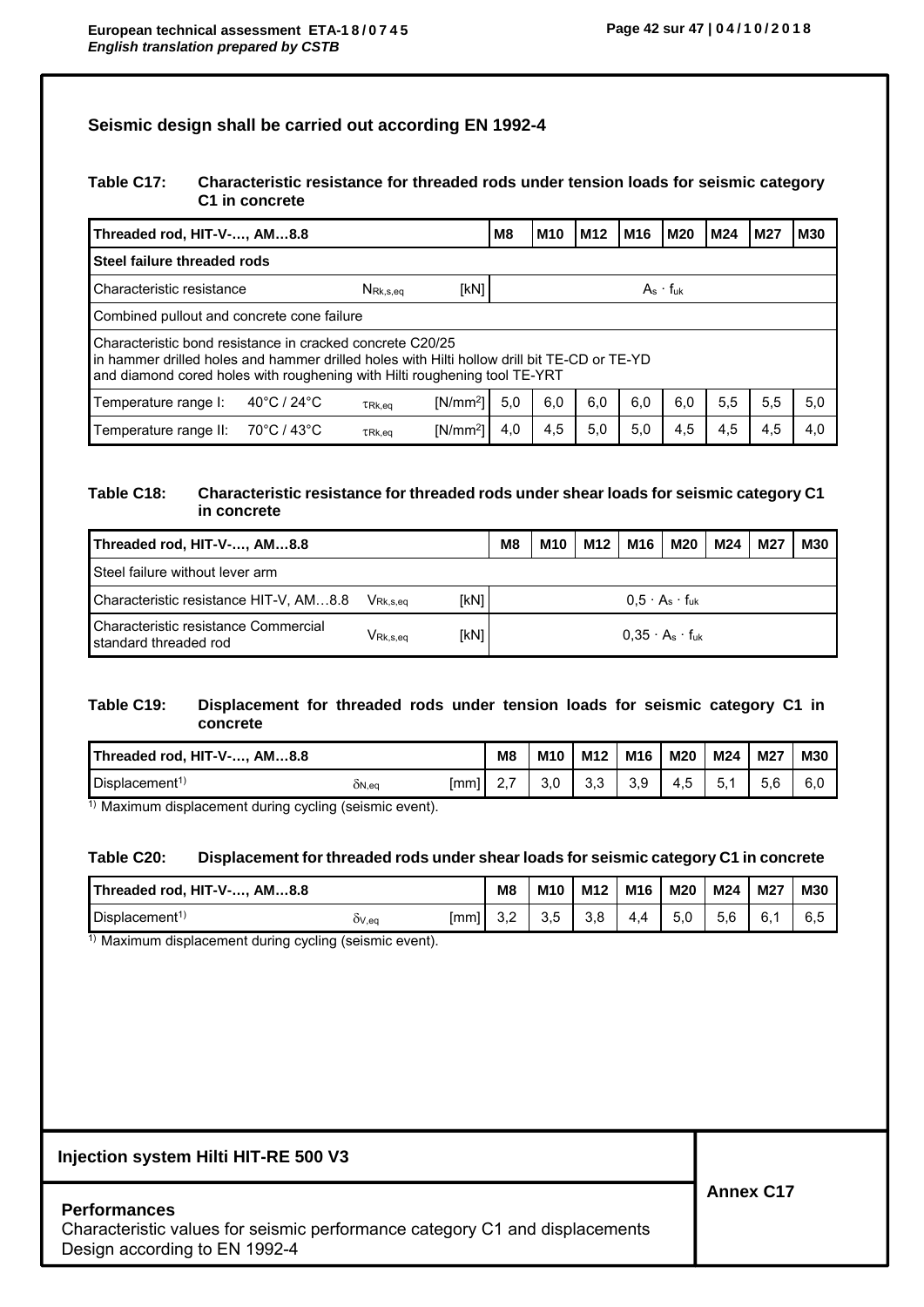### **Table C21: Characteristic resistance for internally threaded sleeve HIS-(R)N under tension load for seismic category C1 in concrete**

| $HIS-(R)N$                                                                                                                                                                                                                            |                                          |            | M8   | M10 | M12 | M16 | M20 |  |  |  |  |
|---------------------------------------------------------------------------------------------------------------------------------------------------------------------------------------------------------------------------------------|------------------------------------------|------------|------|-----|-----|-----|-----|--|--|--|--|
| <b>Steel failure</b>                                                                                                                                                                                                                  |                                          |            |      |     |     |     |     |  |  |  |  |
| Characteristic resistance HIS-N with with<br>screw grade 8.8                                                                                                                                                                          | $N_{\mathsf{Rk},\mathsf{s},\mathsf{eq}}$ | [kN]       | 25   | 46  | 67  | 125 | 116 |  |  |  |  |
| Characteristic resistance HIS-RN with with<br>screw grade 70                                                                                                                                                                          | $N_{\text{Rk},\text{s},\text{eq}}$       | [kN]       | 26   | 41  | 59  | 110 | 166 |  |  |  |  |
| Partial safety factor HIS-N with with screw<br>grade 8.8                                                                                                                                                                              | YMs,N,eq                                 | $[\cdot]$  | 1,5  |     |     |     |     |  |  |  |  |
| Partial safety factor HIS-RN with with screw<br>grade 70                                                                                                                                                                              | YMs,N,eq                                 | $[\cdot]$  | 1,87 |     |     |     |     |  |  |  |  |
| Combined pullout and concrete cone failure                                                                                                                                                                                            |                                          |            |      |     |     |     |     |  |  |  |  |
| Characteristic bond resistance in cracked concrete C20/25<br>in hammer drilled holes and hammer drilled holes with Hilti hollow drill bit TE-CD or TE-YD<br>and diamond cored holes with roughening with Hilti roughening tool TE-YRT |                                          |            |      |     |     |     |     |  |  |  |  |
| $40^{\circ}$ C / 24 $^{\circ}$ C<br>Temperature range I:                                                                                                                                                                              | TRk.ea                                   | $[N/mm^2]$ | 5,0  | 5,0 | 5,5 | 5,5 | 5,5 |  |  |  |  |
| 70°C / 43°C<br>Temperature range II:                                                                                                                                                                                                  | TRk,eg                                   | $[N/mm^2]$ | 4,0  | 4,0 | 4,5 | 4,5 | 4,5 |  |  |  |  |

### **Table C22: Characteristic resistance for internally threaded sleeve HIS-(R)N under shear load for seismic category C1 in concrete**

| HIS-(R)N                                                     |                                                   |      | M <sub>8</sub> | M <sub>10</sub> | M <sub>12</sub> | M <sub>16</sub> | M20 |
|--------------------------------------------------------------|---------------------------------------------------|------|----------------|-----------------|-----------------|-----------------|-----|
| <b>Steel failure without lever arm</b>                       |                                                   |      |                |                 |                 |                 |     |
| Characteristic resistance HIS-N with with<br>screw grade 8.8 | $\mathsf{V}_{\mathsf{Rk},\mathsf{s},\mathsf{eq}}$ | [kN] | 9              | 16              | 27              | 41              | 39  |
| Characteristic resistance HIS-RN with with<br>screw grade 70 | $V_{\mathsf{Rk},\mathsf{s},\mathsf{eq}}$          | [kN] | 9              | 14              | 21              | 39              | 58  |

### **Table C23: Displacement for internally threaded sleeve HIS-(R)N under tension loads for seismic category C1 in concrete**

| HIS-(R)N                   |       |      | M <sub>8</sub> | M <sub>10</sub> | M12               | M16                 | M20 |
|----------------------------|-------|------|----------------|-----------------|-------------------|---------------------|-----|
| Displacement <sup>1)</sup> | ON,eq | [mm] | ∙.∼            | 4.U             | $\sqrt{2}$<br>4,6 | Б.<br>$\sim$<br>v.v | 5,6 |

1) Maximum displacement during cycling (seismic event).

### **Table C24: Displacement for internally threaded sleeve HIS-(R)N under shear loads for seismic category C1 in concrete**

| $HIS-(R)N$                                                                                                                                                                                                                                                                                                                        |       |    | M <sub>8</sub>                  | M10      | M <sub>12</sub> | M16 | M20 |
|-----------------------------------------------------------------------------------------------------------------------------------------------------------------------------------------------------------------------------------------------------------------------------------------------------------------------------------|-------|----|---------------------------------|----------|-----------------|-----|-----|
| Displacement <sup>1</sup>                                                                                                                                                                                                                                                                                                         | OV,eq | mm | $\overline{\phantom{a}}$<br>◡.◡ | $\cdots$ |                 | U.U | J.  |
| <b>1)</b> $\mathbf{A}$ $\mathbf{A}$ $\mathbf{A}$ $\mathbf{A}$ $\mathbf{A}$ $\mathbf{A}$ $\mathbf{A}$ $\mathbf{A}$ $\mathbf{A}$ $\mathbf{A}$ $\mathbf{A}$ $\mathbf{A}$ $\mathbf{A}$ $\mathbf{A}$ $\mathbf{A}$ $\mathbf{A}$ $\mathbf{A}$ $\mathbf{A}$ $\mathbf{A}$ $\mathbf{A}$ $\mathbf{A}$ $\mathbf{A}$ $\mathbf{A}$ $\mathbf{A}$ |       |    |                                 |          |                 |     |     |

 $\overline{1}$ ) Maximum displacement during cycling (seismic event).

### **Injection system Hilti HIT-RE 500 V3**

### **Performances**

| .                                                                           |  |
|-----------------------------------------------------------------------------|--|
| Characteristic values for seismic performance category C1 and displacements |  |
| Design according to EN 1992-4                                               |  |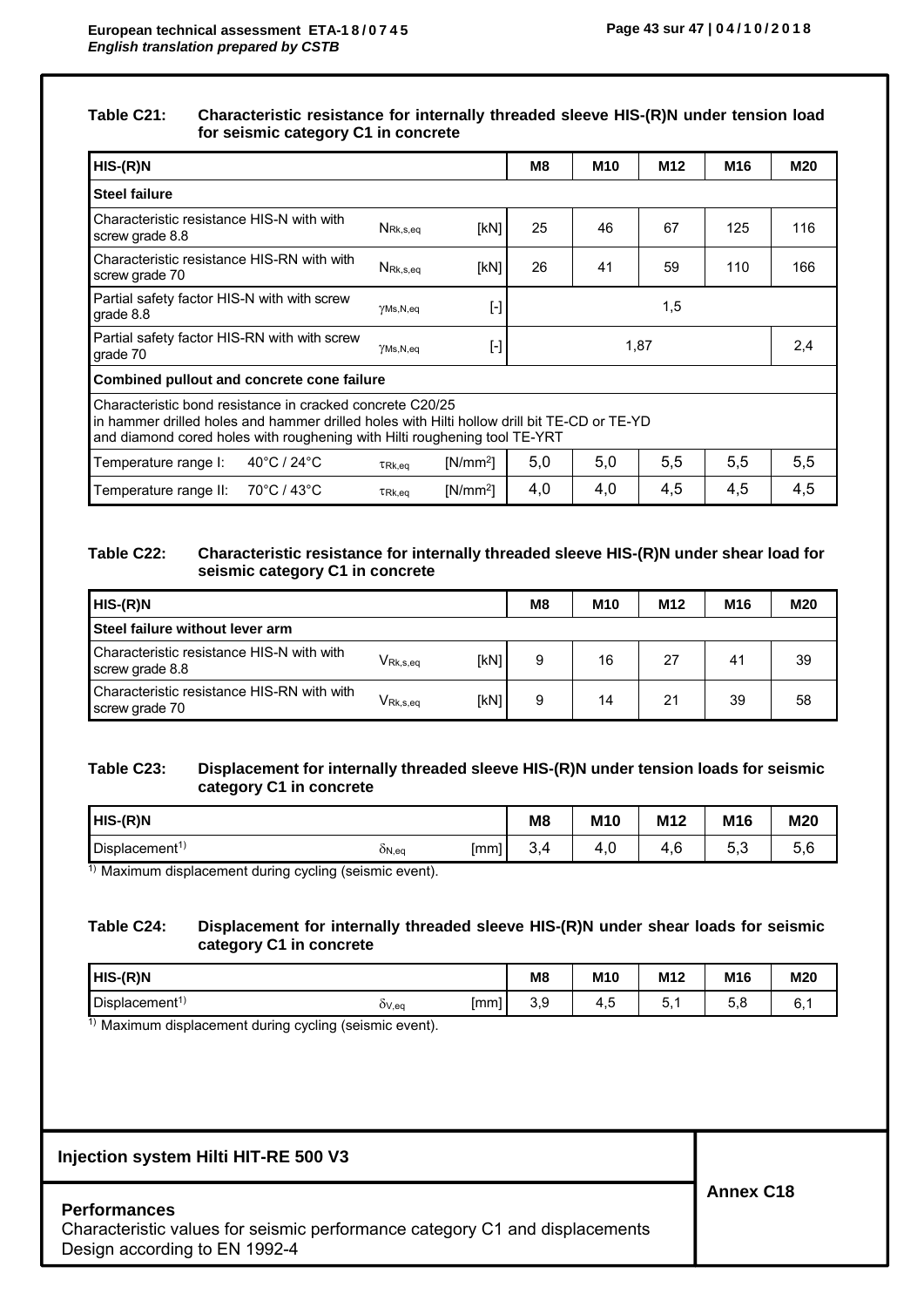#### **Table C25: Characteristic resistance for Hilti tension anchor HZA / HZA-R under tension load for seismic category C1 in concrete**

| <b>HZA / HZA-R</b>              |                                                                                                                                                                                                                                       |                                          |            | M <sub>12</sub> | M <sub>16</sub> | <b>M20</b> | M24 | M27 |  |  |  |  |
|---------------------------------|---------------------------------------------------------------------------------------------------------------------------------------------------------------------------------------------------------------------------------------|------------------------------------------|------------|-----------------|-----------------|------------|-----|-----|--|--|--|--|
| <b>Steel failure</b>            |                                                                                                                                                                                                                                       |                                          |            |                 |                 |            |     |     |  |  |  |  |
| Characteristic resistance HZA   |                                                                                                                                                                                                                                       | $N_{\text{Rk},\text{s},\text{eq}}$       | [kN]       | 46              | 86              | 135        | 194 | 252 |  |  |  |  |
| Characteristic resistance HZA-R |                                                                                                                                                                                                                                       | $N_{\mathsf{Rk},\mathsf{s},\mathsf{eq}}$ | [kN]       | 62              | 111             | 173        | 249 |     |  |  |  |  |
| Partial safety factor           |                                                                                                                                                                                                                                       | YMs, N, eq                               | $[\cdot]$  |                 |                 | 1,4        |     |     |  |  |  |  |
|                                 | Combined pullout and concrete cone failure                                                                                                                                                                                            |                                          |            |                 |                 |            |     |     |  |  |  |  |
|                                 | Characteristic bond resistance in cracked concrete C20/25<br>In hammer drilled holes and hammer drilled holes with Hilti hollow drill bit TE-CD or TE-YD<br>and diamond cored holes with roughening with Hilti roughening tool TE-YRT |                                          |            |                 |                 |            |     |     |  |  |  |  |
| Temperature range I:            | $40^{\circ}$ C / 24 $^{\circ}$ C                                                                                                                                                                                                      | TRk,eg                                   | $[N/mm^2]$ | 7,5             | 7,5             | 7,5        | 7,0 | 7,0 |  |  |  |  |
| Temperature range II:           | 70°C / 43°C                                                                                                                                                                                                                           | TRk, eq                                  | $[N/mm^2]$ | 6,0             | 6,0             | 6,0        | 5,5 | 5,5 |  |  |  |  |

### **Table C26: Characteristic resistance for Hilti tension anchor HZA / HZA-R under shear load for seismic category C1 in concrete**

| <b>HZA/HZA-R</b>                       |                                                   |      | M <sub>12</sub> | M <sub>16</sub> | <b>M20</b> | M24 | M <sub>27</sub> |
|----------------------------------------|---------------------------------------------------|------|-----------------|-----------------|------------|-----|-----------------|
| <b>Steel failure without lever arm</b> |                                                   |      |                 |                 |            |     |                 |
| Characteristic resistance HZA          | $\mathsf{V}_{\mathsf{Rk},\mathsf{s},\mathsf{eq}}$ | [kN] | 23              | 43              | 67         | 97  | 126             |
| Characteristic resistance HZA-R        | V <sub>Rk,s,eq</sub>                              | [kN] | 31              | 55              | 86         | 124 |                 |

#### **Table C27: Displacement for Hilti tension anchor HZA / HZA-R under tension loads for seismic category C1 in concrete**

| <b>HZA-R</b><br><b>HZA</b> |       |     | M12 | M16                       | M20 | M24                  | M27 |
|----------------------------|-------|-----|-----|---------------------------|-----|----------------------|-----|
| Displacement <sup>1</sup>  | ON,eq | mm] | u,u | $\sim$ $\sim$<br>◡<br>ບ.ບ | ⊤.⊾ | $ \cdot$<br>∽<br>v.u | ີ.  |

 $\overline{1}$ ) Maximum displacement during cycling (seismic event).

### **Table C28: Displacement for Hilti tension anchor HZA / HZA-R under shear loads for seismic category C1 in concrete**

| <b>HZA-R</b><br>HZA /     |       |      | M <sub>12</sub> | M16 | <b>M20</b> | M24 | M27 |
|---------------------------|-------|------|-----------------|-----|------------|-----|-----|
| Displacement <sup>1</sup> | OV,eq | [mm] | v,v             | . . | v.v        | J.U | ັັ  |

 $\overline{1}$ ) Maximum displacement during cycling (seismic event).

# **Injection system Hilti HIT-RE 500 V3**

### **Performances**

|                               |  |  |  | Characteristic values for seismic performance category C1 and displacements |
|-------------------------------|--|--|--|-----------------------------------------------------------------------------|
| Design according to EN 1992-4 |  |  |  |                                                                             |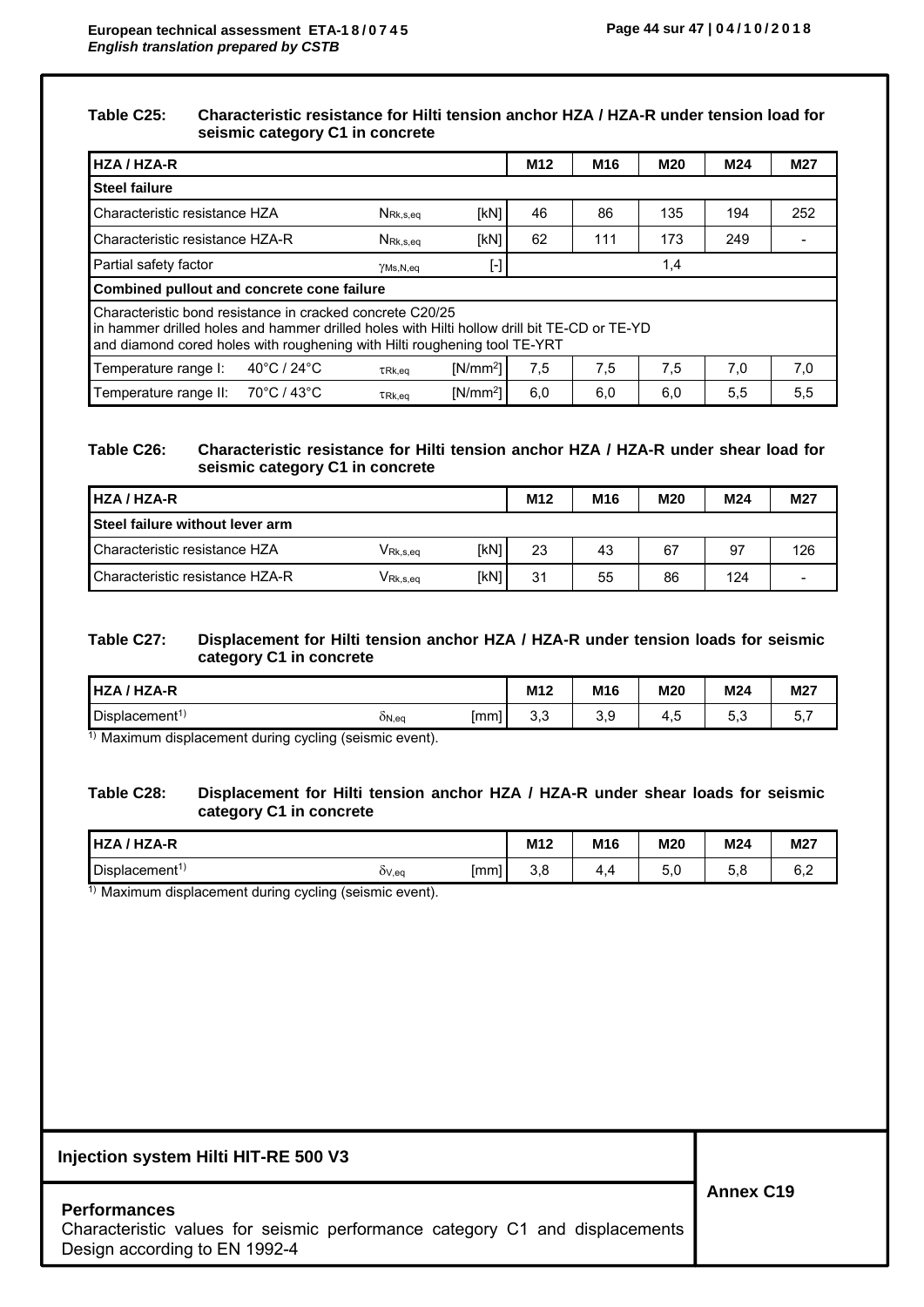#### **Table C29: Characteristic resistance for reinforcing bars (rebars) under tension load for seismic category C1 in concrete**

|                                                                                                                                                                                                                                       | Reinforcing bar (rebar) |                    |            |  |     |     |     |      |     | $\phi$ 8   $\phi$ 10   $\phi$ 12   $\phi$ 14   $\phi$ 16   $\phi$ 20   $\phi$ 25   $\phi$ 28   $\phi$ 30   $\phi$ 32 |     |     |     |
|---------------------------------------------------------------------------------------------------------------------------------------------------------------------------------------------------------------------------------------|-------------------------|--------------------|------------|--|-----|-----|-----|------|-----|----------------------------------------------------------------------------------------------------------------------|-----|-----|-----|
| Steel failure rebars                                                                                                                                                                                                                  |                         |                    |            |  |     |     |     |      |     |                                                                                                                      |     |     |     |
| Characteristic resistance for rebar B500B<br>acc. to DIN 488:2009-08 <sup>1)</sup>                                                                                                                                                    |                         | $N_{\text{Rk,eq}}$ | [kN]       |  | 43  | 62  | 85  | 1111 | 173 | 270                                                                                                                  | 339 | 388 | 442 |
| Combined pullout and concrete cone failure                                                                                                                                                                                            |                         |                    |            |  |     |     |     |      |     |                                                                                                                      |     |     |     |
| Characteristic bond resistance in cracked concrete C20/25<br>in hammer drilled holes and hammer drilled holes with Hilti hollow drill bit TE-CD or TE-YD<br>and diamond cored holes with roughening with Hilti roughening tool TE-YRT |                         |                    |            |  |     |     |     |      |     |                                                                                                                      |     |     |     |
| Temperature range I:                                                                                                                                                                                                                  | 40°C / 24°C             | TRk,eq             | $[N/mm^2]$ |  | 5,5 | 6,5 | 7.0 | 7,0  | 7.0 | 7,0                                                                                                                  | 7.0 | 7.0 | 7,0 |
| Temperature range II:                                                                                                                                                                                                                 | 70°C / 43°C             | TRk,eg             | $[N/mm^2]$ |  | 4,5 | 5,5 | 5,5 | 5,5  | 5,5 | 5,5                                                                                                                  | 5,5 | 5,5 | 5,5 |

1) Values need to be calculated acc. EOTA Technical Report TR 029, Eq. 5.1, if rebars do not fulfil the requirements acc. DIN 488.

#### **Table C30: Characteristic resistance for reinforcing bars (rebars) under shear loads for seismic category C1 in concrete**

| Reinforcing bar (rebar)                                                                               | $\phi$ 8 $\phi$ 10 $\phi$ 12 $\phi$ 14 $\phi$ 16 $\phi$ 20 $\phi$ 25 $\phi$ 28 $\phi$ 30 $\phi$ 32 |    |    |    |    |    |     |     |     |
|-------------------------------------------------------------------------------------------------------|----------------------------------------------------------------------------------------------------|----|----|----|----|----|-----|-----|-----|
| <b>Steel failure without lever arm</b>                                                                |                                                                                                    |    |    |    |    |    |     |     |     |
| Characteristic resistance for rebar B500B<br>[kN]<br>V Rk.ea<br>acc. to DIN 488:2009-08 <sup>1)</sup> | 15                                                                                                 | 22 | 29 | 39 | 60 | 95 | 118 | 135 | 155 |

<sup>1</sup>) Values need to be calculated acc. EOTA Technical Report TR 029, Eq. 5.5 with V<sub>Rk,eq</sub> = 0,7  $\cdot$  V<sub>Rk,s</sub>, if rebars do not fulfil the requirements acc. DIN 488.

### **Table C31: Displacement for reinforcing bars (rebars) under tension loads for seismic category C1 in concrete**

| Reinforcing bar (rebar)   |       |      | ტ8 |     |     |     |     |     |     |     | `   ф 10   ф 12   ф 14   ф 16   ф 20   ф 25   ф 28   ф 30   ф 32 |
|---------------------------|-------|------|----|-----|-----|-----|-----|-----|-----|-----|------------------------------------------------------------------|
| Displacement <sup>1</sup> | ON,eq | [mm] |    | ა.ა | 3,6 | 3,9 | 4,5 | 5,3 | 5.7 | 6.0 | 6.3                                                              |

 $1)$  Maximum displacement during cycling (seismic event).

### **Table C32: Displacement for reinforcing bars (rebars) under shear loads for seismic category C1 in concrete**

| <b>Reinforcing bar (rebar)</b> |       |      | $\phi$ 8 $\phi$ 10 $\phi$ 12 $\phi$ 14 $\phi$ 16 $\phi$ 20 $\phi$ 25 $\phi$ 28 $\phi$ 30 $\phi$ 32 |     |     |                        |     |     |     |     |     |
|--------------------------------|-------|------|----------------------------------------------------------------------------------------------------|-----|-----|------------------------|-----|-----|-----|-----|-----|
| Displacement <sup>1</sup>      | OV,eq | [mm] |                                                                                                    | 3,8 | 4.1 | 4<br>$\Lambda$<br>T. T | 5,0 | 5,8 | 6,2 | 6.5 | 6.8 |

 $\overline{1}$ ) Maximum displacement during cycling (seismic event).

| Injection system Hilti HIT-RE 500 V3                                                                                                |                  |
|-------------------------------------------------------------------------------------------------------------------------------------|------------------|
| <b>Performances</b><br>Characteristic values for seismic performance category C1 and displacements<br>Design according to EN 1992-4 | <b>Annex C20</b> |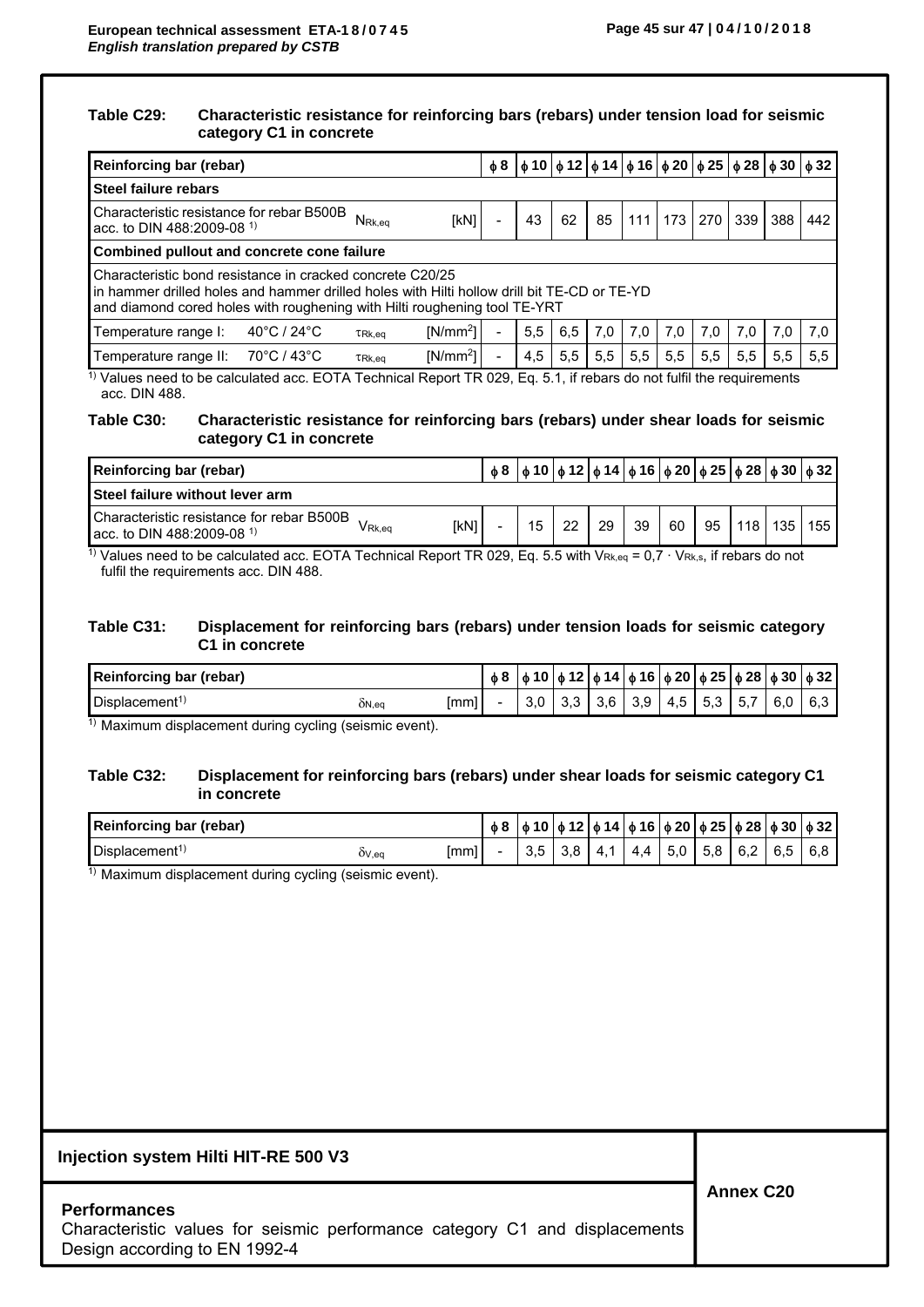### **Table C33: Characteristic resistance for threaded rod under tension load for seismic category C2 in concrete**

| Threaded rod, HIT-V-, AM8.8                                                                                                                                           | M8 | M <sub>10</sub> | M12 | M16 | M20           | M24 | <b>M27</b>               | <b>M30</b> |
|-----------------------------------------------------------------------------------------------------------------------------------------------------------------------|----|-----------------|-----|-----|---------------|-----|--------------------------|------------|
| Steel failure threaded rods                                                                                                                                           |    |                 |     |     |               |     |                          |            |
| Characteristic resistance<br>  HIT-V 8.8, HIT-V-F 8.8, AM 8.8, AM-HDG 8.8, $N_{\rm Rk,s,eq}$<br>[kN]<br>Commercial standard threaded rod<br>electroplated zinc coated |    |                 |     |     | $As - f_{uk}$ |     |                          |            |
| Combined pullout and concrete cone failure                                                                                                                            |    |                 |     |     |               |     |                          |            |
| Characteristic bond resistance in cracked concrete C20/25<br>in hammer drilled holes and hammer drilled holes with Hilti hollow drill bit TE-CD or TE-YD              |    |                 |     |     |               |     |                          |            |
| 40°C / 24°C<br>$[N/mm^2]$<br>Temperature range I:<br>TRk,eg                                                                                                           |    |                 |     | 5,5 | 5,4           | 5,1 | $\overline{\phantom{0}}$ |            |
| $[N/mm^2]$<br>Temperature range II:<br>70°C / 43°C<br>TRk.ea                                                                                                          | ۰  |                 |     | 4,1 | 4,1           | 3,9 |                          |            |

### **Table C34: Characteristic resistance for threaded rods under shear loads for seismic category C2 in concrete**

| Threaded rod, HIT-V-, AM8.8                                                                 |                                          |      | M8 | M10 | M <sub>12</sub> | M16 | <b>M20</b> | M24 | M27                      | M30 |
|---------------------------------------------------------------------------------------------|------------------------------------------|------|----|-----|-----------------|-----|------------|-----|--------------------------|-----|
| Steel failure without lever arm, using Hilti filling set                                    |                                          |      |    |     |                 |     |            |     |                          |     |
| Characteristic resistance HIT-V 8.8 / AM 8.8                                                | $V_{\mathsf{Rk},\mathsf{s},\mathsf{eq}}$ | [kN] |    |     |                 | 46  | 77         | 103 | $\overline{\phantom{0}}$ |     |
| Steel failure without lever arm, without using Hilti filling set                            |                                          |      |    |     |                 |     |            |     |                          |     |
| Characteristic resistance HIT-V 8.8 / AM 8.8                                                | $V_{\mathsf{Rk},\mathsf{s},\mathsf{eq}}$ | [kN] |    |     |                 | 40  | 71         | 90  | $\overline{\phantom{0}}$ |     |
| Characteristic resistance<br>HIT-V-F 8.8 / AM-HDG 8.8                                       | V <sub>Rk.s.ea</sub>                     | [kN] |    |     |                 | 30  | 46         | 66  |                          |     |
| Characteristic resistance Commercial standard<br>threaded rod electroplated zinc coated 8.8 | $V_{\mathsf{Rk},\mathsf{s},\mathsf{eq}}$ | [kN] |    |     |                 | 28  | 50         | 63  | $\overline{\phantom{0}}$ |     |

## **Injection system Hilti HIT-RE 500 V3**